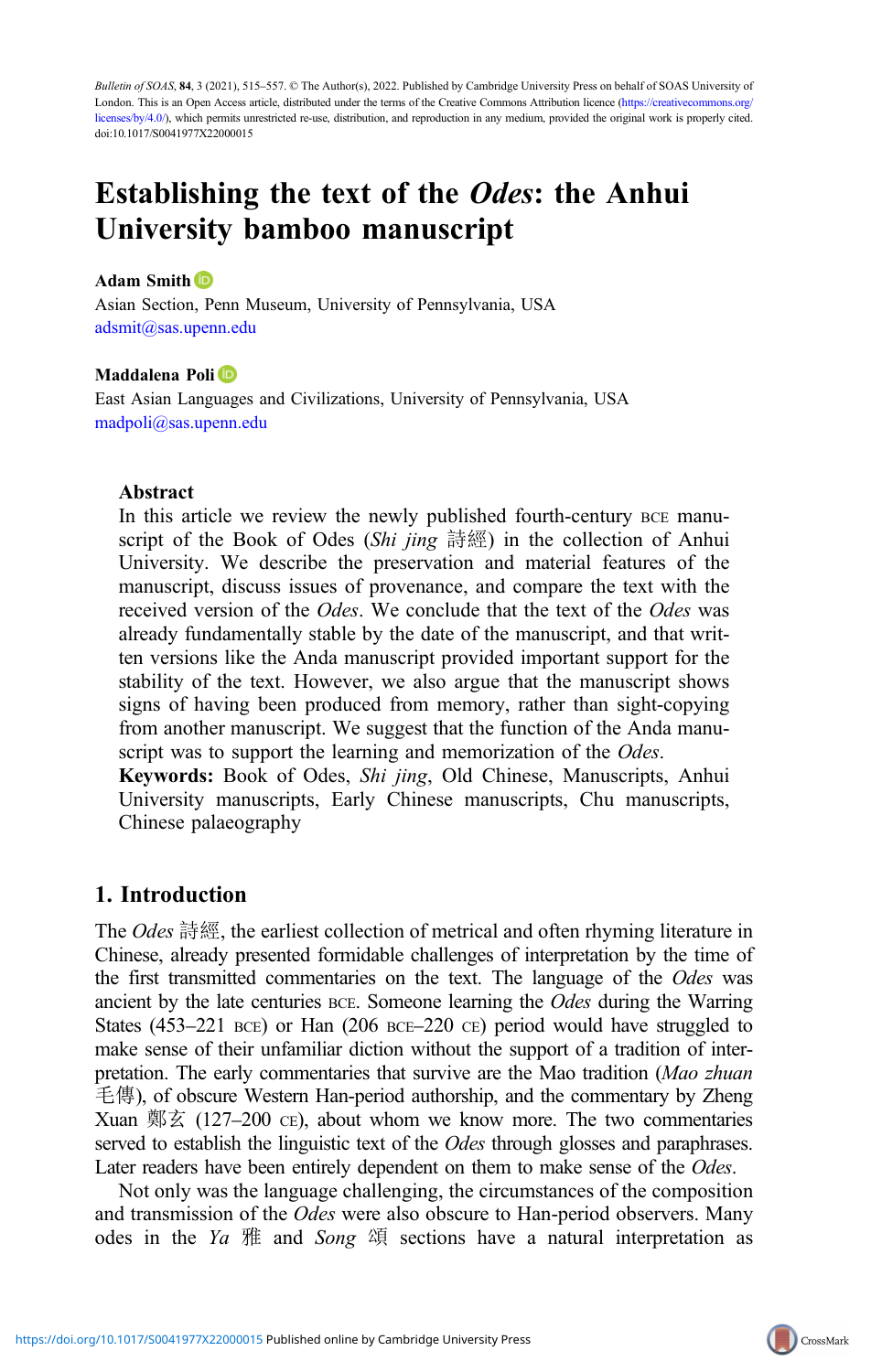commemorative hymns of the ruling families of the early to mid-first millennium BCE, but the process by which they were dispersed to enjoy wider currency is largely undocumented. Other odes, particularly those in the Guo feng  $\mathbb{B} \mathbb{R}$ section, lack this natural contextualization, and so we find commentaries and other received literature actively constructing historical circumstances and ethical motivations for the creation and compilation of the Odes, circumstances which usually have no reflection in the surface text of the *Odes*.

Bamboo manuscripts from the Warring States period, acquired through documented excavations and the purchase of material from looting of tombs, have transformed our understanding of early Chinese literature, its script and language, and how it was used and transmitted. Manuscripts like the  $Zi$  yi 緇依 (Black Robe) from the c. 300 BCE tomb at Guodian,<sup>1</sup> the approximately contemporary *Kong zi shi lun* 孔子詩論 (*Confucius*' *Discussions of the Odes*) manuscript purchased by the Shanghai Museum,<sup>2</sup> and the Tsinghua  $Qi$  ye 耆夜 manuscript<sup>3</sup> allow us to see lines from familiar odes in the orthography that was current in the southern state of Chu 楚 before the Qin–Han script standard was imposed on all of transmitted literature. These manuscripts also provide insights into interpretive approaches to the Odes which were current in the fourth century BCE. The newly published manuscript purchased by Anhui University ("Anda" subsequently), contains 60 of the Guo feng odes found in the received text. A Warring States manuscript excavated in 2014–15 from a tomb at Xiajiatai 夏家臺, Jingzhou, is reported to contain a version of the *Bei feng* 邶風 odes.<sup>4</sup> Preliminary publications are now available of the early Han Odes manuscript from the tomb of the Marquis of Haihun 海昏侯, which, after the badly

- 1 For the two manuscripts of the Zi  $yi$ , see Jingmen shi bowuguan 荊門市博物館, ed. Guodian Chu mu zhujian 郭店楚墓竹簡 (Beijing: Wenwu chubanshe, 1998), 127–38; and Ma Chengyuan 馬承源, ed. Shanghai bowuguan cang Zhanguo Chu zhushu 上海 博物館藏戰國楚竹書 (Shanghai: Shanghai guji chubanshe, 2001) vol. I, 169–214. For the latter, see the most recent study in Yu Shaohong 俞紹宏, ed. Shanghai bowuguan cang Zhanguo Chujian jishi 上海博物館藏戰國楚簡集釋 (Beijing: Shehui kexue wenxian chubanshe 社會科學文獻出版社, 2019), vol. 1, 184–279. For an English study and translation, see Edward L. Shaughnessy, Rewriting Early Chinese Texts (Albany: SUNY Press, 2006).
- 2 The most up-to-date study is Yu Shaohong 俞紹宏, ed. Shanghai bowuguan cang Zhanguo Chujian jishi 上海博物館藏戰國楚簡集釋, vol. 1, 1–183. For an English translation, see Thies Staack, "Reconstructing the Kongzi Shilun: from the arrangement of the bamboo slips to a tentative translation", Asiatische Studien / Études Asiatiques 64/4, 2010, 857–906.
- 3 Qinghua daxue chutu wenxian yanjiu yu baohu zhongxin 清華大學出土文獻研究與保 護中心, ed. *Qinghua Daxue cang Zhanguo zhujian* 清華大學藏戰國竹簡 (Shanghai: Zhong Xi shuju 中西書局, 2012), vol. 1, 149–56.
- 4 Anhui daxue Hanzi fazhan yu yingyong yanjiu zhongxin 安徽大學漢字發展與應用研 究中心, ed. Anhui Daxue cang Zhanguo zhujian (Yi) 安徽大學藏戰國竹簡(一) (Shanghai: Zhonghua shuju, 2019). Hai Bing 海冰 and Wang Mengqin 王夢親, 2019, "Jingzhou Zhanguo Chu mu chutu Shijing Shangshu neirong zhujian 荆州戰國楚墓 出土《詩經》《尚書》内容竹簡", Chuguo ba bai nian: [http://www.xfzyzx.com/](http://www.xfzyzx.com/chuguo800/38.html) [chuguo800/38.html](http://www.xfzyzx.com/chuguo800/38.html). Tian Yong 田勇 and Wang Mingqin 王明欽, "Hubei Jingzhou Liujiatai yu Xiajiatai mudi faxian da pi Zhanguo muzang 湖北荆州劉家臺與夏家臺 墓地發現大批戰國墓葬". Zhongguo wenwu bao 中國文物報, April 2016. [http://](http://www.kaogu.cn/cn/xccz/20160412/53545.html) [www.kaogu.cn/cn/xccz/20160412/53545.html](http://www.kaogu.cn/cn/xccz/20160412/53545.html).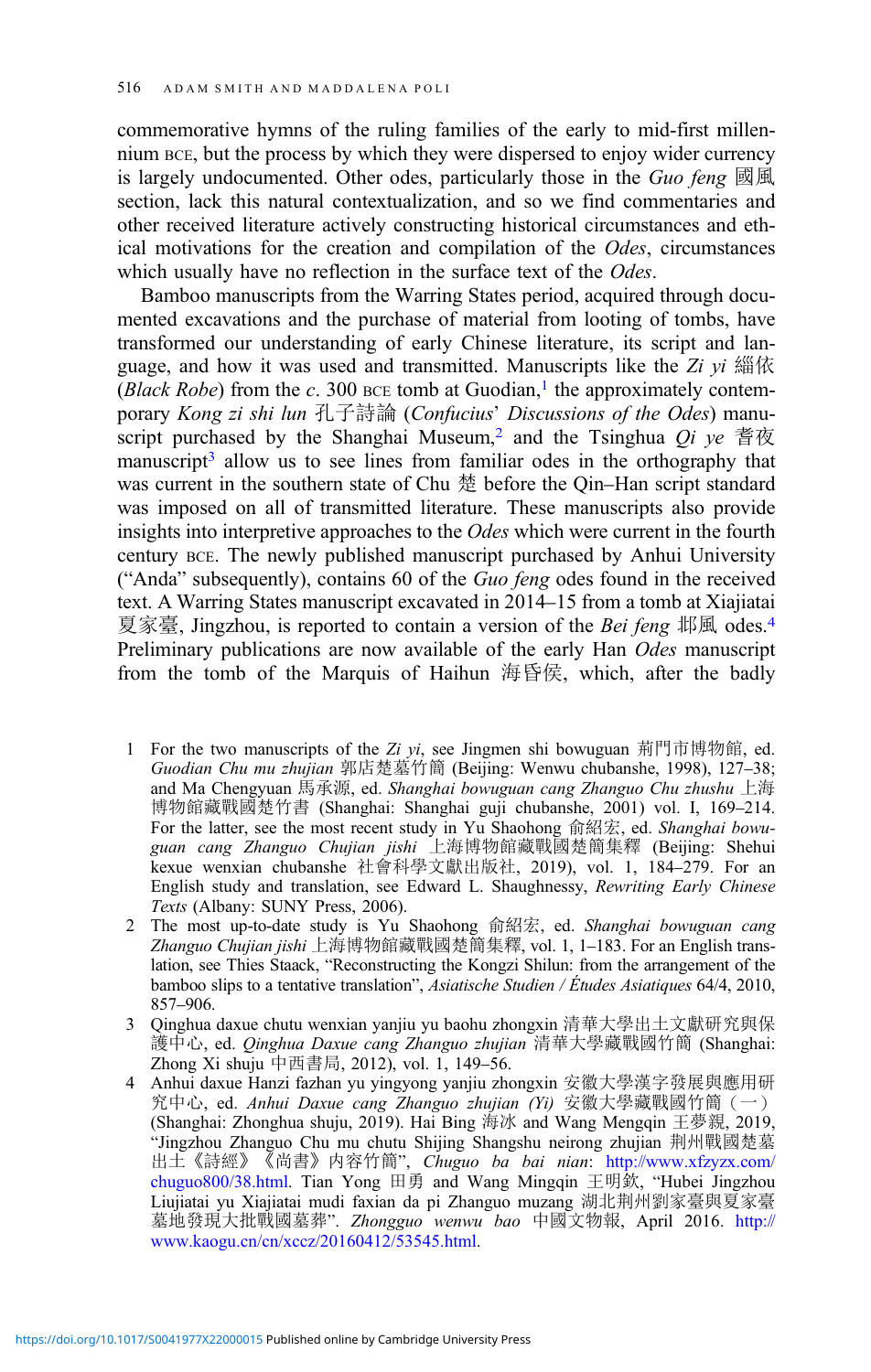damaged *Odes* text from the Fuyang 阜陽 tomb, is now the second archaeologically recovered Han manuscript of the Odes.5

This material permits an unprecedented loosening of our dependency on received commentaries for a knowledge of the text and history of the Odes. In this paper, we present an analysis of the new Anda Odes manuscript from the point of view of its material aspects, the internal organization of the sequence of odes, and its textual relationship to the received Mao Odes. The manuscript provides compelling new evidence for the stability of the *Odes* by the fourth century BCE, the role of writing in their transmission, and the way in which learners of the Odes approached their task.

Several articles on the new Anda manuscript see it as resolving the long-held, mutually opposed positions of Martin Kern and Edward L. Shaughnessy regarding an oral versus written mechanism for pre-Qin *Odes* transmission decisively in favour of the latter.<sup>6</sup> We argue that neither of these positions fully explains the evidence we see in the Anda manuscript. Neither do they adequately capture the roles that orality, memorization, and writing played in the creation of the manuscript, and in early *Odes* transmission more generally. On the one hand, we agree with Kern's position that in the fourth century BCE the Odes were thought of essentially as something to be performed aloud, either complete in musical form, or else through quotation embedded in persuasive court speeches. On the other hand, the evidence of the Anda manuscript shows that the text of individual odes and the organization of the collection was fixed by this time, and existed in written form.

The *Odes*' textual stability was supported by manuscripts. In the case of Anda, an apparatus of strip numberings, sectional divisions, and counts of odes per section supported this stability. We argue that the extent to which the Anda manuscript reveals a linguistically fixed Odes text, very close to the received Mao version has, if anything, been underestimated by early studies, which have tended to focus on variation with respect to Mao. As we will show, most of this variation between Anda and Mao turns out to be orthographic in nature. Although writing played an important role in the fourth-century BCE maintenance and dispersal of a stable Odes text, we do not believe the Anda

- 5 Jiangxisheng wenwu kaogu yanjiuyuan 江西省文物考古研究院, "江西南昌西汉海昏 侯刘贺墓出土 竹简室内清理保护", Wenwu 文物 2020/6, 17–40. "Fuyang Han jian Cang Jie pian" 阜陽漢簡蒼頡篇, Wenwu 文物 1983/2, 24–34. Zhu Fenghan 朱風瀚, "Xi Han Haihun hou Liu He mu chutu zhujian 'Shi' chutan 西漢海昏侯劉賀墓出土 竹簡《詩》初探", Wenwu 文物, 2020/6, 63–72; Zhu Fenghan 朱凤瀚, ed. Haihun jiandu chulun 海昏簡牘初論 (Beijing: Beijing daxue chubanshe, 2020), 79–119.
- 6 Edward L. Shaughnessy, "A first reading of the Anhui University bamboo-slip Shi Jing", Bamboo and Silk 4/1 (January 28, 2021), 1–44. Jiang Wen  $\mathbb{\ddot{R}}\mathbb{\ddot{X}}$ , "A re-examination of the controversy over the oral and written nature of the Classic of Poetry's early transmission, based on the Anhui University manuscript", Bamboo and Silk 4/1 (January 28, 2021), 128–48. Kern's position is developed in a series of articles including: "Early Chinese literature, beginnings through Western Han", in Kang-i Sun Chang and Stephen Owen (eds), The Cambridge History of Chinese Literature (Cambridge: Cambridge University Press, 2010); "The Odes in excavated manuscripts", in Text and Ritual in Early China, 149–93 (Seattle: University of Washington Press, 2011); "'Xi Shuai ' 蟋蟀 ('cricket') and its consequences: issues in early Chinese poetry and textual studies", Early China 42, 2019, 39–74.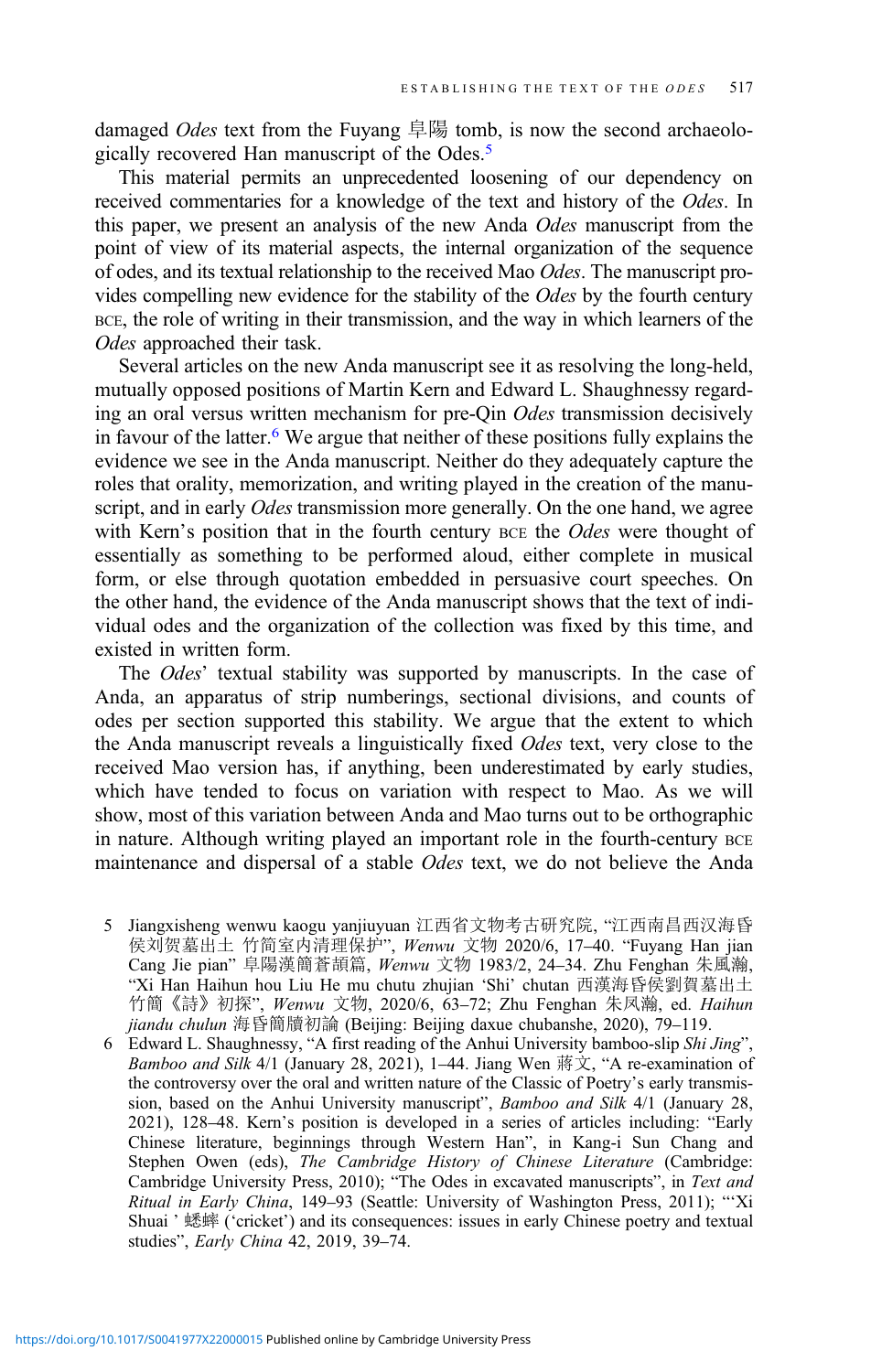manuscript was produced by visual copying. The evidence for it being a copy of another manuscript is equivocal at best.7 Instead, many of the features of the manuscript which we discuss point to a reliance on memory in its production.

These observations and the detailed supporting evidence that we present in this paper are best explained by seeing the Anda manuscript as a tool for supporting the memorization of the *Odes*. What was important was committing the text of the Odes to memory, and only secondarily the possession of a written reference copy of the text. Learning the Odes likely involved memorizing the text and its interpretation through rehearsal with a teacher, with other learners, and alone. This extended to reading and writing the Odes using the conventions of the locally current orthography, but only as a crutch for the main task of internalizing the text. We suggest that the Anda manuscript is best explained as a product of this kind of learning environment. It was produced not by visually copying another exemplar of the text, but by a moderately accomplished learner of the Odes reproducing from memory (perhaps with the help of written or spoken cues) several well-defined subsections of the text that had been previously studied.

#### Conventions

Old Chinese reconstructions are given according to the system and notation of Baxter and Sagart, Old Chinese: A New Reconstruction.<sup>8</sup> We also adopt their understanding of the system of syllabic spellings in the early script.<sup>9</sup> We use a capitalized notation to refer to the types of syllabic values that can be written with a phonetic speller. So, for example, we would say that  $\hat{H}$  spells syllables of the type \*KIJ. These include  $\sin$  < \*s-kij  $\ddot{\mathbb{F}}$  "milfoil",  $\sin$  < \*kij  $\ddot{\mathbb{F}}$  "fat", shi < \*gij-s "enjoy",  $qi <$  \*grij "old", etc.

Odes are referred to by the name traditionally assigned to them (without any assumption about the antiquity of that name), followed by the Mao number and the Anda strip number. Since the Anda Odes are linguistically very close to the Mao Odes, it is almost always possible to refer unambiguously to a passage in the Anda version using the more easily typable orthography of the received Mao version. Except when we are specifically concerned with issues of orthography or linguistic variation between the two, we adopt this as a convention (again without any assumption that the passage in question is linguistically identical). This allows us to reconstruct missing graphs or identify swapped verses without the additional burden of transcribing the orthography of the Anda manuscript.

<sup>7</sup> Jiang Wen's study of graphic (i.e. visually based) scribal errors in the Anda manuscript is not sufficient to exclude the possibility that these errors are due to imperfect recall of graph forms by the scribe, or to reach her conclusion that "the Anda Shi jing was certainly produced through copying" ("A re-examination of the controversy", 140).

<sup>8</sup> William H. Baxter and Laurent Sagart, Old Chinese: A New Reconstruction (New York, NY: Oxford University Press, 2014).

<sup>9</sup> See also the remarks on regularity of spellings in Adam D. Smith, "Early Chinese manuscript writings for the name of the Sage Emperor Shun  $\frac{64}{36}$ , and the legacy of Warring States-period orthographic variation in Early Chinese received texts", Early China 40, 2017, 64–7.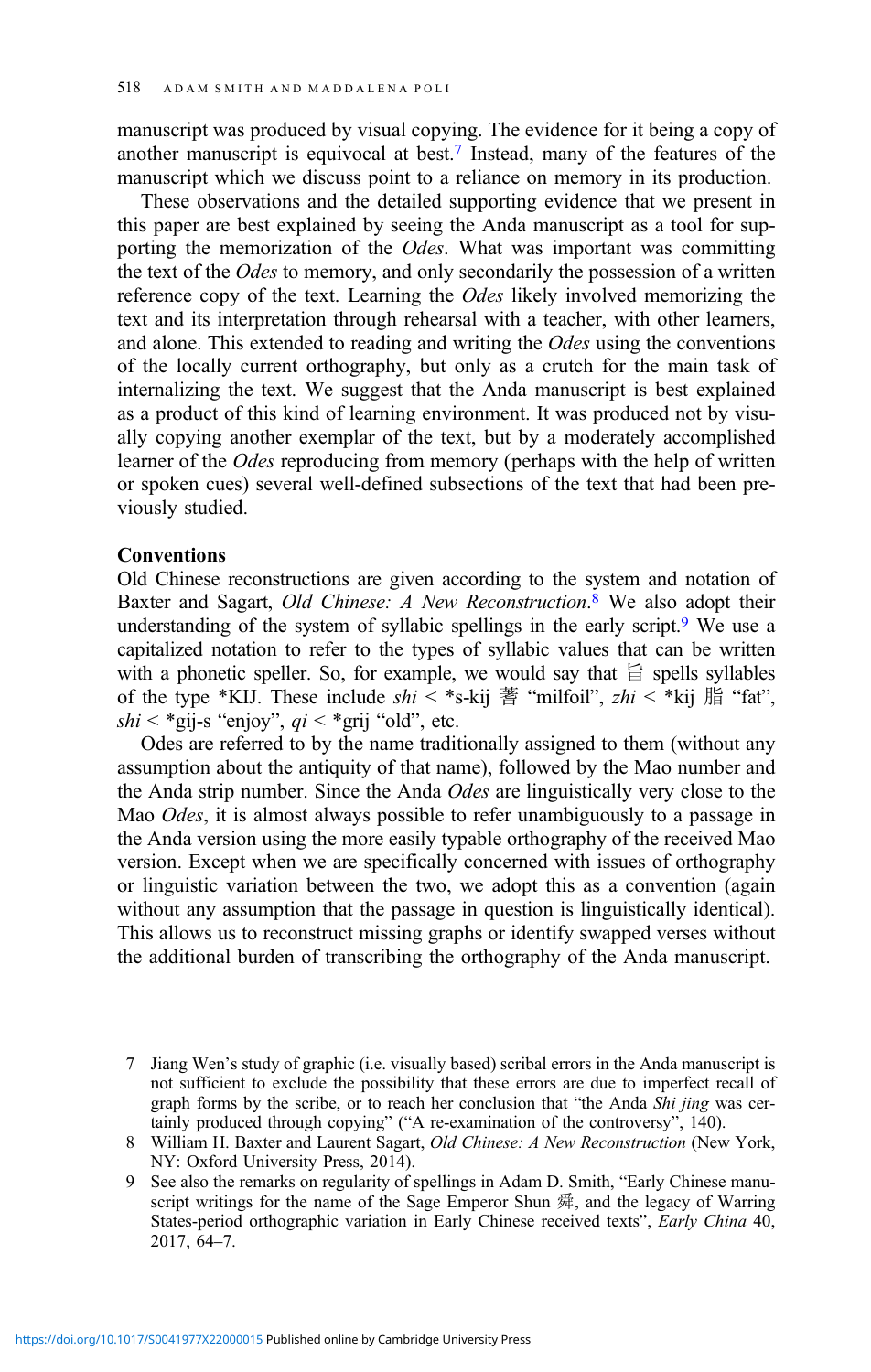## The Anhui University bamboo manuscripts

The Anda Odes is one of several bamboo manuscripts acquired by Anhui University in 2015, and the first to be published. The publication maintains the very high standard of recent Chinese publications of excavated texts with large clear photographs of the manuscript, technically precise transcriptions, and informative annotations.

The other manuscripts awaiting publication include the following texts:<sup>10</sup>

- approximately 450 strips related to historical events in the state of Chu 楚;
- philosophical texts on 376 strips including sayings attributed to Confucius with parallels in the Lun yu 論語, and a parallel of the Shanghai Museum manuscript Cao Mo zhi zhen 曹沫之陳;
- material similar to the *Chu ci* 楚辭, in two groups of 24 and 27 strips each;
- writings on physiognomy on 22 strips;
- a text on 11 strips devoted to oneiromancy.

Neither the 2019 full publication of the Odes manuscript, nor Huang Dekuan's 2017 overview of the Anhui University manuscript collection reveal anything of the history of ownership prior to 2015, the nature of the transaction that brought it to Anhui University, or the official decision making that led to what was presumably a purchase of some kind. We are not aware of any attempt to expose publicly these facts or to draw attention to their absence. The situation is similar to the lack of information about other important acquisitions of bamboo strip manuscript collections in the previous decade by, among others, the Shanghai Museum, Tsinghua University, Yuelu Academy, and Peking University.<sup>11</sup>

The Anda Odes is a physically damaged but otherwise very well-preserved bamboo-strip manuscript, written in a script that appears to be that of the Chu region in the fourth century BCE. This makes it likely that the Anda Odes were obtained after the looting of a fourth-century BCE tomb in Hubei, followed by the illegal sale of the tomb contents. Several scholars outside China have expressed ethical concerns, not just about the looting of tombs and illegal traffic in antiquities, but also about the study of unprovenanced bamboo-strip manuscripts, even after they have been removed from the market and private hands and have entered a permanent public collection in their country of origin.<sup>12</sup> Their concerns are threefold: that scholarly publications which refer to looted manuscripts promote looting and related criminality; that unprovenanced manuscripts might be fake, and scholarship based on them spurious; and that the scientific value of a real but unprovenanced text is diminished without a recorded archeological context. We agree, with some reservations, with all three of these propositions, and are concerned when institutions and individuals participate in a market in recently looted antiquities without any meaningful public scrutiny.

- 10 Huang Dekuan 黄德寬, "Anhui Daxue cang Zhanguo zhujian gaishu 安徽大學藏戰國 竹簡概述", Wenwu 文物 2017/9, 54–9.
- 11 Christopher Foster, "Introduction to the Peking University Han bamboo strips: on the authentication and study of purchased manuscripts", Early China 40, 2017, 167–239.
- 12 Paul R. Goldin, "Heng Xian and the problem of studying looted artifacts", Dao 12/2, 2013, 153–60. See also Martin Kern, "'Xi shuai' 蟋蟀 ('Cricket') and its consequences: issues in Early Chinese poetry and textual studies", Early China 42, 2019, 39-74.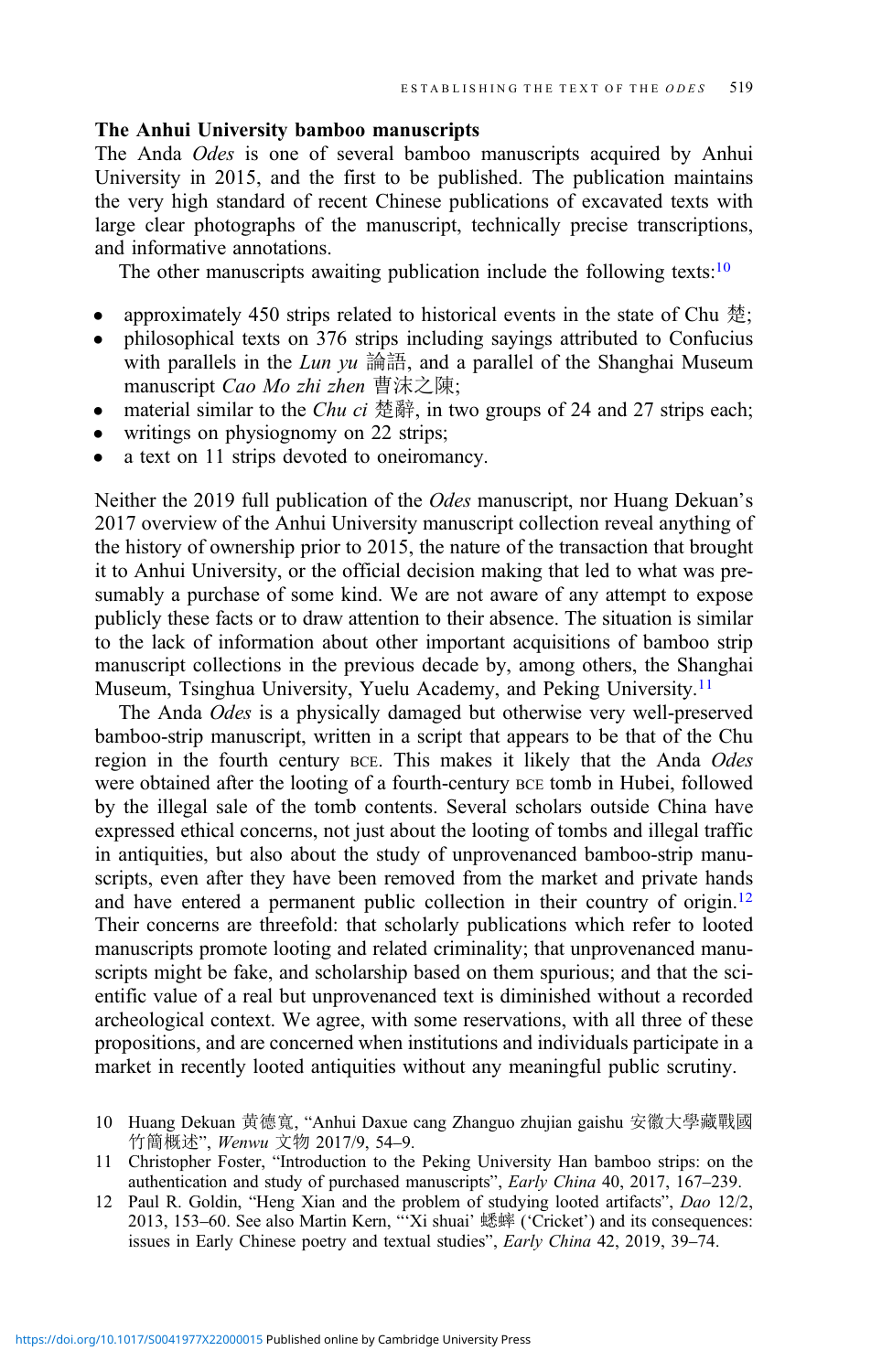We are similarly disappointed by the evidence in support of the dating of the Anda manuscripts. Huang Dekuan's overview of the Anda collection goes on to summarize briefly the radiocarbon dating of the manuscripts which placed them in the fourth century BCE. The samples for dating were taken only from uninscribed strips, pieces of a bamboo basket, and pieces of lacquer.<sup>13</sup> Although this is not specifically stated, the implication is that these were acquired together with the inscribed strips. As far as we are aware, the lab reports are unpublished.

Nevertheless, we resist the conclusion that the study of unprovenanced early Chinese manuscripts in public collections in China is unethical or otherwise to be avoided. All scholarly or popular publications, exhibitions and other activities that promote enthusiasm for antiquities or works of art will tend to increase the commercial value attached to those items. Whether a manuscript is fake or not is an empirical question that can be decisively answered on the basis of evidence and expert argument.<sup>14</sup> We do not think it is helpful to promote a generalized theoretical scepticism regarding the authenticity of unprovenanced manuscripts without a committed case-by-case engagement with the evidence-based criteria for determining authenticity. Although information is unquestionably lost when the archaeological context of an early manuscript goes unrecorded, ignoring manuscripts such as those from the Tsinghua University or Anhui University collections would result in a still greater impoverishment of knowledge. A policy of not studying unprovenanced early Chinese manuscripts, even after they have been fully published by the public institutions which permanently house them in their nation of origin, would be an ethical constraint for which we can find no precedent in any of the comparable scholarly fields that study the ancient world, and which contend with the problem of looted antiquities.<sup>15</sup>

## 2. Preservation, properties, and reconstruction of the manuscript

Much of the Anda Odes is physically missing. Many strips are missing altogether, while others are incomplete, typically due to breaks at either end.

The strips were all serially numbered by the scribe, up to 117. Only 20 of the original 117 strips are described as "intact" by the editors.<sup>16</sup> The lengths of these 20 intact strips, distributed throughout the manuscript, all fall within 0.3 cm of a mean of 48.1 cm. This can be assumed to have been the original length of all the missing or damaged strips, consistent throughout the manuscript. From the

<sup>13</sup> "Kongbai zhujian, zhusi canpian he qi pian deng 空白竹簡、竹笥殘片和漆片等", Huang Dekuan, "Anhui daxue cang Zhanguo zhujian gaishu", 56–8.

<sup>14</sup> Hu Pingsheng 胡平生, "Lun jianbo bianwei yu liushi jiandu qiangjiu 論簡帛辨偽與流 失簡牘搶救", Chutu wenxian yanjiu 出土文獻研究 9, 2010, 76–108. Foster, "Introduction to the Peking University Han bamboo strips".

<sup>15</sup> For pragmatic perspectives from the study of cuneiform texts and Mayan epigraphy, see David I. Owen, "To publish or not to publish – that is the question", in *Cuneiform Texts* Primarily from Iri-Saĝrig/Āl-Šarrākī and the History of the Ur III Period, NISABA 15 (Bethesda, Maryland: CDL Press, 2013), 335–356; Stephen D. Houston. "Into the Minds of Ancients: Advances in Maya Glyph Studies", Journal of World Prehistory 14/2, 2000, 121–201.

<sup>16</sup> Table beginning at page 329 of Anhui Daxue cang Zhanguo zhujian (yi).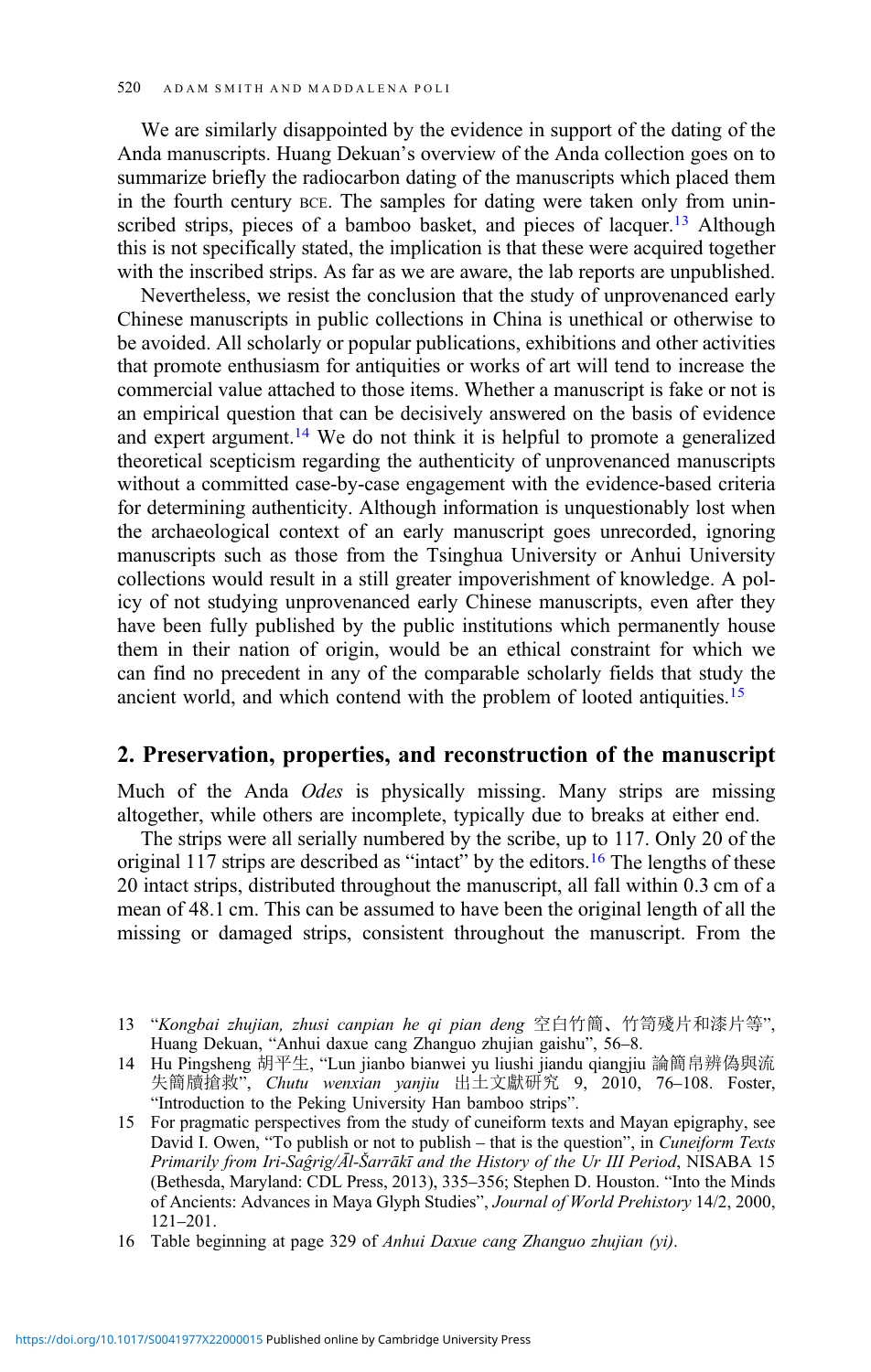figures given in the same table by the editors, we calculate that approximately  $28\%$  of the original total strip length was lost by the time of publication.<sup>17</sup>

The fate of the missing strips and fragments is unknown, and the publication is silent on the topic. Much of this loss seems to have resulted from the way in which the strips were unearthed and subsequently handled, since it is mostly distributed in a random way throughout the manuscript and involves damage of a kind not normally seen in bamboo strip manuscripts archaeologically excavated from tombs. With properly excavated bamboo strip manuscripts, extensive loss of material typically occurs when preservation is poor. Good preservation typically means that manuscripts and individual strips are largely complete (as we see at Guodian, for example). The Anda strips are unusual in combining substantial loss of material (28%) with excellent preservation of the remainder.

#### Writing styles

Throughout the paper, we refer to "the scribe" to indicate the person whose brush put the ink on the strips. We suspect that the scribe was also the owner and user of the finished document. Throughout the manuscript there is noticeable inconsistency in the writing of structurally identical graphs ([Tables 1](#page-7-0) and [2\)](#page-7-0).

In other excavated documents, this kind of variation coincides with alternating scribes.18 Here, however, the distribution of stylistically different graphs for the same word does not reflect any pattern that might suggest alternation of scribes. Rather, these graphs alternate within the same ode, sometimes on the same strip, with no obvious pattern. This suggests one person at work, using an inconsistent writing style. This is not unprecedented, and in other manuscripts has been thought to indicate a scribe's exposure to more than one orthographic tradition.19

## Knife cuts on the reverse of the manuscript

Knife-cut incisions (kehua xian 刻劃綫) appear on the back of the strips. These have been noted on other manuscripts and have been taken to be indications of

<sup>17</sup> Expected original length: 117 x 48.1 cm = 5628 cm. Total length preserved according to table on Anhui Daxue cang Zhanguo zhujian (yi), 329: 4059 cm.

<sup>18</sup> Daniel Patrick Morgan, "A positive case for the visuality of text in Warring States manuscript culture", paper for The Creel-Luce Paleography Forum, University of Chicago, 2010. [http://cccp.uchicago.edu/archive/2010Creel-LucePaleographyWorkshop/Morgan%](http://cccp.uchicago.edu/archive/2010Creel-LucePaleographyWorkshop/Morgan%20-%20A%20Positive%20Case%20for%20Visuality%20of%20Text%20in%20Warring%20States%20Manuscript%20Culture.pdf) [20-%20A%20Positive%20Case%20for%20Visuality%20of%20Text%20in%20Warring%](http://cccp.uchicago.edu/archive/2010Creel-LucePaleographyWorkshop/Morgan%20-%20A%20Positive%20Case%20for%20Visuality%20of%20Text%20in%20Warring%20States%20Manuscript%20Culture.pdf) [20States%20Manuscript%20Culture.pdf](http://cccp.uchicago.edu/archive/2010Creel-LucePaleographyWorkshop/Morgan%20-%20A%20Positive%20Case%20for%20Visuality%20of%20Text%20in%20Warring%20States%20Manuscript%20Culture.pdf); Adam D. Smith, "The evidence for scribal training at Anyang", in Li Feng and David Branner (eds), Writing and Literacy in Early China: Studies from the Columbia Early China Seminar (Seattle: University of Washington Press, 2011), 173–205.

<sup>19</sup> On strip 10 of the Guodian  $Wu$  xing 五行 manuscript, for example, two instances of the word bu 不 (not) are written with different graphic structures. Zhou Fengwu 周鳳五 has hypothesized that the second graphic structure is the writing style of Lu 魯, and that the scribe was visually copying the text, preserving some of the features of this Lu writing style (Peng zhai xueshu wenii: Zhanguo zhushu juan 朋齋學術文集: 戰國竹書卷 (Taibei: Taida chubanshe 台大出版社, 2016), 38–9). In the absence of any pre-Qin manuscript that can be traced to the Lu state, this remains conjectural.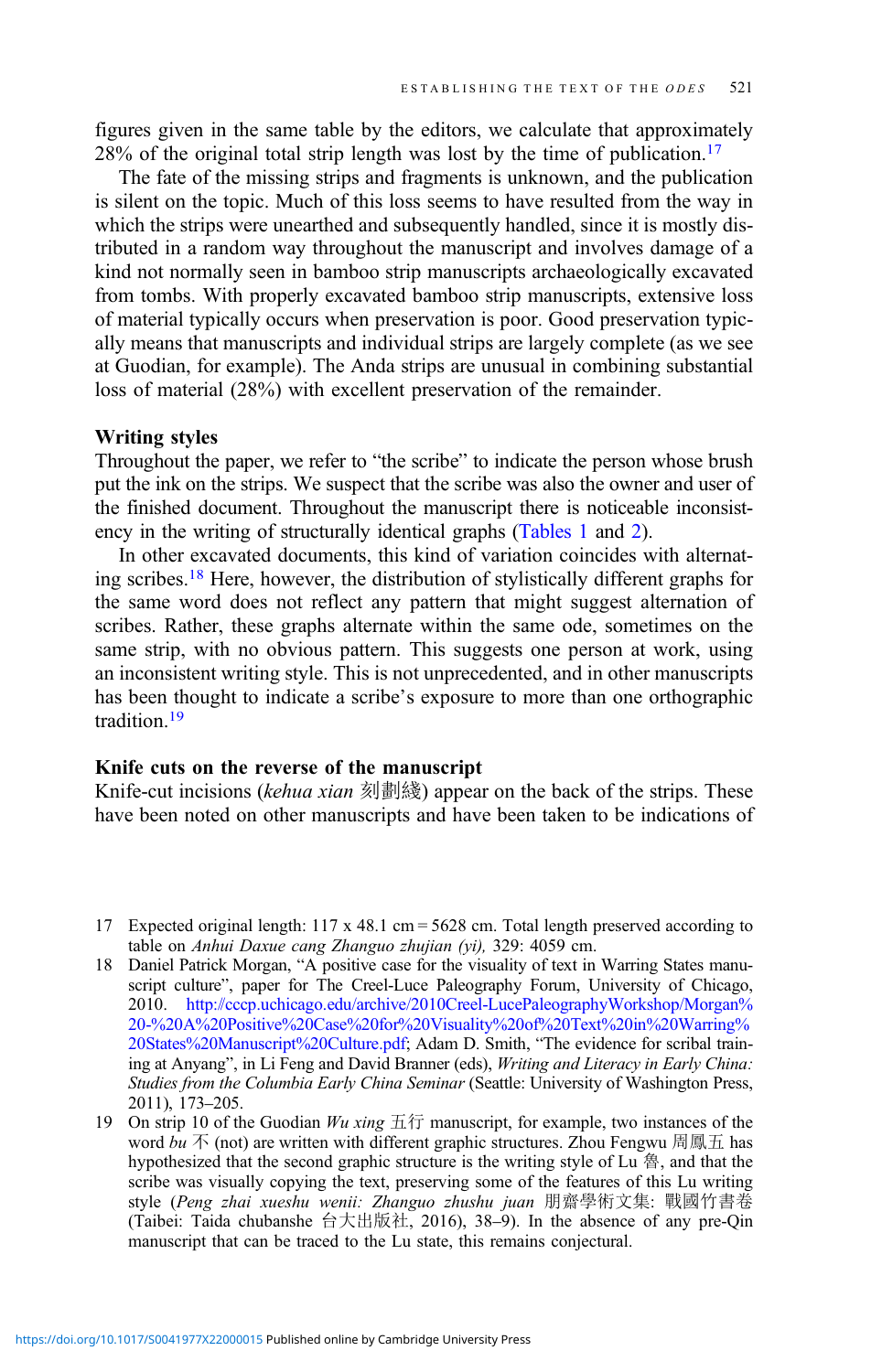| Graph form 1 | Graph form 2 | Graph form 3 |
|--------------|--------------|--------------|
| strip 5      | strip 7      | strip 53     |
| strip 6      | strip 29     | strip 45     |
|              | strip 85     | strip 7      |
|              | strip 76     | strip 54     |
|              | strip 84     | strip 76     |

<span id="page-7-0"></span>Table 1. Varying forms for wo 我 "I, we"

Table 2. Varying forms for ma 馬

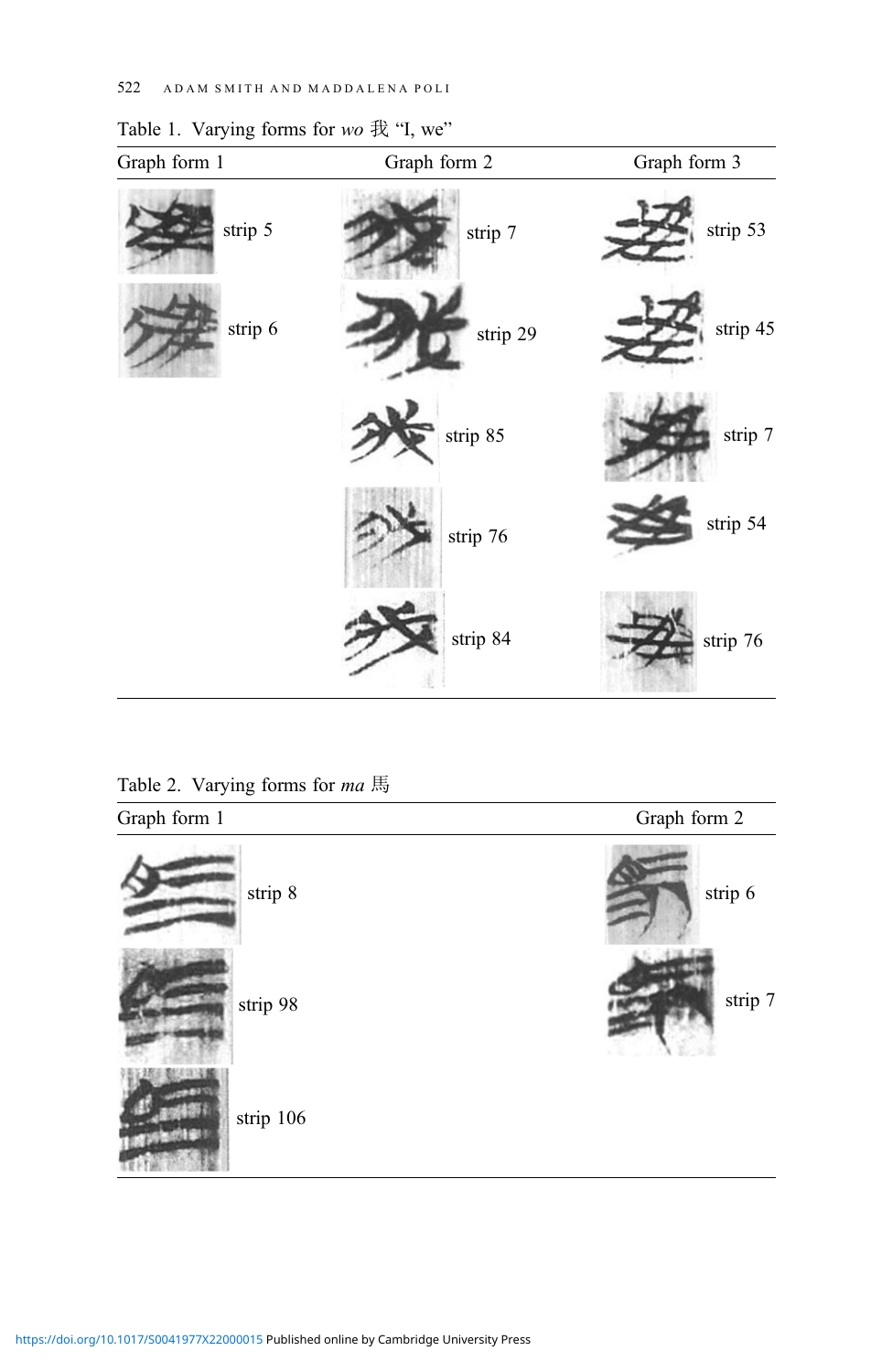<span id="page-8-0"></span>

Figure 1. Knife cuts on verso side

the order of the strips.<sup>20</sup> Figure 1 shows an approximation of the position of the knife-cut incisions on the reverse of the Anda manuscript, based on the images and description of the strips published as an appendix to the publication, $21$  taking each Guo feng section as a unit, and showing the scribe's strip numbering.

For the first four *Guo feng* sections, the incisions appear to begin and end with the section. One continuous cut appears to run from the Yong section into the beginning of the Wei section. Given that each strip is numbered, the presence of these cuts on the reverse seems redundant. Presumably the cuts were made during the preparation of the strips, without knowledge of the text that would be written on them, as a way to guarantee that the binding process would occur correctly.<sup>22</sup>

Much of the missing 28% of the manuscript can be reconstructed with confidence, even when there is a run of 2 or 3 consecutive missing strips. The biggest missing section of the manuscript is a run of 12 strips, 60–71 in the scribe's numbering. This is harder to reconstruct, but we provide some guesses as to its content below. The rhyme and meter of the Odes, the similarity of the text to the Mao Odes, and the original serial numbering of the Anda strips help with this reconstruction. Permutations of verse order (with respect to the Mao *Odes*) and of ode sequence within *Guo feng* sections present challenges. The systematic use of repeated graph (*chongwen*  $\mathbb{E}(\bar{x})$  notation in the manuscript and a variable count of graphs per strip also need to be accommodated.

<sup>20</sup> We follow the terminology of Sun Peiyang 孫沛陽, "Jiance beihuaxian chutan 簡冊背劃 綫初探", Chutu wenxian yu guwenzi yanjiu 出土文獻與古文字 研究, 2011/4, 449–62; Thies Staack. "Identifying codicological sub-units in bamboo manuscripts: verso lines revisited", Manuscript Cultures 8, 2015, 157–86. See, however, the counterexample presented in Zhou Boqun 周博群, "A translation and analysis of the Shanghai Museum manuscript \*Wu Wang Jian Zuo", Monumenta Serica 66/1, 2019, 1–31.

<sup>21</sup> Anhui Daxue cang Zhanguo zhujian (yi), 327–70.

<sup>22</sup> Xiao Yunxiao "Restoring bamboo scrolls: observations on the materiality of Warring states bamboo manuscripts", Chinese Studies in History, 50/3, 2017, 235–54, esp. image at p. 239. The verso side of the Tsinghua *Yin zhi*  $\overline{P} \overline{\pm}$  manuscript has an incision that continues the line beginning on the verso of *Chihu zhi ii Tang zhi wu* 赤鵠之集湯之屋 and continues on the verso of *Yin gao*  $\#\ddot{\mathbb{H}}$ , suggesting that these three texts were written in sequence.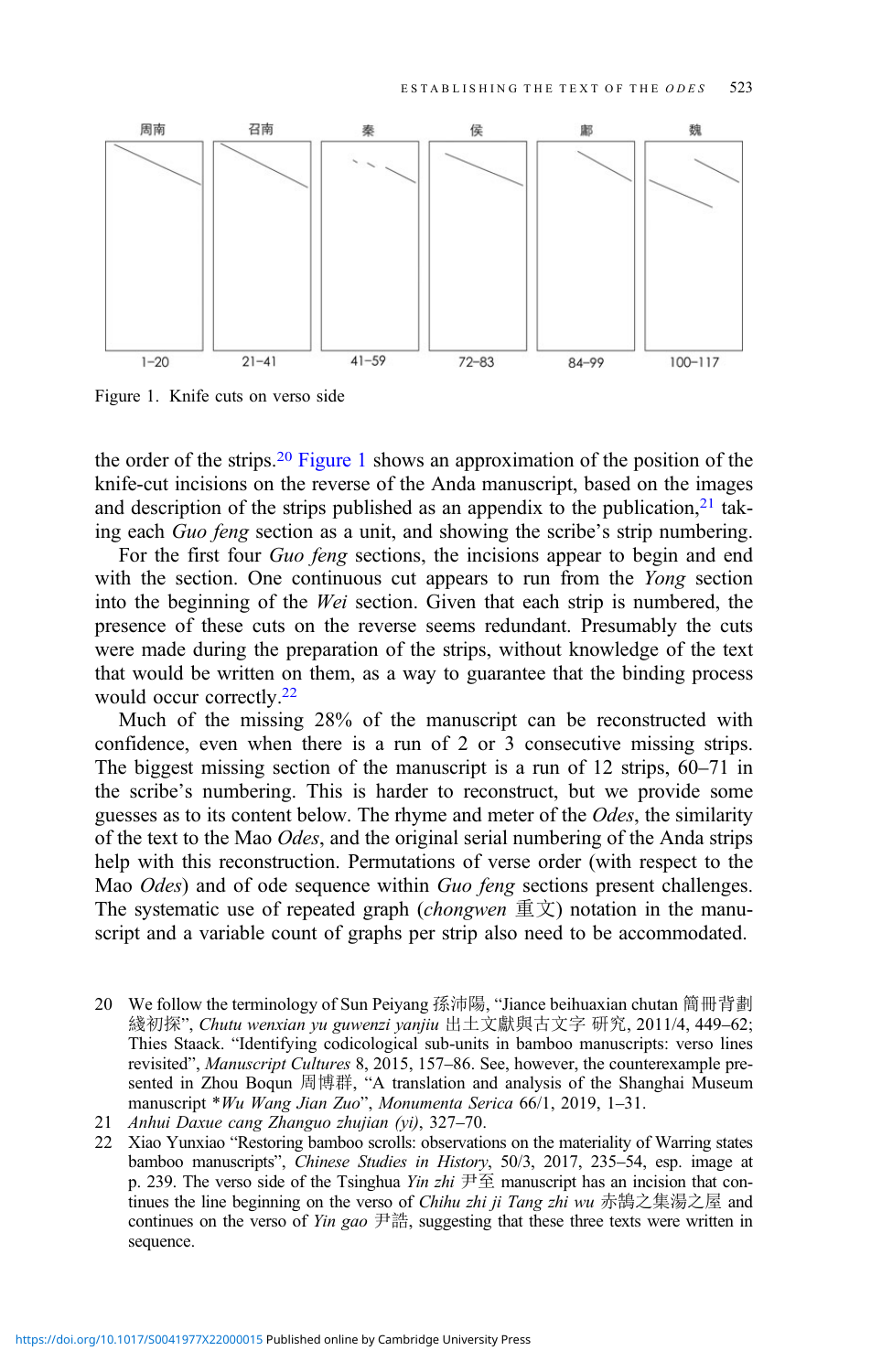

Figure 2. Reconstruction of missing sections of manuscript

The results of our reconstruction are summarized in Figure 2. Each bar corresponds with one strip, ordered according to the scribe's numbering. The vertical axis represents numbers of graphs on each strip (not the physical length of the strip). Grey sections correspond to the surviving graph count. Black sections represent lost graphs where we are confident how the text would have read, based on regularities of rhyme and meter, repetition from verse to verse, and comparison with the Mao Odes.<sup>23</sup> Bars with no black sections, then, are strips from which no graphs have been lost. The short bars (on strips 20, 41, 83, 99, 117) correspond to the strips at the end of each Guo feng section, which the scribe regularly left blank after the section label, before starting the next section on a fresh strip. Missing bars correspond to lost sections of manuscript where we believe no secure reconstruction is possible.

It is apparent from Figure 2 that the graphs per strip vary throughout the manuscript, beginning with fewer than 30 graphs per strip, before rising to a peak of about 40 around strip 80, then declining slightly.

To introduce the methodology for our reconstruction, and to get a sense of what reading the manuscript alongside the Mao version entails, consider the seven strips numbered 37–43. The average graphs per strip in this section is 35. The first and last of these seven strips are intact, but the other five in the middle have been damaged with loss of graphs. Nevertheless, the text can be reconstructed, and shows interesting divergences from Mao. The odes on 37– 43 are the last four of the *Shao nan* 召南 section and the first of the *Qin feng* 秦風 section, which in the Anda manuscript directly follows *Shao nan*.

Since our interest at this point is merely in understanding which bits of which strips correspond to which odes, we represent the Anda text in the tables below

<sup>23</sup> Reconstructed graphs are represented at the top of each bar, even though the missing material may have been lost from either end of the strip, or from the middle.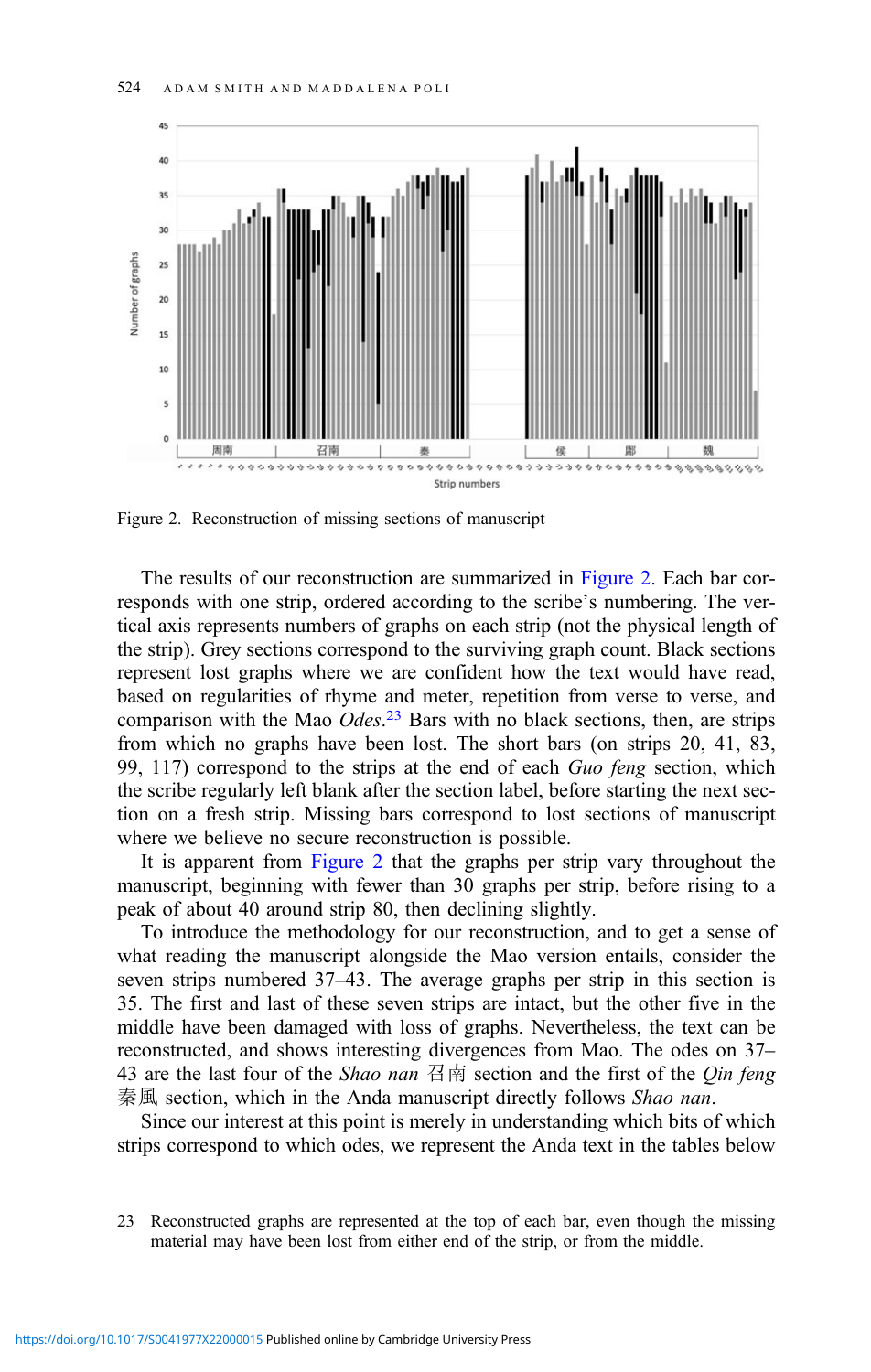using the Mao orthography where possible. We mark up the Mao text with any deletions or insertions needed to transform it into the Anda text, using notation like <-其> and <+于>. The Anda manuscript uses repeated graph notations systematically. We write the second occurrence of any repeated graph in the Mao as e.g.  $\leq \frac{m}{n}$ . Missing but reconstructed sections of the text are put in curly braces, e.g. {何彼}.

We start from strip 37 and proceed in sequence. Strip 37 is intact, with 35 graphs. It carries the end of "Jiang you si" 江有汜 (Mao 22) and the beginning of "Ye you si jun" 野有死麕 (Mao 23). Deletions and insertions of grammatical particles (qi  $\ddot{\mathbf{\ddot{A}}}; yu \ddot{\mathbf{\dot{T}}}$ ) and a permutation of the second and third verse of "Jiang you si" are needed to transform Mao into Anda. There are also some repeated graphs. To help the reader follow the reconstruction, we reproduce the corresponding Mao odes on the right in the tables below, marking in bold the graphs which correspond to our reconstruction of the strip.

| Anda strip 37    | Mao Odes           |          |
|------------------|--------------------|----------|
| 有沱、之子<+于>歸、不我    | 江有汜、之子歸、不我以。       | Mao 22   |
| 過。<=不我過>、<-其>嘯也  | 不我以、其後也悔。          |          |
| 歌。江有渚、之子<+于>歸、   | 江有渚、之子歸、不我與。       |          |
| 不我與。<=不我與>、<-其>後 | 不我與、其後也處。          |          |
| 也處。 野有死麕、白茅包     | 江有沱、之子歸、不我過。       |          |
| 之。有女             | 不我過、其嘯也歌。          |          |
|                  | 野有死麢、白茅包之。         | Mao $23$ |
|                  | 有女懷春、吉士誘之。         |          |
|                  | 林有樸樕、野有死鹿。         |          |
|                  | 白茅純束、有女如玉。         |          |
|                  | 舒而脱脱兮、無感我帨兮、無使尨也吠。 |          |

Two fragments of strip 38 survive, with 14 graphs. If we assume that the strip originally had 35 graphs, it would have accommodated all the rest of the Mao text of "Ye you si jun", but for the final graph.

| Mao $23$           |
|--------------------|
| 野有死麢、白茅包之。         |
| 有女懷春、吉士誘之。         |
| 林有樸樕、野有死鹿。         |
| 白茅純東、有女如玉。         |
| 舒而脫脫兮、無感我帨兮、無使尨也吠。 |
|                    |

Strip 39 is missing a short section at the top. Our reconstruction of strip 38 requires that three graphs – the final graph  $\mathbb R$  of "Ye you si jun" and the first two of "He bi nong yi" 何彼襛矣 (Mao 24) – belong to this missing section of strip 39, resulting in 34 graphs in total. Changes in orthography aside, the Mao text and the Anda text for "He bi nong yi" align syllable-for-syllable.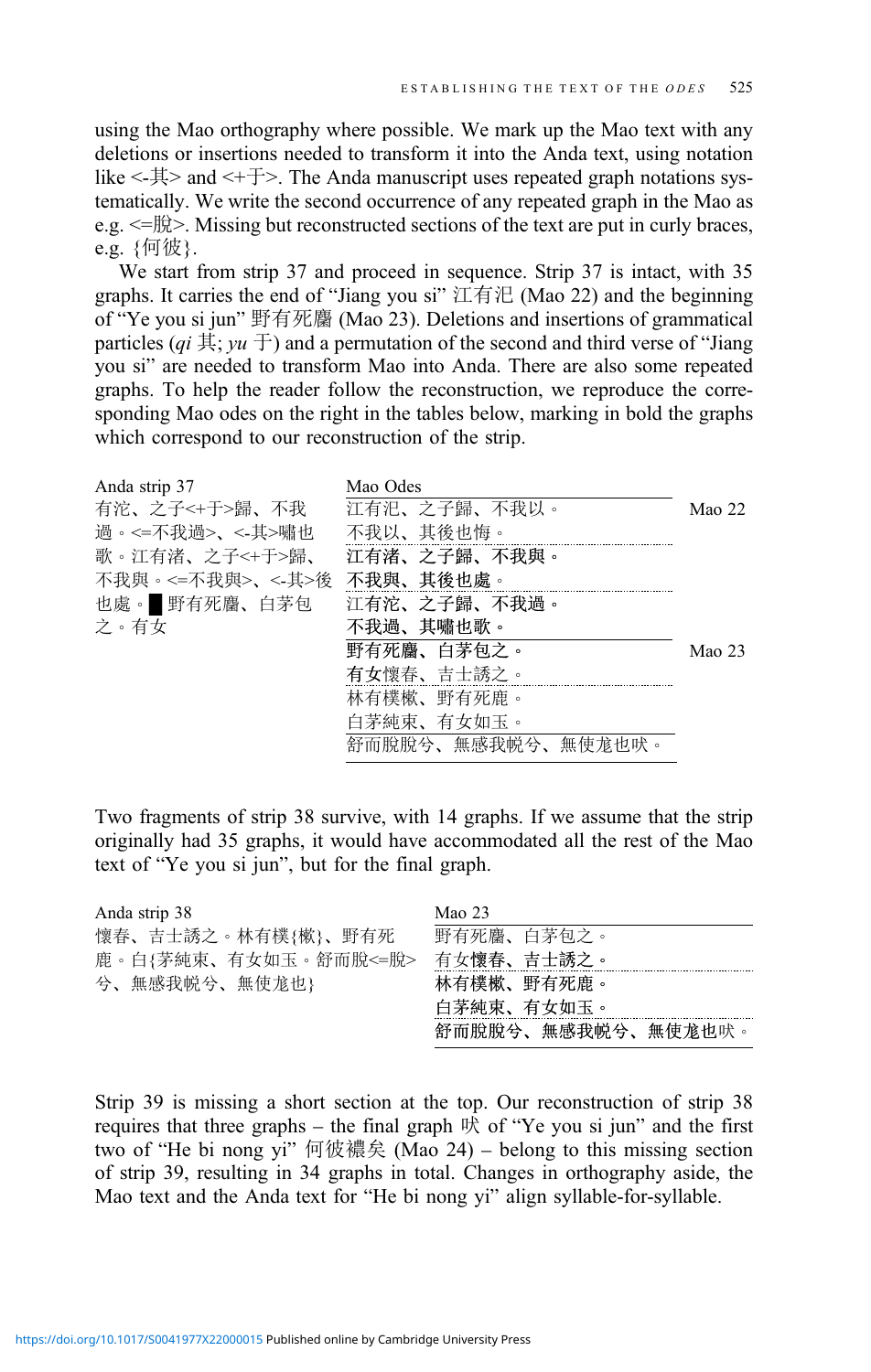| Anda strip 39      | Mao 24     |
|--------------------|------------|
| {吠。何彼}襛矣、唐棣之華。     | 何彼襛矣、唐棣之華。 |
| 曷不肅雝、王姬之車。何彼襛矣、華如桃 | 曷不肅雝、王姬之車。 |
| 李。平王之孫、齊侯之子。其      | 何彼襛矣、華如桃李。 |
|                    | 平王之孫、齊侯之子。 |
|                    | 其釣維何、維絲伊緡。 |

On strip 40, 29 graphs survive. The three graphs broken from the top are easily recovered by comparison with the end of strip 39. The strip has the end of "He bi nong yi" and the beginning of "Zou yu" 騶虞 (Mao 25). Apart from a deletion of  $hu \nsubseteq$ , the Anda and Mao texts are metrically identical.

齊侯之子、平王之孫。

| Anda strip 40       | Mao Odes   |        |
|---------------------|------------|--------|
| {釣維何}、維絲伊緡。齊侯之子、平王之 | 何彼襛矣、唐棣之華。 | Mao 24 |
| 孫。彼茁者葭、壹發五豝。于嗟<-乎>騶 | 曷不肅雝、王姬之車。 |        |
| 虞。彼茁者蓬、壹            | 何彼襛矣、華如桃李。 |        |
|                     | 平王之孫、齊侯之子。 |        |
|                     | 其釣維何、維絲伊緡。 |        |
|                     | 齊侯之子、平王之孫。 |        |
|                     | 彼茁者葭、壹發五豝。 | Mao 25 |
|                     | 于嗟乎騶虞。     |        |
|                     | 彼茁者蓬、壹發五豵。 |        |
|                     | 于嗟乎騶虞。     |        |
|                     |            |        |

Only a small fragment of strip 41 is preserved, with five graphs from "Zou yu". It is clear from the rhyming, meter, and repetition of "Zou yu" that the Anda ode had one more verse than the Mao version. We can also reconstruct the Guo feng section label that we know must have been on the original strip 41 (see below).

| Anda strip 41          | Mao 25     |
|------------------------|------------|
| {發五豵。于嗟,<-乎>騶虞。彼茁者}旨、壹 | 彼茁者葭、壹發五豝。 |
| 發五麋。{于嗟<-乎>騶虞。召南十又四。}  | 于嗟乎騶虞。     |
|                        | 彼茁者蓬、壹發五豵。 |
|                        | 于嗟乎騶虞。     |
|                        |            |

Strip 42 begins the *Oin feng* section, and so the first three characters of "Che lin" 車鄰 (Mao 126), missing from the top of the strip, are easy to reconstruct, giving an original graph-count of 32. The only complication with this and the following strip is the permutation of the second and third verses in "Che lin".

| Anda strip 42                    | Mao 126     |
|----------------------------------|-------------|
| {有車鄰<=鄰>}、有馬白顛。未見君子、寺 有車鄰鄰、有馬白顛。 |             |
| 人之令。阪有桑、隰有楊。既見君子、並               | 未見君子、 寺人之令。 |
| 坐鼓簧。今者不                          | 阪有漆、隰有栗。    |
|                                  | 既見君子、並坐鼓瑟。  |
|                                  | 今者不樂、逝者其耋。  |
|                                  | 阪有桑、隰有楊。    |
|                                  | 既見君子、並坐鼓簧。  |
|                                  | 今者不樂、逝者其亡。  |
|                                  |             |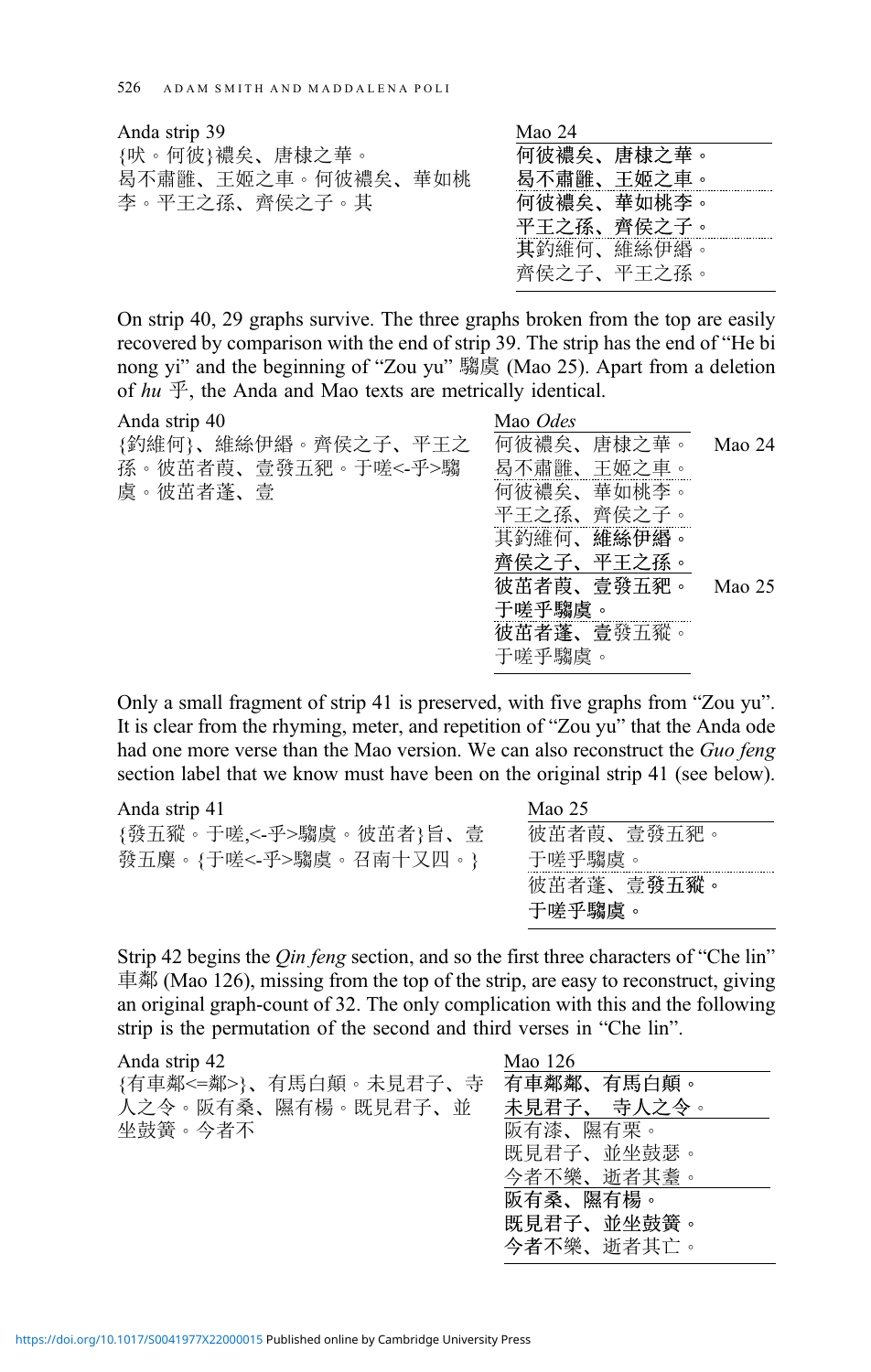With strip 43, we again have an intact strip of 32 graphs that needs no reconstruction, and which matches the remainder of Mao "Che lin" and the beginning of "Si tie" 駟驖 (Mao 127) metrically.

| Anda strip 43      | Mao Odes   |         |
|--------------------|------------|---------|
| 樂、逝者其亡。阪有漆、隰有栗。既見君 | 有車鄰鄰、有馬白顛。 | Mao 126 |
| 子、並坐鼓瑟。今者不樂、逝者其耋。駟 | 未見君子、寺人之令。 |         |
| 驖孔阜、六              | 阪有漆、隰有栗。   |         |
|                    | 既見君子、並坐鼓瑟。 |         |
|                    | 今者不樂、逝者其耋。 |         |
|                    | 阪有桑、隰有楊。   |         |
|                    | 既見君子、並坐鼓簧。 |         |
|                    | 今者不樂、逝者其亡。 |         |
|                    | 駟驖孔阜、六轡在手。 | Mao 127 |
|                    | 公之媚子、從公于狩。 |         |
|                    | 奉時辰牡、辰牡孔碩。 |         |
|                    | 公曰左之、舍拔則獲。 |         |
|                    | 遊于北園、四馬既閑。 |         |
|                    | 輶車鸞鑣、載獫歇驕。 |         |
|                    |            |         |

We applied the same method and logic to all 117 strips of the manuscript, to reach the results summarized in [Figure 1](#page-8-0) and described below.

## 3. The selection, sequence, and organization of the Anda Odes

## The tradition of Guo feng regional classifications

The Mao Odes groups the first 160 odes under regional or political labels (Zhou nan 周南, Shao nan 召男, Bei 邶, etc.). Although the Anda manuscript does not use the terms *feng* 風 or *Guo feng* 國風 (or *bang feng* 邦風), for convenience we follow the usage of the received tradition and refer to these regionally labelled groups as "Guo feng sections". The Mao prefaces often interpret individual odes as relating to historical figures, events or circumstances connected with the regional label, and later tradition has tended to follow these readings. For example, the Mao interpretation of "Xi shuai" 蟋蟀 (Mao 114) as a critique of the excessive parsimony of a ninth-century BCE Lord of Jin  $\frac{26}{10}$ , aligns with the Mao classification of "Xi shuai" under the *Tang feng* 唐風, since Tang and Jin both refer to what is now southern Shanxi.

Only on rare occasions does an ode make clear references to events or personalities which might support these regionally specific interpretations in the received tradition. One such example is the *Qin feng* 秦風 ode "Huang niao 黃鳥" (Mao 131), which seems to describe three brothers sacrificed to accompany the burial of the seventh-century BCE Qin Mu Gong 秦穆公.<sup>24</sup> The Zuo zhuan 左傳 also refers to this event as the circumstance of the composition of the ode.<sup>25</sup> Classifying this ode under the *Oin feng* seems therefore naturally motivated.

<sup>24</sup> Maoshi Zhengyi 毛詩正義 (Beijing: Beijing Daxue Chubanshe, 2000), 6/500–01.

<sup>25</sup> The "Huang niao" ode and this Zuo zhuan passage are discussed further below.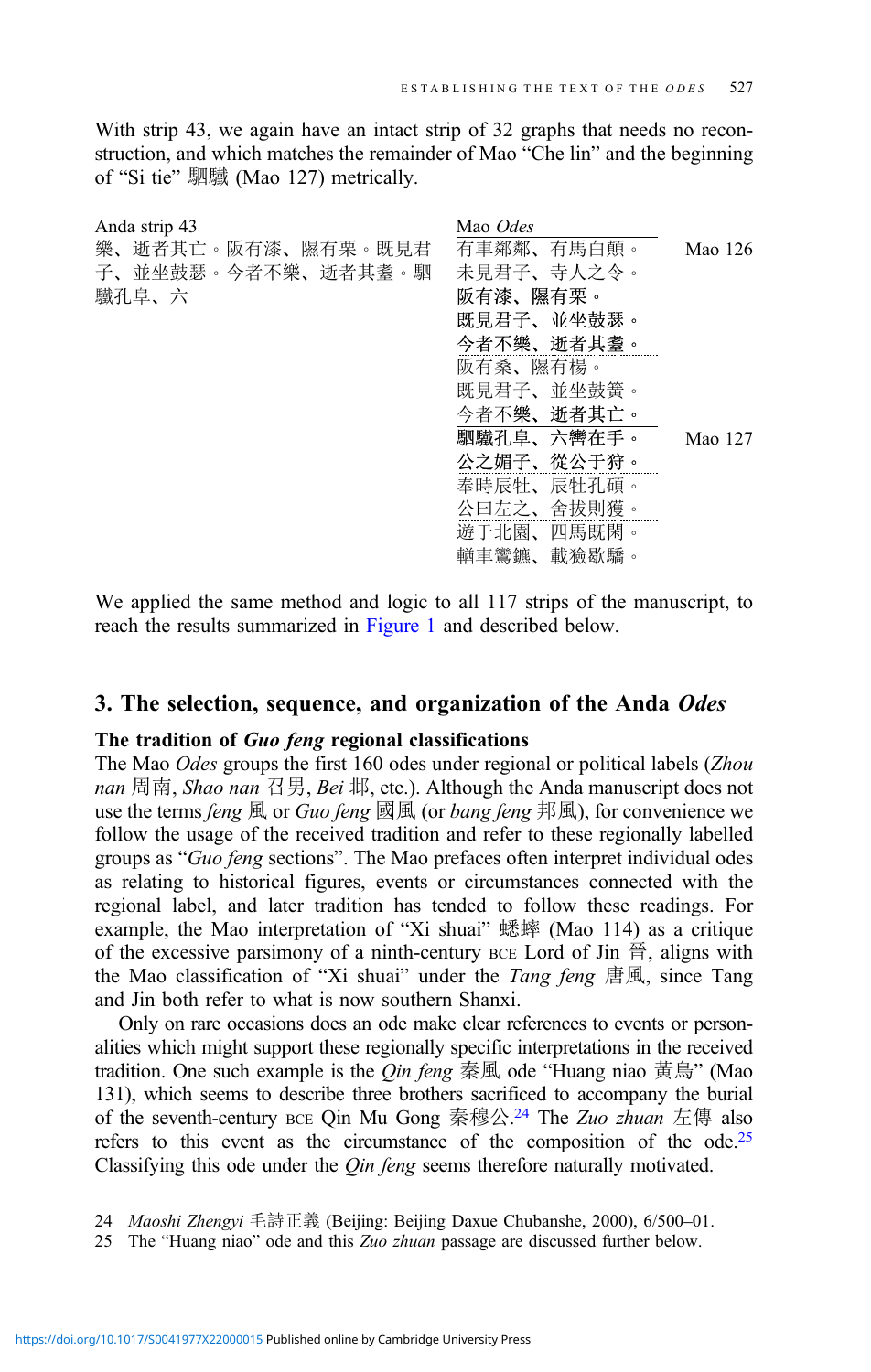More typically, nothing about the text of an ode supports either the general regional association implied by its inclusion in a particular Guo feng section, or the more specific interpretation in terms of events or personalities associated with that region. For instance, the wording of "Xi shuai" offers no support for the Mao preface account of its creation, and we are not aware of any assertions of it in literature from the Western Han or earlier.<sup>26</sup> Although it is present in the Mao preface, the interlinear Mao commentary does not enforce the interpretation in any way. There is, then, no compelling reason to think that the framing narrative of a frugal ninth-century Lord of Jin had any currency prior to the first century CE, and there is no need to defend this traditional view in the face of conflicting testimony.

Indeed, a completely different and contradictory framing narrative for "Xi shuai" is provided by the c. 300 BCE Tsinghua manuscript  $\overline{Qi}$  ve 耆夜. It describes a scene of beer drinking and the composition of odes by Zhou Wu Wang 周武王 and his courtiers after the defeat of the minor state of Qi 耆 in the eleventh century  $BCE$ . The last of the four odes, which closes the *Qi ye* manuscript and which the manuscript puts into the mouth of Zhou Gong  $\boxplus \triangle$ , shares its title and much of its content with the Mao and Anda "Xi shuai". 27

In the  $Qi$  ye, all the odes are introduced as if composed in the moment by the story's protagonists with the phrase *zuo ge yi zhong* 作歌一終 (composed a song).<sup>28</sup> The only other instance in early literature of the exact phrase is found in the *Lüshi chunqiu* 呂氏春秋 (about 240 BCE), in a narrative about the composition of an ode titled Yan yan wang fei 燕燕往飛.<sup>29</sup> The title is a close match for the first line of the received "Yan yan" 燕燕 (Mao 28), which begins with "Yan yan yu fei 燕燕于飛" (swapping 往 \* $G^{\omega}$ an? for 于 \* $G^{\omega}$ a).

As with "Xi shuai", the Mao preface supplies a framing narrative of its own for "Yan yan".<sup>30</sup> An eighth-century BCE queen of Wei 衛 bids farewell to the birth mother of the prince, whom she had adopted and who has been murdered, as she departs Wei and returns to her home state of Chen 陳. <sup>31</sup> As usual, the text

- 26 The tradition of this framing narrative was firmly in place by the first century CE since it is referred to in Eastern Han texts. Ban Gu 班固, Han shu 漢書 (Ed. Yang Jialuo 楊家駱, Beijing: Zhonghua shuju, 1962), 28下.1649; Hou Han shu 後漢書 (Taipei: Dingwen shuju, 1981), 60下.1974; *Yan tie lun zhu* 鹽鐵論注, Huang Kuan 桓寬 (1<sup>st</sup> BCE). (Taipei: Jiang Wen, 1965), 1/22.
- 27 The most accurate transcription of the text, improving on that provided in the primary publication, is Fudan daxue chutu wenxian yu guwenzi yanjiu zhongxin yanjiusheng  $\alpha$ dushuhui 復旦大學出土文獻與古文字研究中心研究生讀書會, "Qinghua jian  $\varrho$ i ye yandu zhaji 清華簡《耆夜》研讀札記", Fudan daxue chutu wenxian yu guwenzi yanjiu zhongxin 复旦大学出土文献与古文字研究中心, 2011, [http://www.gwz.fudan.edu.](http://www.gwz.fudan.edu.cn/Web/Show/1347) [cn/Web/Show/1347](http://www.gwz.fudan.edu.cn/Web/Show/1347).
- 28 For a discussion of this and similar phrases used to introduce the performance of odes in Warring States literature, see Fang Jianjun 方建軍, "Qinghua jian 'zuo ge yi zhong' deng yu jieyi: 清華簡'作歌一終'等語解義", Fudan daxue chutu wenxian yu guwenzi yanjiu zhongxin 复旦大学出土文献与古文字研究中心, June 16, 2014, [http://www.gwz.](http://www.gwz.fudan.edu.cn/Web/Show/2295) [fudan.edu.cn/Web/Show/2295](http://www.gwz.fudan.edu.cn/Web/Show/2295).

31 Chunqiu zuozhuan 3/90-93. The Lie nü zhuan 列女傳 tells a different version involving a  $6<sup>th</sup>$  c. queen of Wei singing "Swallows" as she sends the prince's wife, her

<sup>29</sup> Lüshi Chunqiu 呂氏春秋 (ed. Chen Jiyou 陳奇猷, Shanghai: Shanghahi guji, 2002), 6/335.

<sup>30</sup> Maoshi Zhengyi, 2/142–6.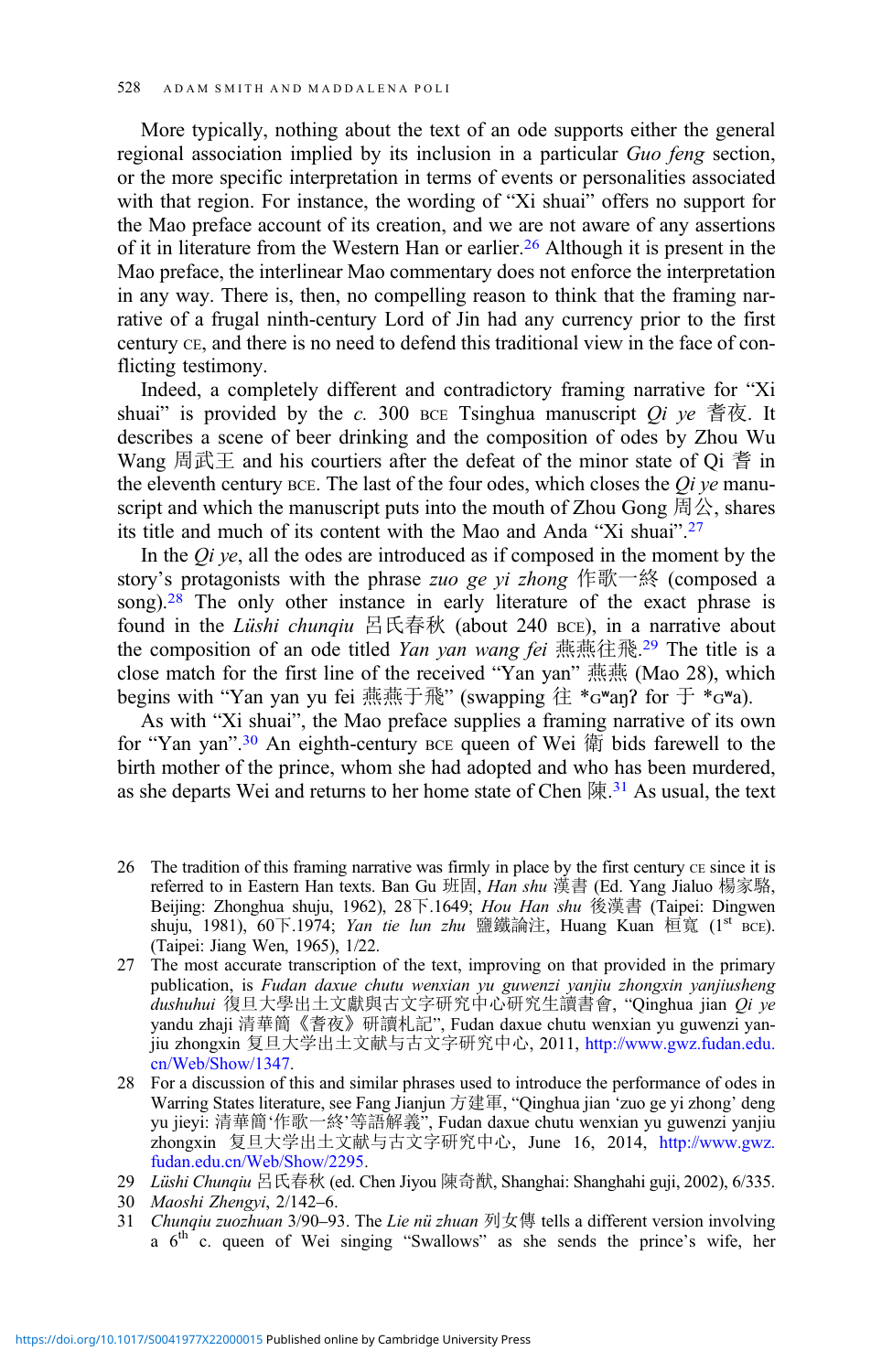of the received ode does nothing to dictate or even encourage this interpretation. Arguably, it is a better fit than a song of farewell to a swallow whose magical egg will impregnate one of the singers with the founder of the Shang Dynasty, as the Lüshi chunqiu has it. But with some tweaking within the range of textual variation that we know to exist in early Chinese literature, a connection could be established. For example, the two female protagonists, the lamented departure without return, and the abnormal parentage shared between the two framing narratives seem to be structural similarities.

Whether the *Lüshi chunqiu* anecdote refers to precisely the same ode as the Mao "Swallows" or not, it still makes the point that Warring States compositions construct fictional narratives to explain how individual odes came to be. It is hard to know whether these assertions regarding origin and authorship were made with the sincere conviction with which they have been treated by later readers, as factual assertions, or whether they were made with more performative literary or social goals in mind. We suspect the latter.<sup>32</sup> We believe this is clearly so in the case of  $Q_i$  ye. Nothing in the text of the  $Q_i$  ye supports the idea that it is anything other than such a fictional composition, roughly if not precisely contemporary with the physical manuscript. The goal of the composition was a literary one: an exercise in embedding odes into a frame narrative.<sup>33</sup>

This invites the suspicion that the system of Guo feng classifications may be an idealization, an artificial creation reflecting something other than the regional provenance of odes. This open question of when and why odes, or the Odes, began to be organized and sequenced according to purported regional affiliations, is important for understanding their history as a collection. It is also relevant to the question of when the Chu region began to be interested in northern literary tradition. To a remarkable degree, literary texts from Warring States southern tombs are dominated by texts composed or narratively set in the major centres of culture to the north. Similarly, the 15 regions that give their names to the Guo feng sections of the Mao Odes are all northern. From Qin in the north-west to Qi in the north-east, none falls south of today's Henan– Hubei border, an additional reminder to anyone in Chu in the fourth century BCE, including the original owner of the Anda manuscript, that the Odes were not just antique but also foreign.

The evidence of newly discovered manuscripts shows that the system of Guo feng groupings was important for the way in which it could impose memorizable order on 160 odes (whatever their regional origins may actually have been). We argue also that learners of the Odes mastered selections according to the Guo feng sections. That is why the Anda manuscript is organized around essentially

daughter-in-law, home after the prince dies childless. In *Lie nü zhuan* 列女傳 (Taibei: Taiwan Zhonghua shuju 臺灣中華書局 1981), 1/12.

<sup>32</sup> Compare also Martin Kern and Dirk Meyer (eds), Origins of Chinese Political Philosophy: Studies in the Composition and Thought of the Shangshu (Classic of Documents), (Leiden: Brill, 2017), 23–61 on performative speeches in the Shangshu; and David Schaberg, "Remonstrance in Eastern Zhou historiography", Early China 22, 1997, 133–79, 162 ff.

<sup>33</sup> Liu Chengqun 劉成群, "Qinghua Jian Qi Ye 'Xi Shuai' Xian Yi 清華簡《旨阝夜》 《蟋蟀》詩獻疑", Xueshu Luntan 學術論壇, 2010/6, 146–9.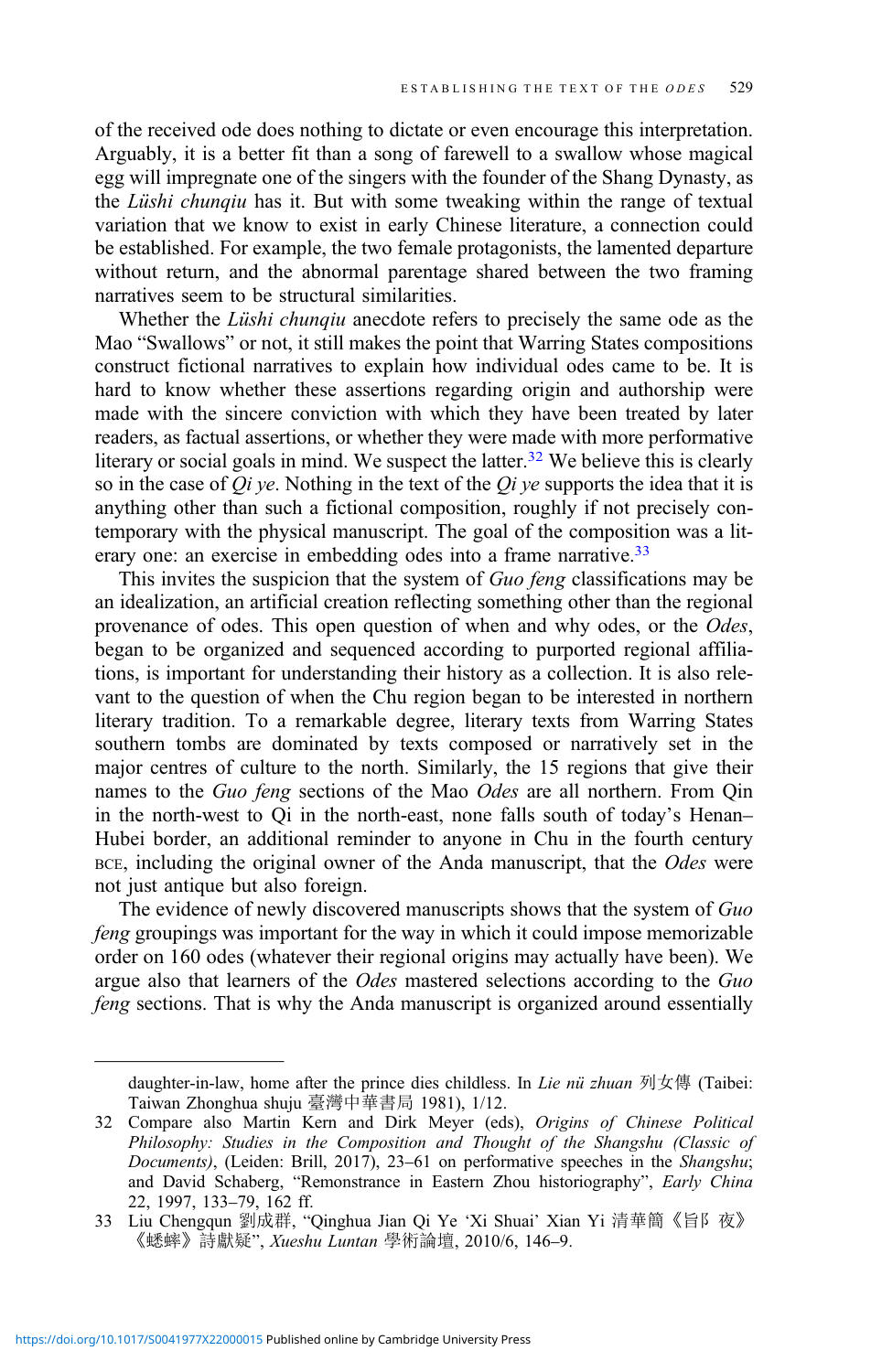complete Guo feng sections (and why the Xiajiatai Odes manuscript consists, according to preliminary reports, of the single section Bei feng).

#### The Guo feng sections in the Anda manuscript

The 93 surviving strips of the original 117 numbered strips preserve 57 odes in whole or in part. Although now entirely missing, the original presence of three further odes can be confidently reconstructed by aligning gaps in the serial numbering (i.e. lost strips) with expected odes in the received sequence. These are:

Mao 10, "Ru fen" 汝墳 in the Zhou nan 周南 section, on lost strips 18–19. Mao 51, "Di dong" 蝃蝀 in the Yong feng 鄘風 section, on lost strips 95–97. Mao 52, "Xiang shu" 相鼠 in the Yong feng section, on lost strips 95–97.

These 60 odes, which we can confidently identify as having been on the 117 strips, represent about a third of the odes in the Mao Guo feng. There is a major break in the sequence of strips from strip 60 to strip 71. We speculate about its contents in the next section. Each of the 60 surviving odes in the manuscript has an obvious counterpart in the Guo feng of the Mao Odes. Despite differences in orthography, most of those 60 odes are linguistically almost identical to their counterparts in the received Mao Odes. Furthermore, no odes are present in the Anda collection which are not known in the Mao version.

Like the Mao *Odes*, the Anda manuscript groups odes into *Guo feng* sections. Although there are interesting differences, the names of these sections, their relative sequence, each section's complement of odes, and the sequence of odes within each section are clearly related to those of the Mao Odes. In other words, it is not just the text of the individual odes that the Anda version shares with the Mao version, but also to a substantial degree the organization of the Odes into labelled groups and sequences.

The manuscript begins the first ode in each of these sections on a new strip. Each section ends with a label recording the Guo feng section name, after the last ode in the section, together with a count of the number of odes in the section. In some cases, the title for the first ode in the section is also given. So, for example, strip 117, the last in the manuscript, bears the last characters of the ode "Bao yu" 鴇羽 (Mao 121) followed by a black square end-of-ode marker and a blank space, then the *Guo feng* section title and ode count *(Wei, jiu* 魏九, "section Wei, nine odes"), then the title of the first ode in the section ("Ge ju" 葛  $\mathbb{R}^{34}$  In this case the count is out by one, as the editors point out.<sup>35</sup>

#### The Guo feng section sequences

Let us look at the sequence in more detail. The sequence of odes and Guo feng groups in the Mao Odes is not the only sequence known in received literature. The Anda editors remind us that the Zuo zhuan  $E \oplus$  and Zheng Xuan's Mao shi  $pu$  毛詩譜 both arrange the sequence of states differently from the received Odes.<sup>36</sup> The Zuo zhuan sequence is particularly interesting, being earlier in

- 34 Anhui Daxue cang Zhanguo zhujian (yi), 65.
- 35 Anhui Daxue cang Zhanguo zhujian (yi), 4.
- 36 Anhui Daxue cang Zhanguo zhujian (yi), preface, p. 1. According to Zhu Fenghan's analysis, the sequence in the Haihun Hou Odes is close to the reconstructed sequence of the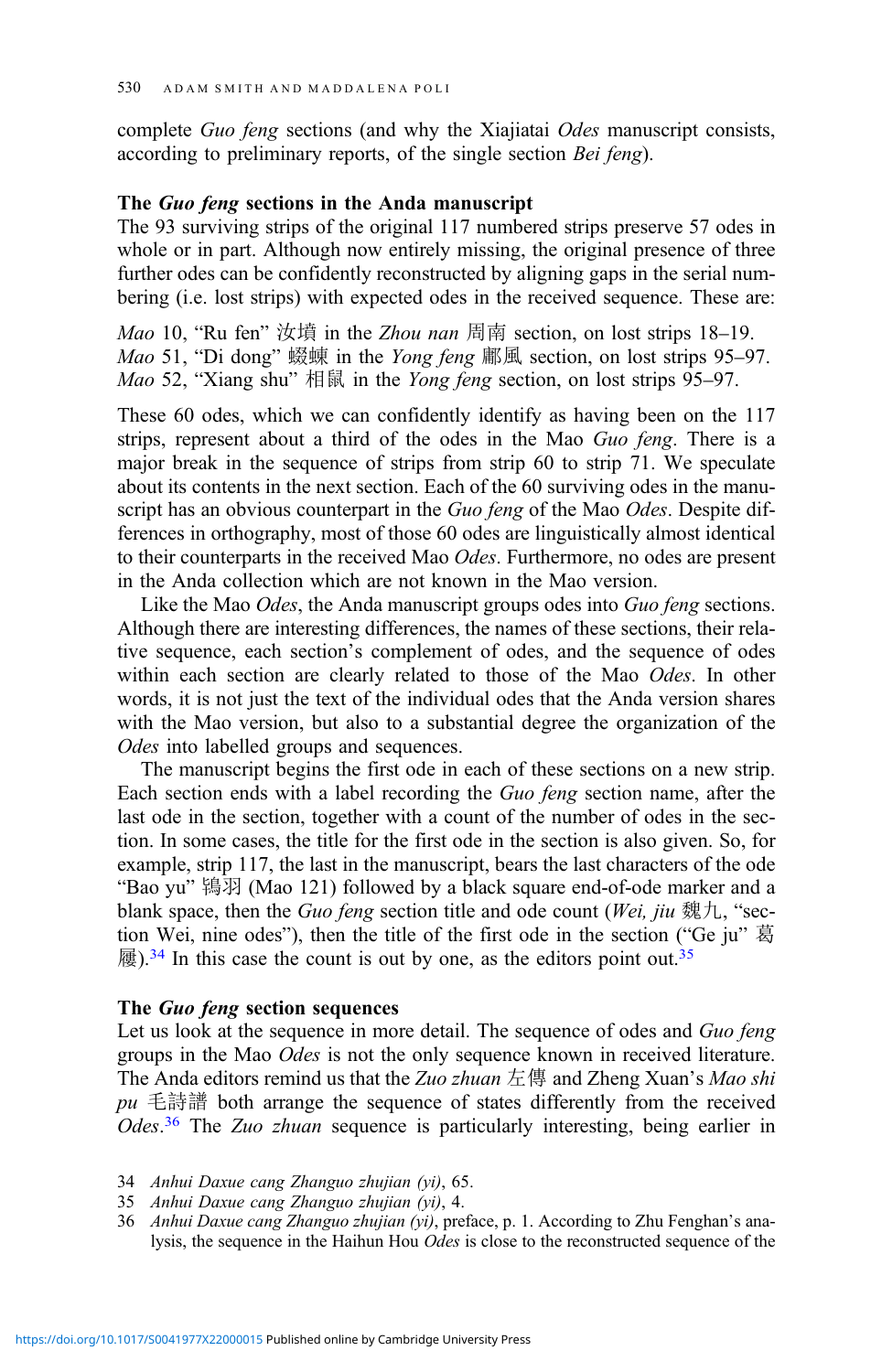date than Zheng Xuan and probably Mao, and it is narratively contextualized by the story of Ji Zha 季札 of Wu 吳 requesting to hear the "music of Zhou 周" while visiting the Lu  $\frac{4}{9}$  court in 544 BCE.<sup>37</sup> According to the story, the performance Ji Zha witnessed ran through the entire Odes, from Guo feng through to the Song 頌 hymns, while Ji Zha made brief but thoughtful comments. As [Table 3](#page-17-0) shows, the Zuo zhuan and Zheng Xuan substantially agree with Mao about the names and sequence of Guo feng sections. The Zuo zhuan elevates Bin 豳 and  $Q$ in 秦 in the sequence, while Zheng Xuan elevates Gui 檜 and pushes Wang *cheng*  $\pm \frac{1}{2}$  to the bottom, while both leave the rest of the sequence unchanged. These sources tell us nothing about the sequence of odes within each Guo feng section.

The situation with the Anda sequence is more complicated and requires some untangling. We will describe the differences between the Mao and Anda Guo feng sequences in terms of the changes needed to rearrange the familiar Mao sequence into the less familiar Anda sequence, without prejudging the question of priority.

#### **Zhou nan** 周南, Shao nan 召南, and Qin 秦

The Anda Zhou nan and Shao nan sections are identical to Mao, in terms of the presence or absence of specific odes, and in their order. The *Qin feng* odes have been elevated in the Anda sequence but comprise exactly the same odes as the Mao *Qin feng*, with only one permutation in their order: the ode "Wei yang 渭陽", Mao 134, penultimate in the *Qin feng*, is bumped up two places in the Anda sequence ([Table 4](#page-17-0)). Anda strip 60 has been lost, and with it the last few characters which include the Guo feng section label. Thus, it is not completely certain that the Anda manuscript called this section *Qin*. However, since the section contains exactly the same odes as the Mao Qin feng, it seems probable that the label would have been the same. The relocation of the Qin feng and the movement of the "Wei yang" ode (with respect to the Mao sequence) have no obvious motivation. We suggest that these and similar unmotivated shifts are reflections of idiosyncratic learning and memorization of the Odes, and of imperfect recall during the production of the manuscript.

#### Hou 侯

The missing strip 60 is the first of a run of twelve lost strips (60–71). After the lost strips, the surviving manuscript resumes on strip 72, halfway through "Fen ju ru" 汾沮洳 ode (Mao 108), the second ode in the Mao Wei 魏 section.

Lu *Odes* 魯詩, for which see Ma Heng 馬衡, *Han shijing jicun* 漢石經集存 (Beijing: Kexue, 1957); Zhao Maolin 趙茂林 "Lu Shi, Mao Shi pian ci yitong yuanyin kaobian 《魯詩》, 《毛詩》篇次異同原因考辨", Kongzi yanjiu 孔子研究, 2016/1, 126–34.

<sup>37</sup> Chun qiu Zuo zhuan zhengyi 春秋左傳正義 (Beijing: Beijing Daxue chubanshe, 2000), 39/1258; Stephen W. Durrant, Wai-yee Li, and David Schaberg (eds), Zuozhuan: Commentary on the "Spring and Autumn Annals" (Seattle: University of Washington Press, 2016), 1243. Kenneth J. DeWoskin has discussed this passage in relation to musical performance and aesthetics, see DeWoskin, A Song for One or Two: Music and the Concept of Art in Early China (Ann Arbor: Center for Chinese Studies, University of Michigan, 1982), 19–39.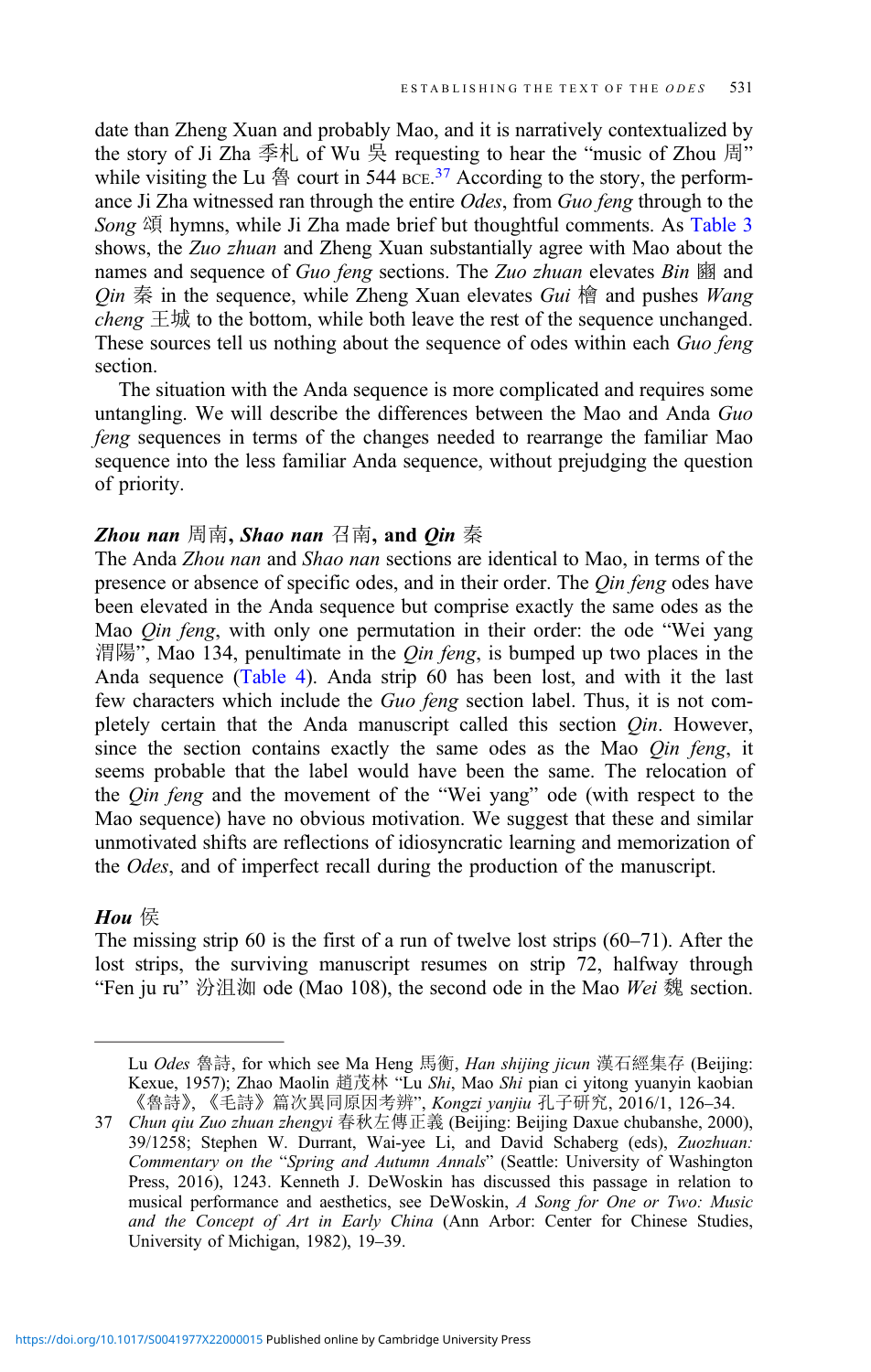| Mao<br><i>Odes</i> | Zuo<br>zhuan   | Shi pu         | Anda<br><i>Odes</i> | Notes on Anda sections                                                                                                                | Anda<br>strips |
|--------------------|----------------|----------------|---------------------|---------------------------------------------------------------------------------------------------------------------------------------|----------------|
| 1. 周南              | 1. 周南          | 1. 周南          | 1. 周南               | Contents and sequence identical<br>with Mao Odes.                                                                                     | $1 - 20$       |
| 2. 召南              | 2. 召南          | 2. 召南          | 2. 召南               | Contents and sequence identical<br>with Mao Odes.                                                                                     | $21 - 41$      |
| 3. 邶               | 3. 邶           | 3. 邶           | 3. 秦                | Section title lost, but odes are<br>exactly those of the Mao Qin<br><i>feng</i> 秦風.                                                   | $42 - 60$      |
| 4. 鄘               | 4. 鄘           | 4. 鄘           | 4. 陳?               | All strips lost. Reconstruction as<br>陳風 speculative.                                                                                 | $61 - 70$      |
| 5. 衛               | 5. 衛           | 5. 衛           | 5. 侯                | Contents of the Mao Wei feng<br>minus the first Mao Wei feng<br>ode 葛屨, with some<br>permutations in order.                           | $71 - 83$      |
| $6. \pm$           | 6. E           | 6. 檜           | 6. 鄘                | Exact contents of the Mao Yong<br>feng, in order, minus the final<br>ode 載馳.                                                          | 84–99          |
| 7. 鄭               | 7. 鄭           | 7. 鄭           | 7. 魏                | Begins with first Mao Wei feng<br>ode, "Ge lü 葛屨", followed by<br>9 of the 12 Mao Tang feng odes,<br>with some permutations in order. | $100 - 117$    |
| 8. 齊               | 8. 齊           | 8. 齊           |                     |                                                                                                                                       |                |
| 9. 魏               | 9. 豳           | 9. 魏           |                     |                                                                                                                                       |                |
| 10. 唐              | 10. 秦          | 10. 唐          |                     |                                                                                                                                       |                |
| 11. 秦<br>12. 陳     | 11. 魏<br>12. 唐 | 11. 秦<br>12. 陳 |                     |                                                                                                                                       |                |
| 13. 檜              | 13. 陳          | 13. 曹          |                     |                                                                                                                                       |                |
| 14. 曹              | 14. 檜          | 14. 豳          |                     |                                                                                                                                       |                |
| 15. 豳              | 15. 曹          | 15. 王城         |                     |                                                                                                                                       |                |

<span id="page-17-0"></span>Table 3. Sequence and contents of Guo feng sections according to Mao, Zuo zhuan, Zheng Xuan's Shi pu, and the Anda manuscript

We count 38 graphs missing from this ode before "...gong xing  $\triangle \overleftrightarrow{\tau}$ " where the ode resumes. Since 38 is the average number of graphs per strip in this section of the manuscript, it is likely that the beginning of lost strip 71 coincided with the

| Ode      | Mao sequence | Change                                 |
|----------|--------------|----------------------------------------|
| 車鄰       | 126          |                                        |
| 駟驖       | 127          |                                        |
| 小戎       | 128          |                                        |
| 蒹葭       | 129          |                                        |
| 終南       | 130          |                                        |
| 黄鳥       | 131          |                                        |
| 渭陽       | 134          | Brought forward two places in sequence |
| 晨風<br>無衣 | 132          |                                        |
|          | 133          |                                        |
| 權輿       | 135          |                                        |

Table 4. Anda Qin feng sequence, with Mao sequence for comparison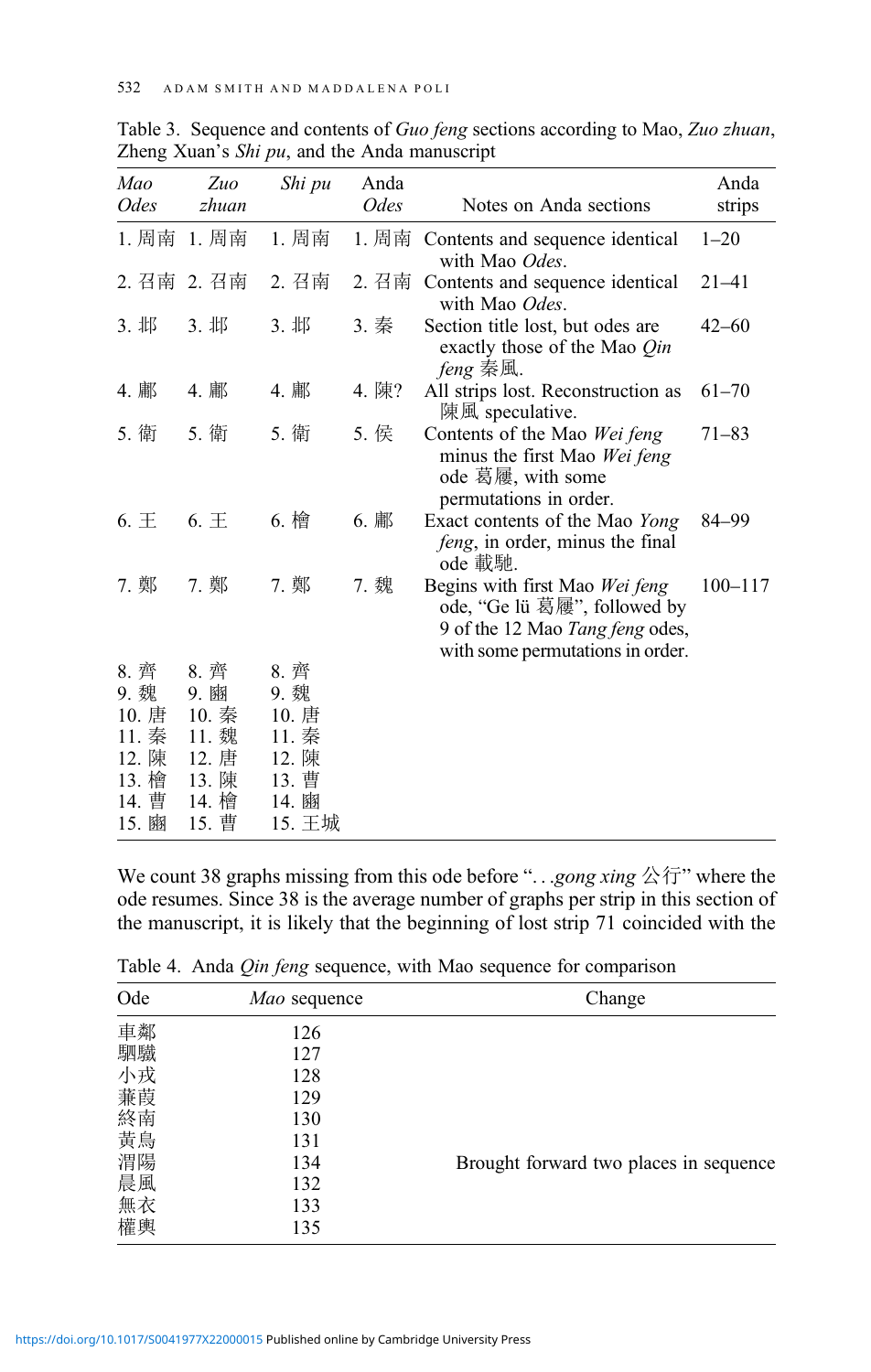| Ode  | Anda<br>section | Mao<br>sequence | Mao<br>section | <b>Notes</b>                                          |
|------|-----------------|-----------------|----------------|-------------------------------------------------------|
| 汾沮洳  | Hou 侯           | 108             | Wei 魏          |                                                       |
| 陟岵   | Hou 侯           | 110             | Wei 魏          |                                                       |
| 園有桃  | Hou 侯           | 109             | Wei 魏          |                                                       |
| 伐檀   | Hou 侯           | 112             | Wei 魏          |                                                       |
| 碩鼠   | Hou 侯           | 113             | Wei 魏          |                                                       |
| 十畝之閒 | Hou $\notin$    | 111             | Wei 魏          |                                                       |
| 葛屨   | Wei 魏           | 107             | Wei 魏          | Only ode in both Mao and                              |
|      |                 |                 |                | Anda Wei feng sections                                |
| 蟋蟀   | Wei 魏           | 114             | Tang 唐         |                                                       |
| 揚之水  | Wei 魏           | 116             | Tang 唐         |                                                       |
| 山有樞  | Wei 魏           | 115             | Tang 唐         |                                                       |
| 椒聊   | Wei 魏           | 117             | Tang 唐         |                                                       |
| 綢繆   | Wei 魏           | 118             | Tang 唐         |                                                       |
| 有杕之杜 | Wei 魏           | 123             | Tang 唐         | Occupies expected position of<br>杕杜 ( <i>Mao</i> 119) |
| 羔裘   | Wei 魏           | 120             | Tang 唐         |                                                       |
| 無衣   | Wei 魏           | 122             | Tang 唐         |                                                       |
| 鴇羽   | Wei 魏           | 121             | Tang 唐         |                                                       |
|      |                 | 119             | Tang 唐         | Ode 杕杜, omitted from Anda                             |
|      |                 | 124             | $Tang$ 唐       | Ode 葛生, omitted from Anda                             |
|      |                 | 125             | Tang 唐         | Ode 采苓, omitted from Anda                             |

Table 5. Anda Hou and Wei sequence, with Mao sequence for comparison

beginning of ode "Fen ju ru". The manuscript places "Ge ju 葛屨", the first ode from the Mao Wei section, together with the odes from the Mao Tang section (see below). Otherwise, all the odes from the Mao Wei section appear together on strips 72–83. So, it is clear that strips 71–83 were intended to be a complete Guo feng section. The sequence of odes within this section is close to the Mao Odes, as shown in Table 5.

Since the section contains six of the seven odes from the Mao Wei section, and no odes from other sections, we would expect the manuscript to call this section Wei. Instead, this section is labelled on strip 81 as  $Hou \nsubseteq$ . Hou does not match any Guo feng section in the Mao Odes, nor does it match the name of any early Chinese state or region. Since Hou makes no sense in this context, we think it must be an error. As we will see below, the Anda manuscript has, in effect, swapped the Mao Tang and Wei sections. This use of Hou as a section title is surely connected in some way. A copyist may have misread a writing for Tang  $H$  (usually spelled with  $H$  in Chu manuscripts, but with  $H$  in received orthography) as  $\textcircled{g}.38$  For the time being we cannot see any better account of the peculiar appearance of  $Hou \notin \mathbb{R}$  as section title here.

<sup>38</sup> See also Wang Ning 王寧, "Anda jian Shi jing 'hou' yijie" 安大簡《詩經》'侯'臆解, Webpage of Fudan daxue chutu wenxian yu guwenzi yanjiu zhongxin 復旦大學出土文 獻與古文字研究中心, 2019, <http://www.gwz.fudan.edu.cn/Web/Show/4411> (accessed 26/10/2020).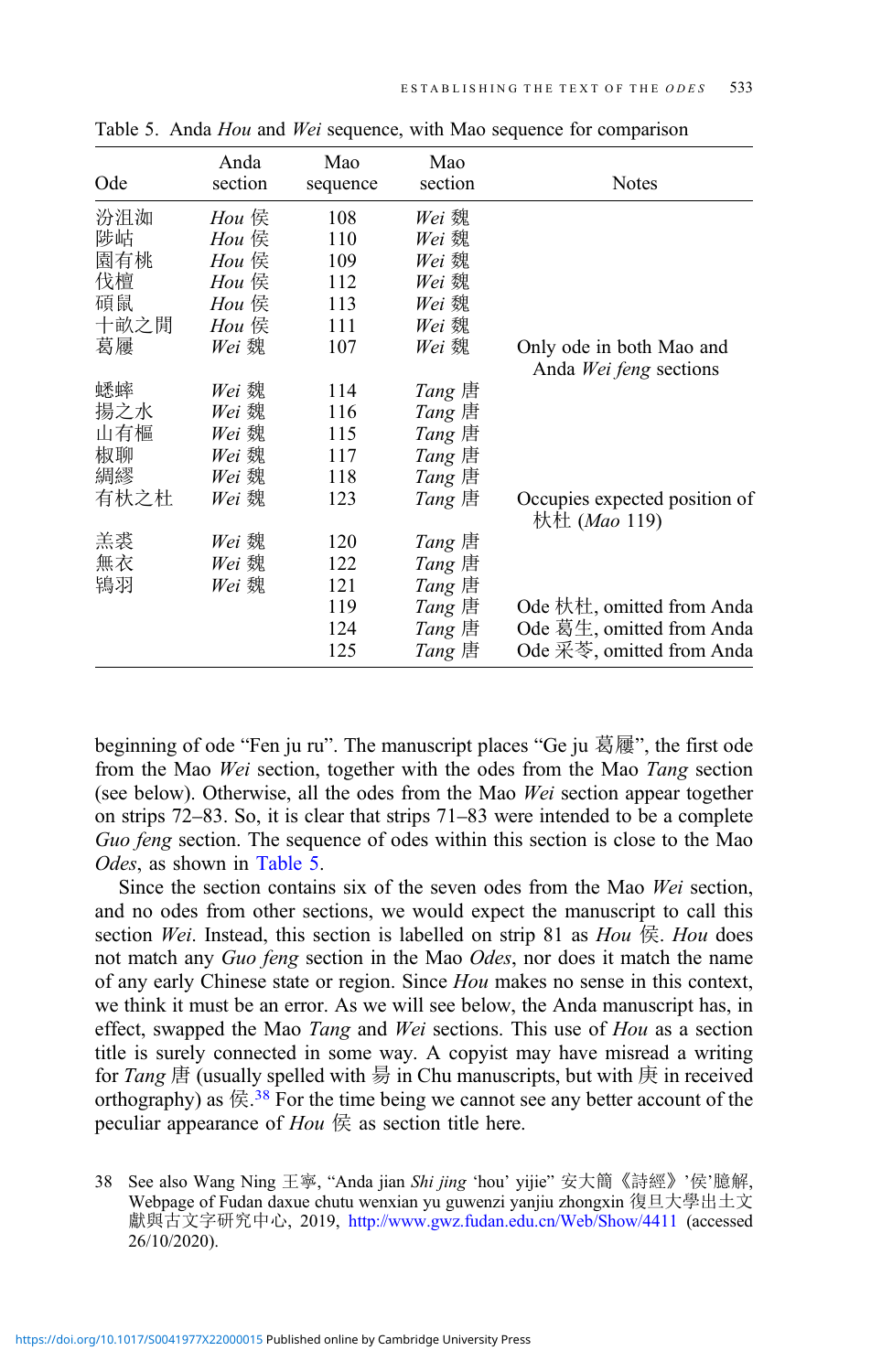## Yong 鄘

Seven of the ten Mao Yong feng odes are preserved in whole or in part in the manuscript, in the same order as Mao. Three missing strips (95–97) coincide with the position in the Mao sequence of "Di dong 蝃蝀" (Mao 51) and "Xiang shu 相鼠" (Mao 52) and would have contained versions of these odes. That leaves Yong complete except for the final ode in the Mao sequence, "Zai chi 載馳" (Mao 54), which is not part of the manuscript. Again, we suggest that this unmotivated omission of a single ode reflects memorization and imperfect recall.

## Wei 魏

The section labelled Wei  $\mathcal{R}$  is the last in the manuscript, on strips 100–117. It begins with the first of the Mao Wei feng odes, "Ge ju 葛屨". However, this is followed by 9 of the 12 odes from the Mao Tang feng [\(Table 3](#page-17-0)). These are largely in the same order: "Yang zhi shui 揚之水" and "Wu yi 無衣" have each been bumped up a slot, and the last three odes in the sequence omitted. The only ode that has moved by more than one slot in the sequence is "You di zhi du 有杕之杜", which has moved up three slots. No other ode anywhere in the manuscript has moved more than two slots within a Guo feng section vis-à-vis the Mao sequence. This exceptional movement is clearly a failure of memory: "You di zhi du 有杕之杜" has replaced the other Wei feng ode with an identical first line, "Di du 杕杜". Presumably opening lines were an important cue to prompt the reproduction of the Odes from memory. Here, the first line was correctly recalled, but cued the reproduction of the wrong ode. The two odes that follow "You di zhi du" in the Mao version have been omitted.

To summarize: the Anda manuscript substantially preserves the Mao Wei and Tang feng, but swaps their contents except for the first Wei ode "Ge ju 葛屨", and replaces the label Tang  $\ddot{\mathbf{F}}$  with Hou  $\ddot{\mathbf{F}}$ . As the editors note, the count of odes for the Anda Wei section that appears on strip 117 is short by one (it reads "nine", when there are in fact ten odes present).<sup>39</sup>

## The missing Guo feng section

The six Guo feng sections in the preserved portion of the Anda manuscript are Zhou nan, Shao nan, Qin, Hou, Yong and Wei. Lost strips 60-71 happen to align well with Guo feng section boundaries: lost strip 60 would have been the last strip in  $Q$ *in*, and lost strip 71 seems to have been the first strip in the  $Hou$  section beginning with the ode "Fen ju ru". This means that the ten strips 61–70 are likely to have contained another section present in the Mao Odes. The average number of graphs per strip in this middle section of the manuscript is about 38. Accordingly, the lost section on 61–70 had about 350–80 graphs. If we assume that lost strips (like the rest of the manuscript) can only be filled with largely complete Guo feng sections matching those in the Mao Odes, the only likely possibilities would be the Mao Chen feng  $\mathbb{R}$   $\mathbb{R}$  (which also follows Qin in the Mao sequence), or the *Gui feng* 檜風 and *Cao feng* 曹風 sections together. Each of these would require the omission of a couple of odes to fit in ten strips,

39 Anhui Daxue Cang Zhanguo Zhujian (Yi), 4.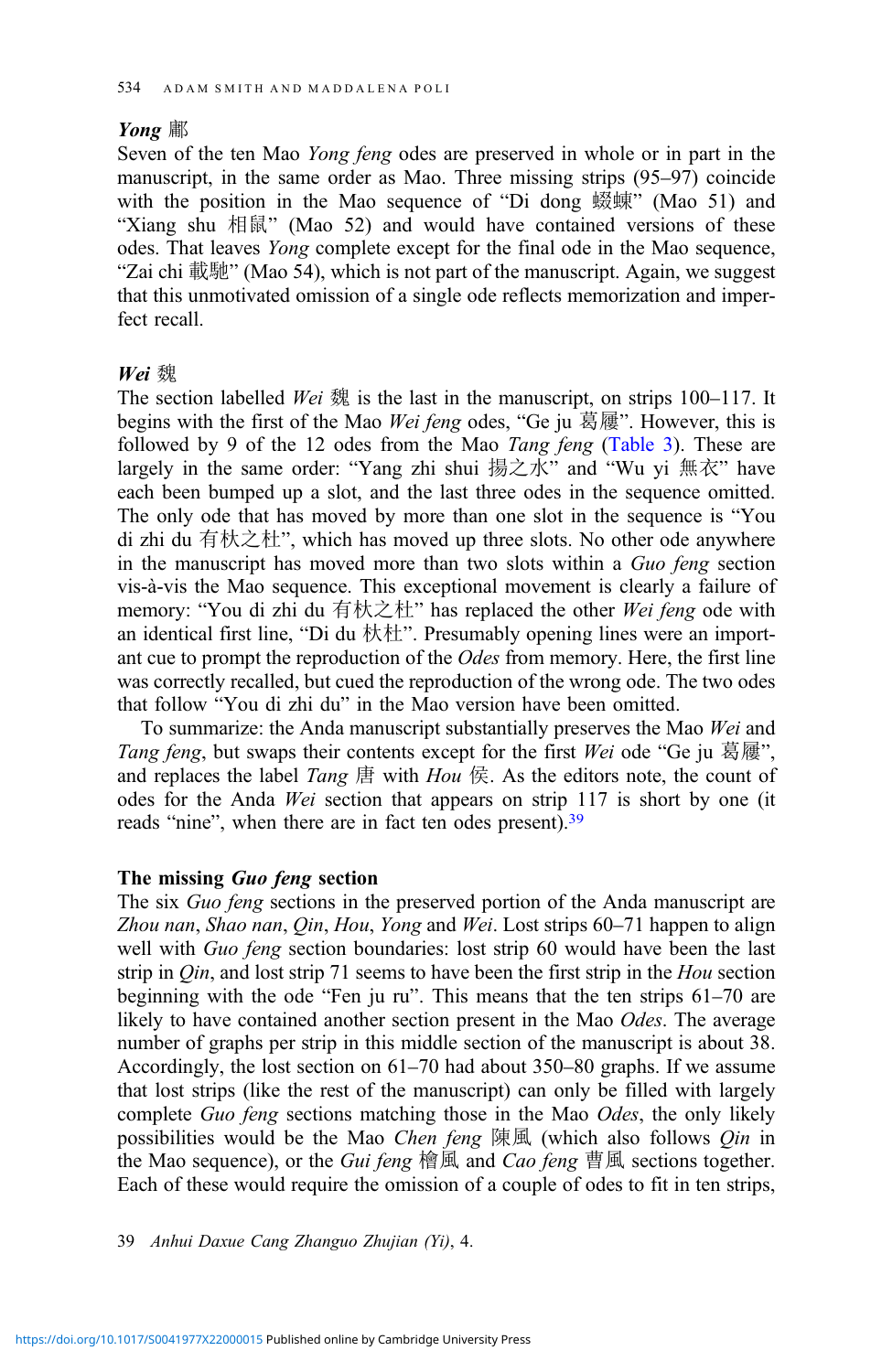but as we have seen, this occurs in the other sections of the manuscript. The character count of all other Guo feng sections of the Mao Odes is much larger than 380 graphs.

## Implications of the Anda Guo feng sections

Synthesizing the observations presented above, we find the following picture. The Anda manuscript is an excerpt of about one third of a collection comparable to the Mao Guo feng, which already existed as a stable closed collection by the fourth century BCE. The collection was organized into sections with the same sequences as the received text. There is not a single ode in the manuscript that does not have an easily identifiable counterpart in the Mao Odes. Apart from organizational apparatus (strip numbering, counts of odes, Guo feng section labels), some difficult-to-interpret material on strips 59 and 83, and one added verse in "Zou yu" 騶虞 (Mao 25), no content appears in the Anda manuscript that is not also present in the Mao Odes. The organization of the odes into Guo feng sections is close to identical: if one ode from a section is included in the manuscript, then all the odes in the section are included with at most minor omissions. The order of odes within sections shows only slight deviations from Mao.

Differences between the Anda and Mao sections – the swapping of the contents of the Wei and Tang sections, the swapping of odes with identical first lines, minor permutations in sequence – suggest imperfect recall from memorized cues, rather than creative reworking of material or the existence of a very different lineage of transmission from the Mao version. The Anda Odes does not appear to be a carefully edited or authoritative manuscript, but rather a personal copy produced by someone in the process of acquiring a partial mastery of the Odes

#### Inserted material

The only sections of the manuscript that do not correspond to the received Mao Odes are two obscure insertions of material on strips 59 and 83. These appear to be annotations made by the scribe. They are not found in the Mao Odes or any other received source we can identify, nor are they extensions of the odes which precede them (like the extra verse in "Zou yu" which we discuss below).

The first insertion follows the end of "Wu yi" 無衣 (Mao 133) but before the usual black square that regularly marks the end of an ode. In normalized orthography, it reads something like: Zengzi yi zu ming yue jiang shi 曾子以組明月將逝. The editors transcribe and punctuate this as though it were part of the "Wu yi" ode,40 but this is unlikely to be the case. Although most of "Wu yi" was on strips 57 and 58, which are now lost, the missing material may be fully reconstructed using the method described above. It originally had three verses, like the Mao version, but with the order of verses permuted so that the second Mao verse (with rhymes in \*-ak) appears third in the manuscript (on the preserved strip

<sup>40</sup> Anhui daxue cang Zhanguo zhujian (yi), 113. Yen Shih-hsuan 顏世鉉 ("A tentative discussion of some phenomena concerning early texts of the Shi Jing", Bamboo and Silk 4/1, 2021, 45–93) repeats the error of the Anda editors, stating that the inserted material belongs to the preceding ode "Wu yi" and is "absent in the received text" (50–51).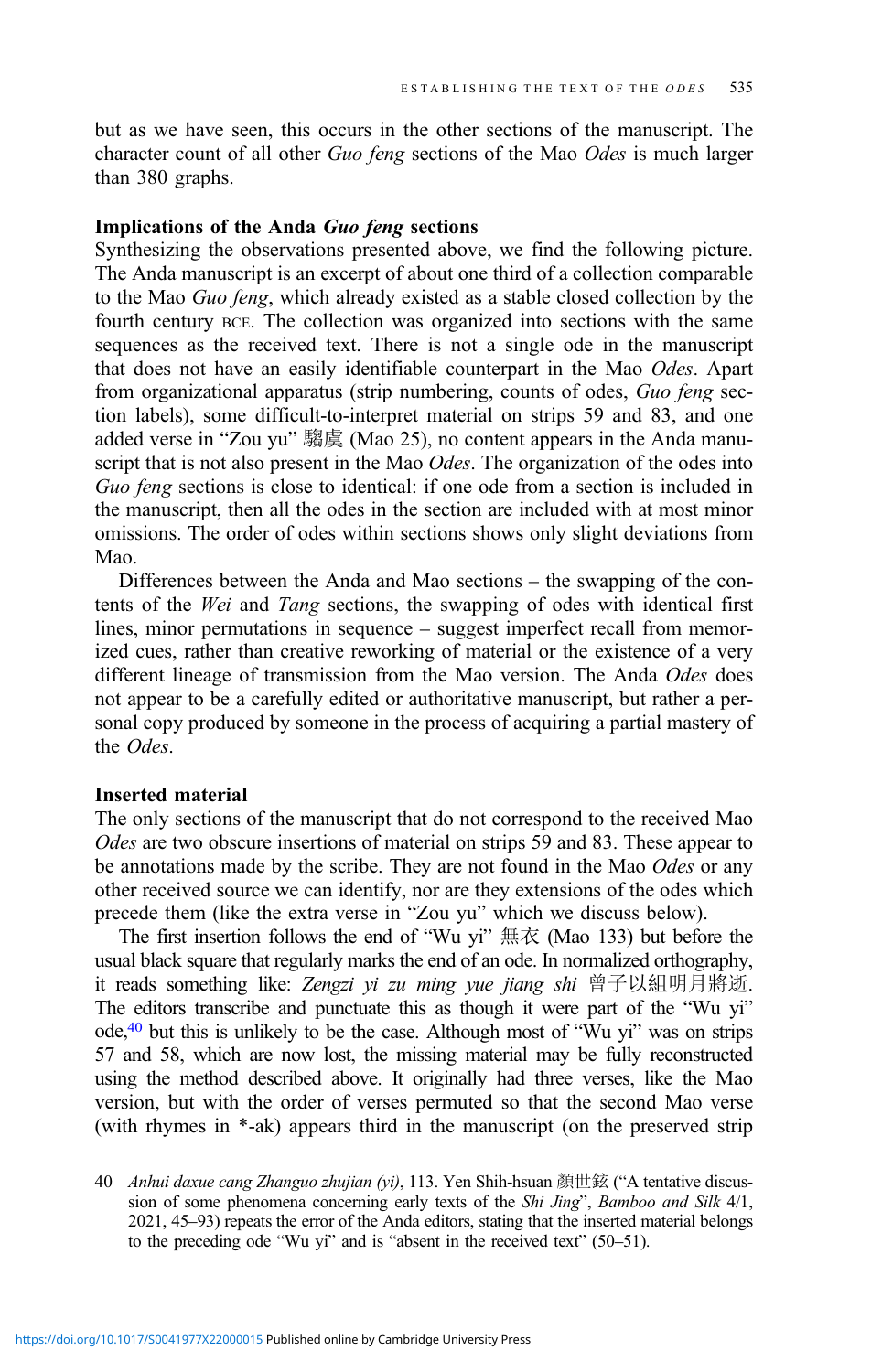59). The eight graphs of inserted material do not fit the rhyme, meter, or content of "Wu yi" or the following ode, and so must be a comment of some sort, inserted between odes, rather than part of an alternate version of "Wu yi".

The second insertion is at the end of the *Hou* section, after the section label. Two strings of text are separated by the squared dot that normally signals the end of an ode:

Zuo yu si si 作魚寺寺 Yu zhe suo ren jian zhui xin hui zhi shu zhe hui zhi 魚者索人見隹心虫之 黍者虫之

None of this text is easily interpreted or obviously associated with the text of odes in either the manuscript or the Mao *Odes*. Although it is clearly not a string of unrelated graphs, and syntactic patterns are visible (魚者...虫之 / 黍者虫之), the language does not obviously resemble that of any part of the Odes, nor that of Warring States literary texts. The graphs beginning  $yu$  zhe 魚者 are noticeably more crushed together than the rest of the manuscript and seem carelessly written. The editors suggest that this may be writing practice, but this seems out of keeping with the otherwise clean state of the manuscript. $41$  They also note that the only instance of si si  $\ddot{\exists} \ddot{\exists}$  elsewhere in the manuscript occurs in a line from the ode "Si tie" 駟驖 (Mao 127; strips 43–44), in a passage that contains an error in the use of duplication marks (*chongwen hao* 重文號). The line in question reads feng shi chen mu, chen mu kong shuo 奉時辰牡、辰牡孔碩 in the Mao orthography. The duplication marks should be applied to *chen*  $\overline{\mathbb{R}}$  and du 牡, but instead the manuscript adds them to  $si \oplus$  (writing shi 時) and chen  $\overline{\mathbb{R}}$ . This is grounds to suggest tentatively that the purpose of this insertion is to identify errors in the manuscript, though the insertion and the error in this case are at widely separated points in the manuscript.

## 4. Linguistic stability between the Anda and Mao Odes texts

We have already remarked that each ode in the Anda manuscript can be identified without ambiguity with an ode in the Mao Odes. In fact, this understates the degree of linguistic similarity between each Anda ode and its Mao counterpart. Their orthography – the visual structure of the graphs used to represent the language of the text – differs very substantially, but once that orthographic layer is peeled back, the text underneath is linguistically almost identical for most odes.

For example, the 80 syllables of "Guan ju 關雎" are, as far as can be determined, linguistically identical: the same morphemes in the same sequence, without additions or deletions, but clothed in a different orthographic representation.42 One graph in the manuscript is difficult to discern, corresponding to the *mao*  $\ddot{\equiv}$  of the received version. The editors transcribe it as *jiao*  $\ddot{\equiv}$ , which would imply a lexical variant. However, it is not obvious from the photograph that this graph resembles *jiao* 教 as normally written in Chu manuscripts, and *mao* 芼 is

<sup>41</sup> Anhui daxue cang Zhanguo zhujian (yi), 125.

<sup>42</sup> See study by Edward Shaughnessy, "A first reading of the Anhui University bamboo-slip Shijing", 6–9.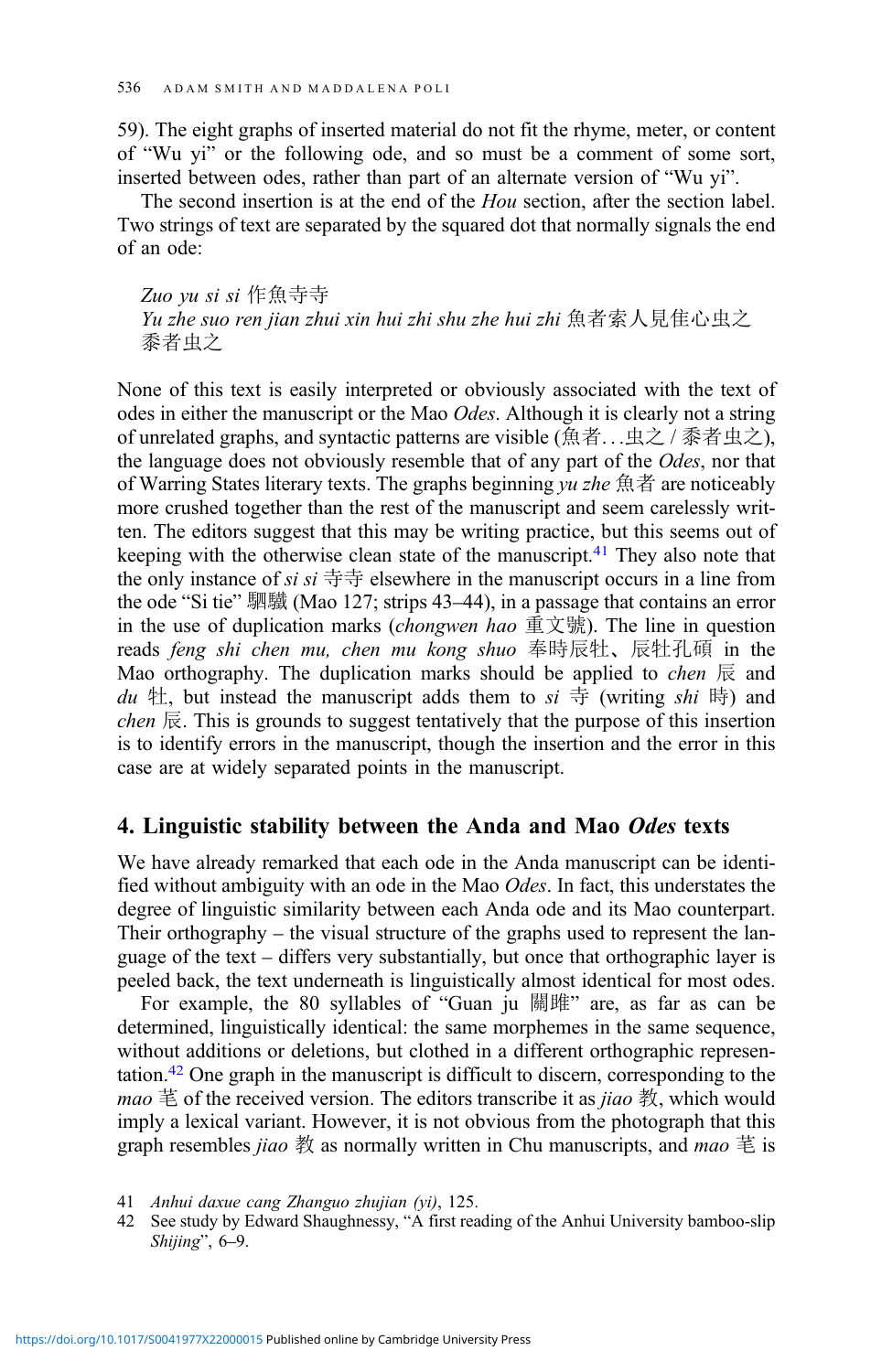in any case an obscure usage. One can only keep an open mind in the case of this one graph, but certainly there is no positive argument to be made that two different words are written in the Mao and the manuscript versions of this ode. This pattern of linguistic stability between the two versions of individual odes holds generally throughout, with only a small number of exceptions.

Against this overall background of textual stability, differences from the Mao Odes nevertheless appear throughout the manuscript. The survey below is by no means exhaustive, but we identify the following categories: the appearance of an extra verse in the Anda version; errors (most often in the Anda manuscript); the addition or removal of unstressed grammatical particles; permutations of the order of verses within an ode; and resyllabification in phonological spellings. Identifying these differences between the versions is a text-critical measure to establish which divergent features are more likely to reflect earlier states of the text, and which are later, secondary developments. The errors which we see in the Anda manuscript appear to be relatively recent slips and oversights, probably by the scribe, rather than the results of longstanding features of a tradition of transmission, or deliberate acts of creativity.

## Extra verse in Anda "Zou yu 騶虞"

The only significant addition of odes text not found in the Mao version occurs in "Zou yu 騶虞" (Mao 25). In addition to the first and second verses with \*-a and \*-ong rhymes respectively, the Anda version had a third verse with the \*-ij rhyme. One of the two rhyme-words is  $mi <$ \*mrij  $\frac{m}{m}$  "deer", (a quarry species, as one would expect from the context). The other seems to be a plant, spelled with  $zhi \nvert \nvert$ , probably  $\mathit{shi}$  < \*s-kij 蓍 "milfoil".

It is overwhelmingly clear that the first two verses of the Anda and Mao versions must have been inherited from a version of the text that was ancestral to both: they are linguistically identical. The third verse in the manuscript was also linguistically identical to the previous two except for the two new rhyming words. We see no strong evidence to decide whether the third verse reflects an omission in the Mao tradition, or an innovative insertion in the Odes transmission lineage leading to the Anda manuscript. All the same, since faithful reproduction of a received text appears to have been the aim of fourth-century BCE Odes learning, we think it unlikely that this third verse would have been an insertion by the Anda scribe or a recent addition at the time he produced the manuscript.

## Mao zhi  $\boxtimes$  vs. Anda ye  $\boxplus$

The phrase *le zhi jun zi* 樂只君子 occurs in each of the three verses of the Mao ode "Jiu Mu" 樛木 (Mao 4).<sup>43</sup> Le 樂 "to be happy" and *jun zi* 君子 "noble man" are straightforward, but it is harder to feel confident about this usage of  $zhi$   $\Box$ . The graph zhi  $\overline{R}$  occurs 29 times in the Mao *Odes*,<sup>44</sup> and 19 of those occurrences are in the exact phrase le zhi jun zi 樂只君子. This phrase is also

<sup>43</sup> Maoshi zhengyi 1/49–51.

<sup>44</sup> Maoshi zhengyi 10/718–9 ("Nan shan you tai"); 15/1047–57 ("Cai shu").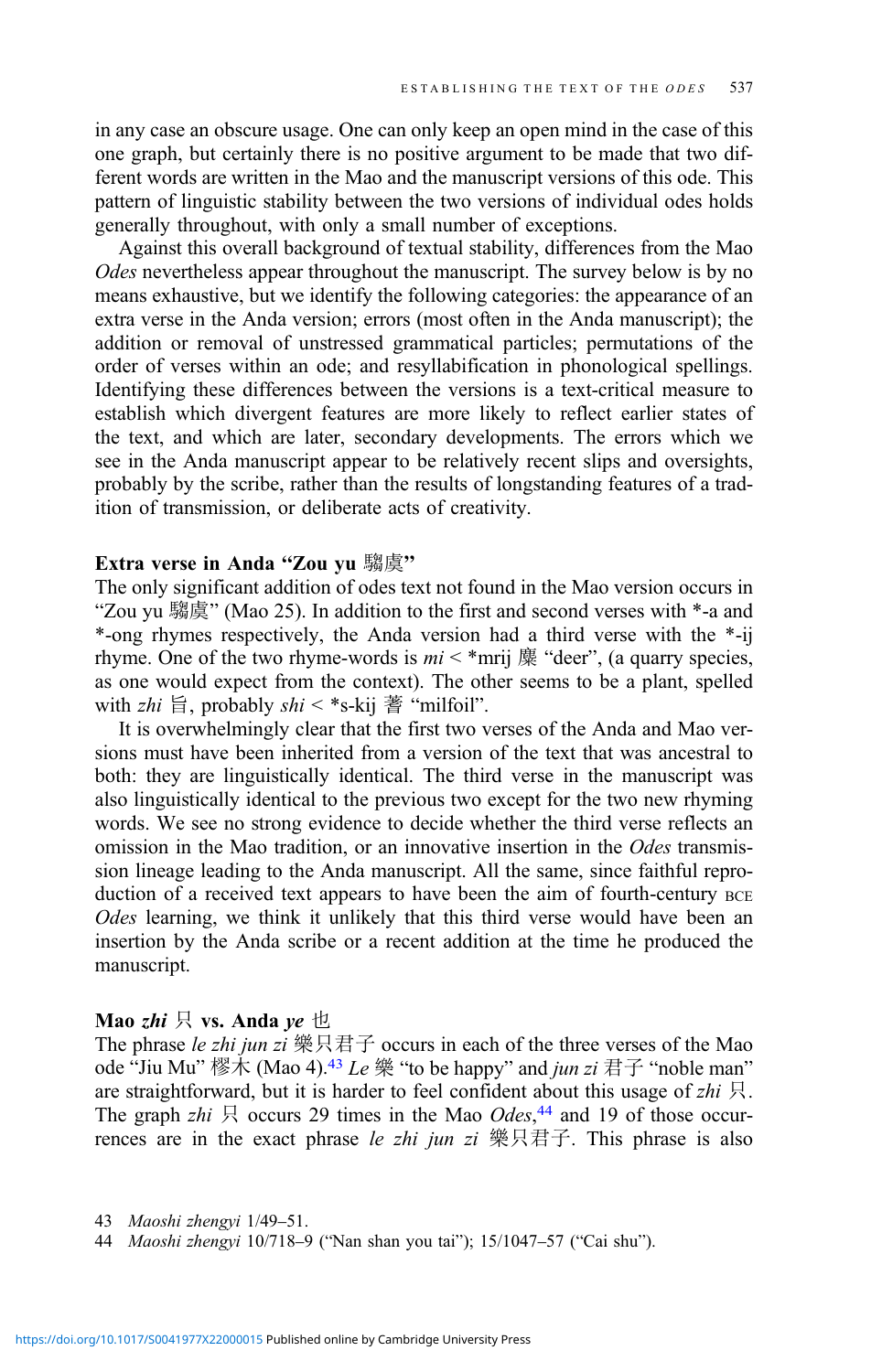found in three *Odes* citations in the Zuo zhuan.<sup>45</sup> Clearly, this was some kind of "frozen" expression. Zhi  $\mathcal{R}$  in the Mao *Odes* is likely writing a grammatical particle, without referential semantics, but the limited set of occurrences make it difficult to determine its exact function from context alone.

Palaeographic studies by Zhao Ping'an and Li Jiahao published before the Anda manuscript came to light had argued that these puzzling instances of zhi  $\beta$  in the *Odes* are exceptional writings for the commonplace particle ye  $\pm$ .<sup>46</sup> The new Anda manuscript provides what seems like remarkable confirmation of this: all three instances of the phrase le zhi jun zi 樂只君子 in "Jiu mu" appear unmistakably as le ye jun zi 樂也君子. Here, the challenge is to go beyond the mere observation of variation at this point in the text, and to explain what has happened in the process of transmission of this ode.

Impressively, Zhao and Li both, in effect, predicted the alternation we find in "Jiu mu" between the Anda ye  $\uplus$  and Mao zhi  $\uplus$ . Some details of their accounts differ. Li argues that both graphs have a common origin and that their associated pronunciations were related, whereas according to Zhao:

 $ye \Delta$  and zhi  $\Box$  were not originally the same character but became confused because of their similar form. The origin of the particle zhi  $\beta$  lay in a miswriting of  $ye \text{ }\mathcal{L}$ , after which people mistakenly thought that there was a particle zhi  $\boxtimes$  in the language, and not only quoted and copied it, but used other characters (zhi 咫, zhi 軹) to write it phonetically.<sup>47</sup>

If, as Zhao claims, a copyist saw a writing for the common particle  $ye \triangle$  and wrote zhi  $\mathcal{R}$  instead, thinking that some word other than ye  $\mathcal{L}$  was intended, and all subsequent traditions followed him, that would indeed be a remarkable situation. If this error happened 29 times in the received text of the Mao Odes it would be all the more astonishing. This would be conceivable only at an extreme bottleneck in the transmission of the text, when knowledge of its reading had been forgotten and was being re-established by an error-prone copyist from a single written exemplar in an unfamiliar orthography, or some similarly fragile basis. Although this is a hypothesis worth pursuing in situations like these, it is very unlikely in this case, and the evidence points in other directions.

In c. 300 BCE Chu manuscripts, the graphs  $ye \text{ } \uplus$  (the usual writing for the high-frequency particle) and zhi  $\forall$  (the phonetic speller in  $\forall$   $\forall$  zhi "limb, branch") are visually similar in some hands, as Zhou and Li pointed out. However, their forms, though close, are non-overlapping in all manuscripts we are aware of, and only in a minority of hands could they be said to be mis-

<sup>45</sup> Chun qiu Zuo zhuan zhengyi, 31/1036 (Xiang 11); 35/1153 (Xiang 24); 46/1532 (Zhao 13). See Durrant, Li, and Schaberg, Zuo Tradition, 991, 1127, and 1509, respectively.

<sup>46</sup> Zhao Ping'an 趙平安, "Dui shanggu Hanyu yuqici 'zhi' de xin renshi 對上古漢語語氣 詞'只'的新認識", in Wuhan daxue jianbo yanjiu zhongxin 武漢大學簡帛研究中心 (ed.), Jianbo 簡帛3 (Shanghai guji chubanshe, 2008), 1–6; Li Jiahao 李家浩, "Shi Lao gui mingwen zhong de {水虍也} zi – jian tan 'zhi' zi zhi laiyuan 釋老簋銘文中 的 $\{K,E|t\}\neq -\frac{1}{2}$ 談'只'字之來源", in Guwenzi vanjiu di 27 ji 古文字研究第27輯 (Beijing: Zhonghua Shuju, 2008), 245–50.

<sup>47</sup> Zhao Pingan, "Dui shanggu Hanyu yuqici 'zhi' de xin renshi", 6.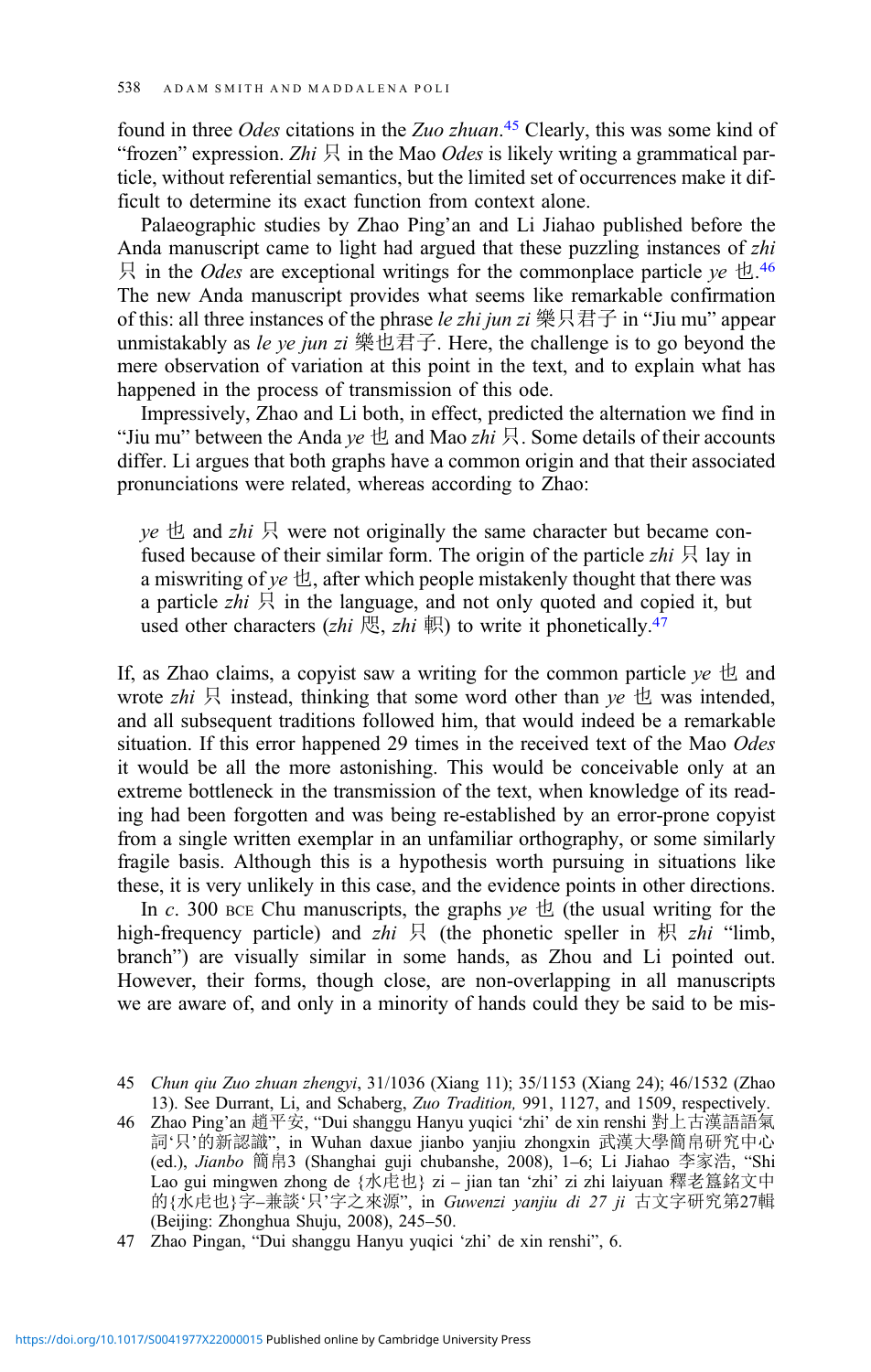<span id="page-24-0"></span>Table 6. Ye  $\pm$  (top row) and zhi  $\frac{1}{2}$  (zhi  $\frac{1}{2}$ ), bottom row)

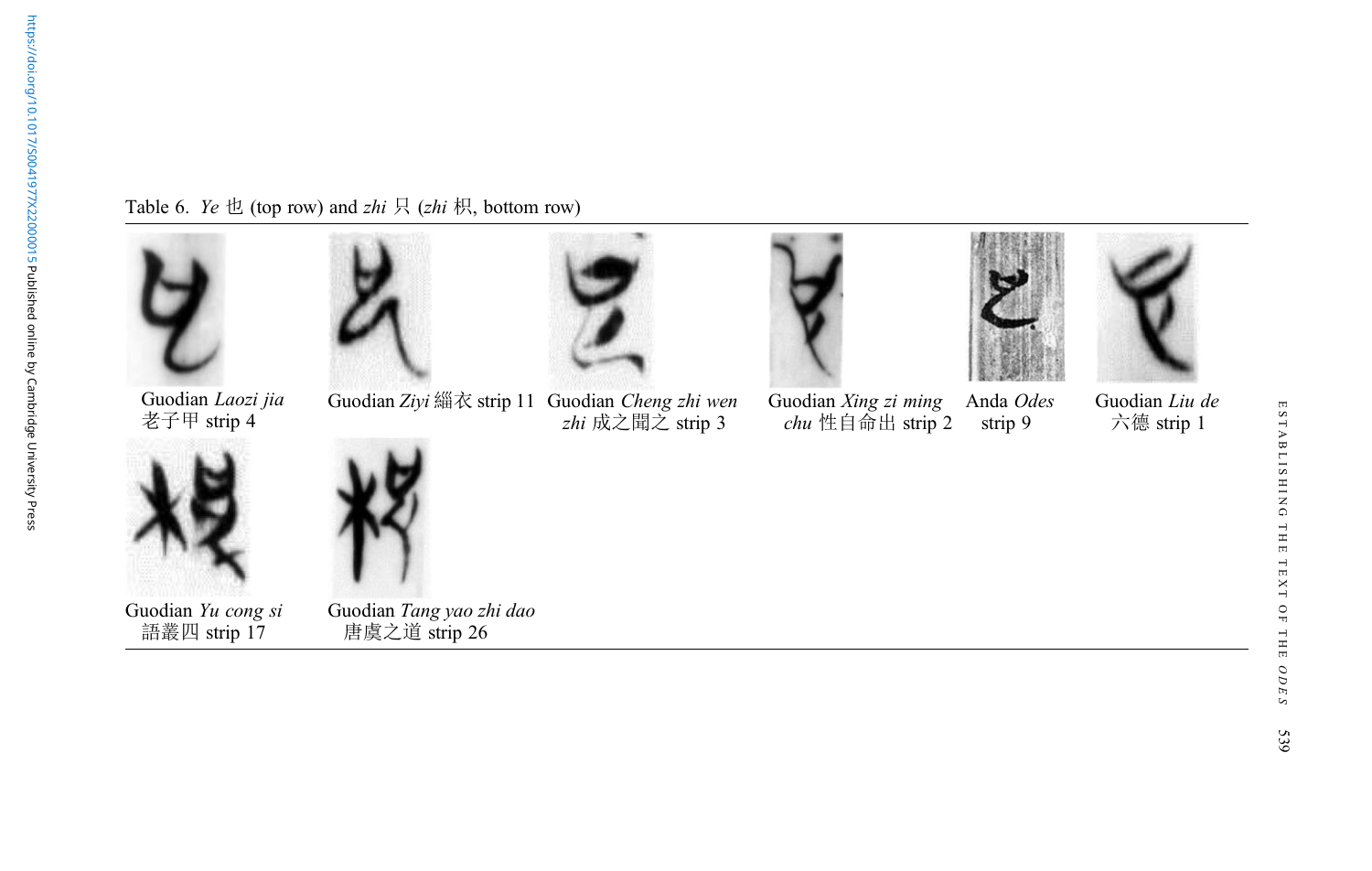takably similar [\(Table 6](#page-24-0)). A copyist relying purely on sight, with no contextually derived expectations about what word was intended, might miscopy one as the other, but when copying a more familiar text (the sound and meaning of which was known), or writing out a text in dictation, such an error would be less likely. Also, miscopying the very common  $ve \&$  as the relatively obscure  $zhi \not\sqsubseteq$  is inherently unlikely. To misread the unusual  $zhi \nvert R$  as the commonplace ye  $\pm$ would be more probable. This makes Zhao's proposal unlikely.

The OC phonology of the word zhi < tsye < \*ke  $\pm \sim \frac{1}{10} \sim \frac{1}{10}$  "limb, branch" is straightforward to reconstruct. Zhi  $\mathcal{R}$  appears to be the usual phonetic spelling for this word in Warring States period manuscripts. We therefore assume that it regularly spells syllables of the type \*KE.48 The OC phonological value of ye  $\pm$  is admittedly difficult to reconstruct.<sup>49</sup> Nevertheless, there is no sign that it ever shared the velar stop initial of words spelled with  $zhi \nvert R$ . Therefore, rather than seeing the zhi  $\overline{R}$  of the Mao *Odes* as an error for ye 也, it is better to understand the two as writing distinct words, contrasting in this text. Further support for this includes the following observations:

- The graph shi  $E$  is known to spell words with velar (or velar cluster) onset and main vowel \*e.<sup>50</sup> Where "Bo zhou" 柏舟 (Mao 45) has zhi 只, the Anda ode has *shi* 氏.<sup>51</sup>
- $\mathbb{R}$  \*KE would be a regular spelling for  $\hat{\sigma}$  xi < hej < \*g<sup>s</sup>e, and this probably accounts for most of the sentence-final instances in the Odes and other early received texts.<sup>52</sup>
- In some editions of the Zuo zhuan which quote the phrase le zhi jun zi  $\mathcal{H}$ 君子, the phrase appears as 樂旨君子. <sup>53</sup> Although their expected syllable types are not identical (Baxter and Sagart reconstruct  $zhi < *kii$ ?  $\theta$  "finetasting"<sup>54</sup>),  $\Xi$  and  $\Xi$  both indicate a \*K- initial.
- 48 Note that the sound change that palatalizes the velar stop initial in words like "limb" is not recognized by most palaeographers, who work with a relatively conservative model of OC phonology. For example, Zhao Ping'an asserts that  $ye \Delta$  and  $zhi \Box$  both have OC alveolar stops (p. 5). For the "first palatalization of velars", see Baxter and Sagart, Old Chinese, 77–80; 142.
- 49 Like other unstressed grammaticalized particles, it had likely undergone irregular phonological reduction. Although it appears to be the phonetic speller in the received orthography of many words – yi  $\mathbb E$ , *chi* 馳 "gallop", *di* 地 "ground" – pre-Qin writings for these words are spelled with  $\overleftrightarrow{E}$  or other phonetic spellers and not with ye  $\overleftrightarrow{E}$ . This weakens the traditional assignment of  $\pm$  to the ge  $\mathbb R$  rhyme-group and removes much of the evidence for reconstructing the initial. Since it is unstressed, ye does not rhyme. The reconstruction by Baxter of \*lAj? should therefore be viewed with some caution. Baxter, Handbook, 414–5.
- 50 Baxter and Sagart, Old Chinese, 160-1.
- 51 This connection has been noted by Huang Dekuan, who does not, however, elaborate, and claims that more evidence is necessary to solve the issue (Huang Dekuan 黄德宽, "Xinchu Zhanguo Chujian Shijing yiwen er ti 新出戰國楚簡《詩經》異文二題", Zhongyuan wenhua yanjiu 中原文化研究, 2017/5, 5–9.
- 52 Da zhao 大招, in Chuci bu zhu 楚辭補注 (Beijing: Zhonghua shuju, 1983), 10/216–26.
- 53 Chunqiu Zuozhuan Zhengyi 35/1036; Durrant, Li, and Schaberg, Zuo Tradition, 1127.
- 54 Baxter and Sagart, Old Chinese, 376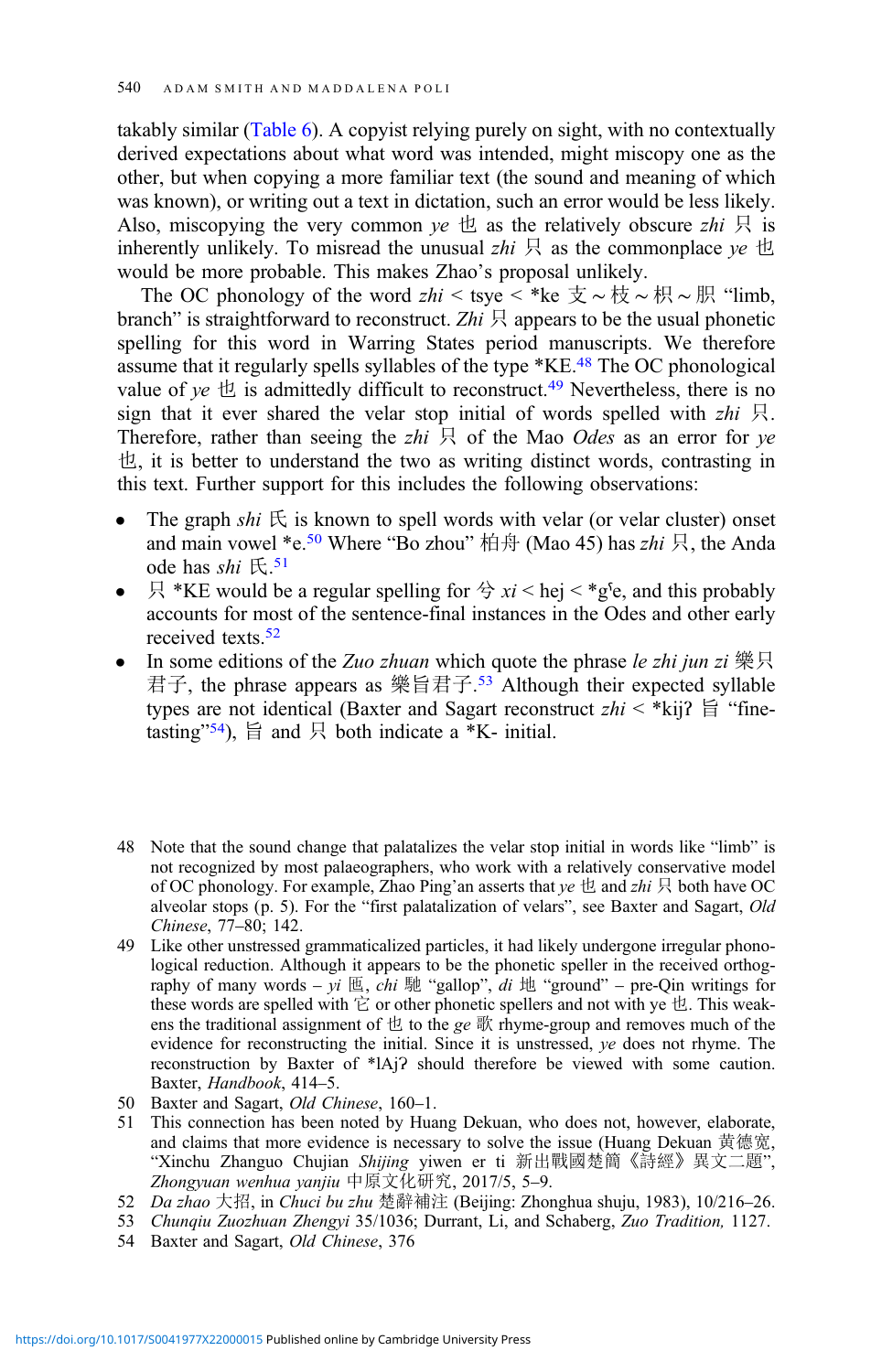- Zheng Xuan asserts unambiguously that the zhi  $\mathcal{R}$  in le zhi jun zi is writing the word *shi*  $\frac{1}{6}$  "this".<sup>55</sup> He understands the phrase as "celebrate this noble man".<sup>56</sup> Although the demonstrative pronoun shi  $\frac{1}{k}$  "this" is often reconstructed with an alveolar stop initial \*d- because it spells other words with alveolar stop initials in received texts, the graphs  $E$  and  $E$  are known to alternate in early excavated texts, in writing both shi "clan" and shi (demonstrative pronoun).<sup>57</sup> It is therefore likely that *shi*  $\frac{1}{k}$  "this" also had some kind of velar or velar-cluster onset, and could be spelled with  $\frac{1}{2}$  \*KE.<sup>58</sup>
- Making confident acceptability judgements for OC syntax is never easy, especially for the language of the Odes. That said, we can find no examples with ye  $\pm$  to match the syntax which would result from reading this line as le *ye jun zi*, as it appears in the manuscript. Ye  $\pm$  is used to expose or topicalize nouns or nominalized phrases, not verbs or verbal predicates.<sup>59</sup>

Taken together, this evidence indicates that the graphic contrast found in the Mao Odes between ye and zhi marks a real linguistic contrast, between the familiar high-frequency particle  $ve \not\sqcup$  for which there is no evidence of an initial <sup>\*</sup>K-, and one or more other words (likely including  $xi \nleftrightarrow$  and  $shi \nleftrightarrow$ ) which can be regularly spelled with  $zhi \nvert R * KE$ .

The ye  $\pm$  in the Anda manuscript in the phrase le ye jun zi is consequently best understood as an error, and likely represents a visual miswriting or miscopying of an original zhi  $\beta$ . The miswriting could have been introduced either by the hand responsible for the Anda manuscript, or by a hand earlier in the lineage(s) of transmission that led to the Anda version. This is an instance where the Mao Odes preserves better than the Anda manuscript features of a text that was ancestral to both.

#### Mao zhong gou zhi yan vs. Anda zhong lu zhi yan<sup>60</sup>

The third quadrisyllable of each verse of the received "Qiang you ci" 牆有茨 (Mao 46), *zhong gou zhi yan* 中冓之言, has produced diverse interpretations.<sup>61</sup>

- 55 "'Zhi' zhi yan 'shi' ye '只'之言'是'也", Maoshi Zhengyi 10/718.
- 56 "When a lord of men has obtained a man of worth, he assigns him a position, and shows respect by celebrating him in ritual and music. 人君既得賢者,置至於位,又尊敬以 禮樂樂之" Maoshi Zhengyi 10/718.
- 57 In the Warring States Zhongshan Wang 中山王 inscription shi yi 是以 is written as 氏 以. See study in Constance A. Cook, and Paul R. Goldin (eds), A Source Book of Ancient Chinese Bronze Inscriptions (Rev. ed.) (Berkeley, CA: The Society for the Study of Early China, 2020), 294–300.
- 58 An additional example of Zheng Xuan reading a \*K- initial speller as a writing for *shi*  $\frac{1}{k}$ "this" occurs in his commentary on the Zi yi 緇衣. The phrase "資冬祁寒" is obscure, but according to Zheng Xuan, "the word written by qi 祁 is shi 是" (祁之言, 是也). Liji zhengyi 禮記正義, Shisanjing zhushu bianweihui 十三經注疏編委會 (Beijing: Beijing daxue chubanshe, 2000), 55/1767. See also the \*K- initial spellings in the two manuscript versions, Edward L. Shaughnessy, Rewriting Early Chinese Texts, 100.
- 59 Edwin G. Pulleyblank, Outline of Classical Chinese Grammar (Vancouver: UBC Press, 1995), 74. Other particles, of course, can be used to expose e.g., adjectives. Zai  $\frac{4}{100}$  as in "how admirable in his mourning! 善哉為喪乎!" is one obvious example. See Liji zheng yi 7/240.
- 60 We thank Zhou Boqun 周博群 for bringing this example to our attention.
- 61 Maoshi Zhengyi 3/215.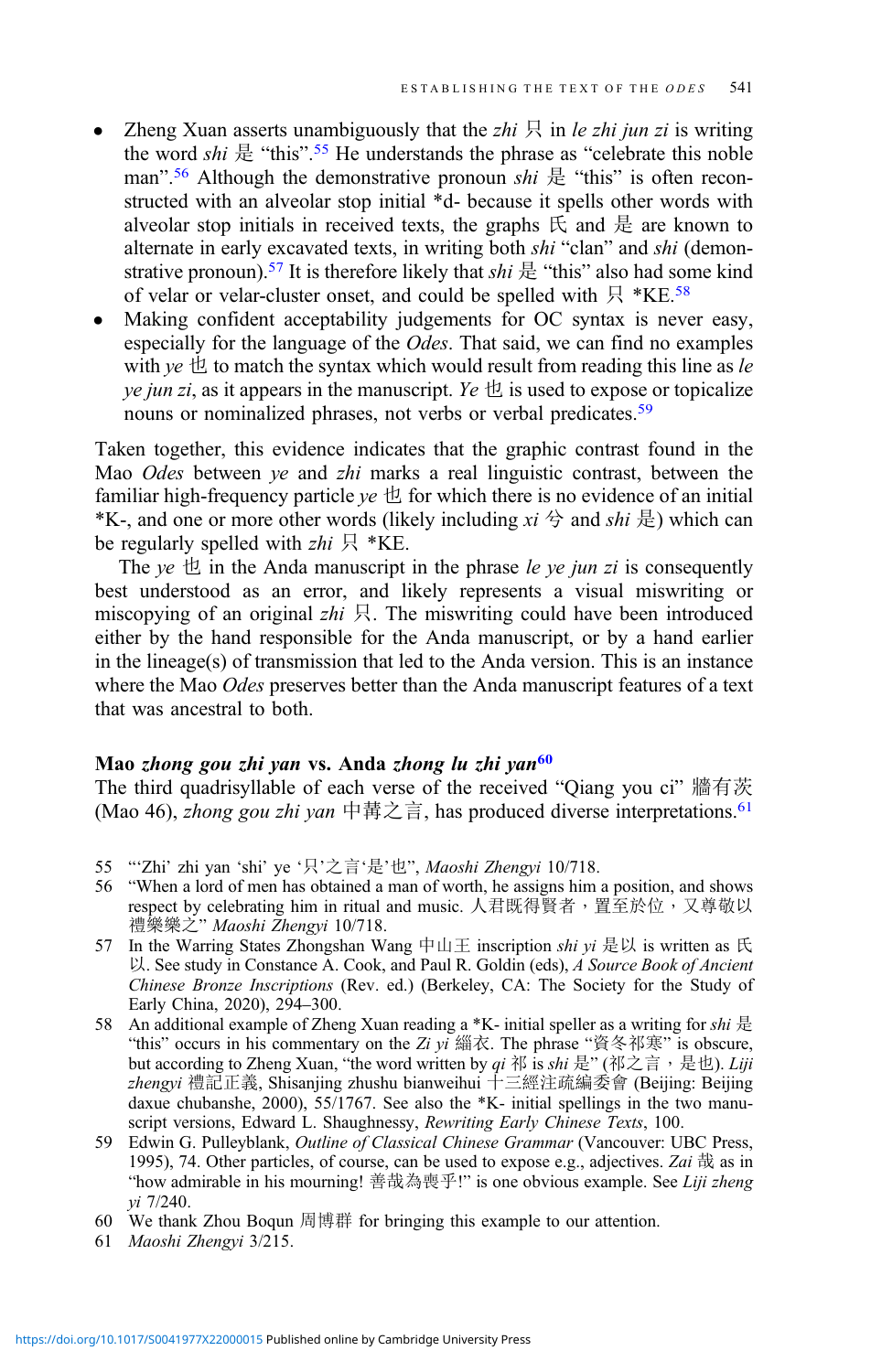All agree that this phrase refers to "words" ( $yan \equiv$ ) that are somehow too shameful or private to be broadcast. The Mao preface to "Qiang you ci" provides a contextualizing narrative of incestuous relations between a prince of Wei 衛 and his stepmother. Zheng Xuan asserts that the "words" are those spoken by the pair. The difficulty is understanding what is meant by  $g_{0}u \, \ddot{\bar{F}}$ . The Mao commentary and Zheng Xuan's imply that zhong gou refers to the interior of the palace, but they fail to clarify the word  $gou$ .<sup>62</sup>

The phrase *zhong gou zhi yan* (or *zhong gou zhi shi* 中冓之事) became a frozen expression referring to transgressive sexual relationships. Zheng Xuan mentions its use in the context of lawsuits between couples. It appears in a memorial from the end of the Western Han aimed at dissuading the emperor from taking action in a case of incestuous scandal.

是故帝王之意,不窺人閨門之私,聽聞中冓之言。63 Therefore, the emperor should not involve himself in spying on people's private matters of the bedroom, listening to any zhong gou zhi yan.

Yan Shigu's 顏師古 (581–645) commentary on the memorial above repeats approvingly the claim by Ying Shao 應劭 (140–206) that zhong gou zhi yan are words uttered by the couple inside some kind of timber construction (cai gou zai tang zhi zhong ye 材構在堂之中也). "Words in the middle of a timber structure" seems exceedingly forced, and its only point of appeal is the identification of *gou* 冓 with an attested item of vocabulary (*gou* 橚, "timber frame"). The early currency of this strange interpretation indicates the unresolved obscurity of the line. More recent interpretations include "words in the midst of filth [gou  $#$ , or "shame" gou  $#$ ]", and "words in the middle of copulation [gou 媾]". Although these fit with a sternly moralistic or sexually explicit reading of the ode, they lack the support of any early commentarial traditions or glosses.64

The best-supported reading of gou  $\ddot{\mathbb{F}}$ , in terms of a diverse spread of assertions in its favour by early medieval commentators, is as a word meaning "night", hence "words in the middle of the night". The Han 韓 tradition of Odes exegesis, as reported by Lu Deming, glossed zhong gou as zhong ye 中夜. <sup>65</sup> So too did the Lu 魯 tradition, according to the comment on the edict above by Jin Zhuo 晉灼 (265–316 CE).<sup>66</sup> The difficulty is that no word pronounced *gou* and meaning "night" is attested anywhere.

The Anda manuscript provides remarkable new evidence in support of this reading, which in turn raises questions about the transmission of the *Odes*.

<sup>62</sup> Maoshi Zhengyi 3/215.

<sup>63</sup> Hanshu 漢書 (Beijing: Zhonghua shuju, 1962), 47/2216.

<sup>64</sup> Liu Yuqing 劉毓慶, Shi Mao jikao 詩義稽考 (Beijing: Xueyuan Chubanshe, 2006), 621–4.

<sup>65</sup> Another example where the Anda Odes agrees with the Han tradition and differ from the Mao Odes is in "Fen ju ru" (Mao 108). In the recurring line "those, the members of our family, bi qi zhi zi 彼其之子", qi 其 is spelled with  $\overline{C}$ , see Anhui daxue cang Zhanguo zhujian (yi), 115–6, and Maoshi Zhengyi 3/304.

<sup>66</sup> Wang Xianqian 王先謙, Shi san jian yi ji shu 詩三家義集疏 (Beijing: Zhonghua shuju, 1987), 220.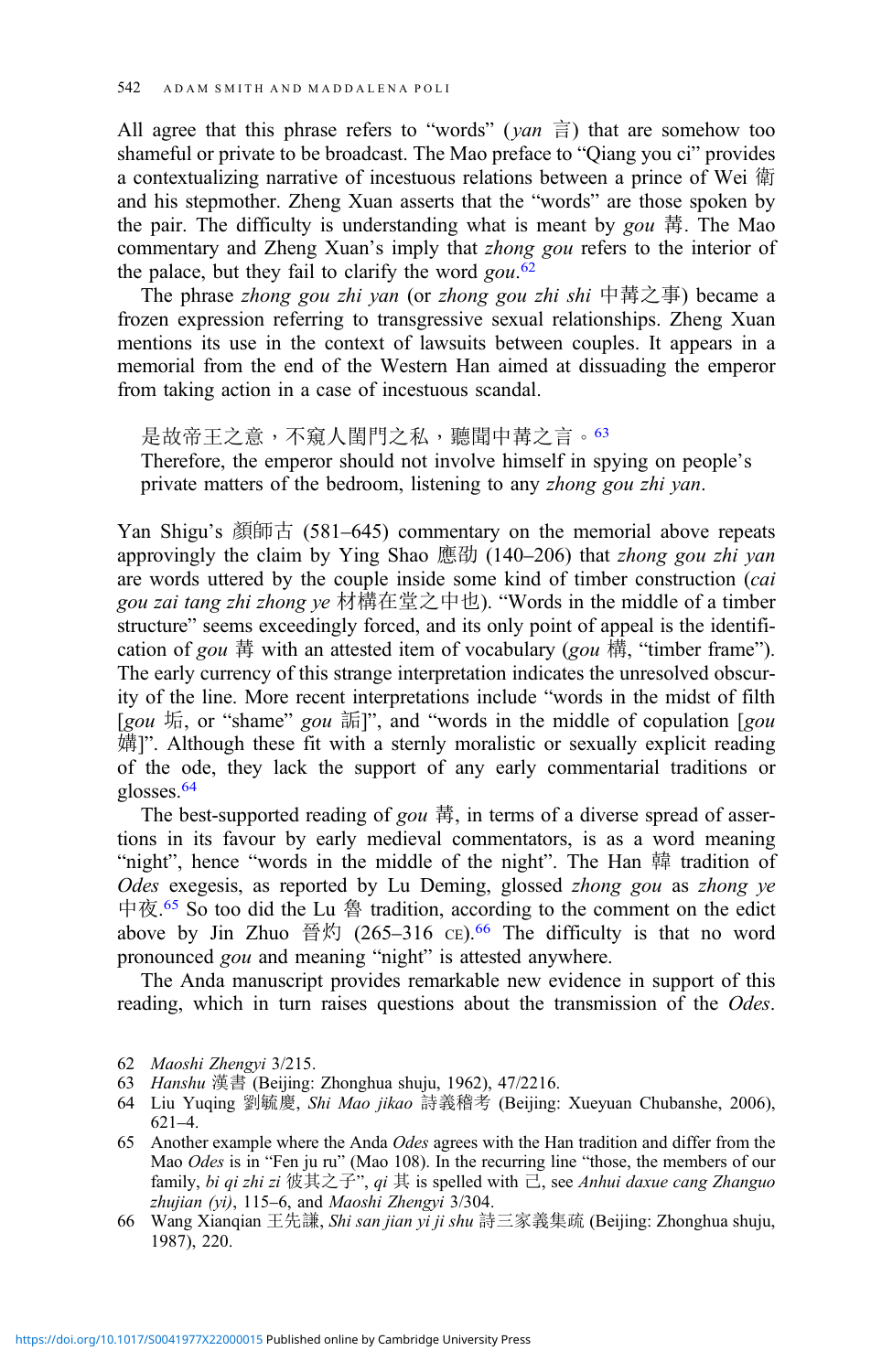Table 7. "Night" written 夕-over-彔.



Anda





Anda  $\frac{1}{\text{A} \cdot \text{A}}$  Anda strip 86 Tsinghua Yin zhi strip 1, "night"  $(?)$ 



Guodian Lu Mu Gong wen Zisi 魯穆公問子思 strip 7, writing lu 祿 "salary"

In place of the three instances of the graph gou  $\ddot{\bar{\pi}}$ , the Anda "Qiang you ci" has a graph written with  $xi \not\infty$  over  $lu \not\exists x$ .

Almost two decades before the appearance of the Anda manuscript, Huang Tianshu 黃天樹 had identified a word written with a compound of  $xi \gtrsim$  and lu  $\frac{1}{x}$  and meaning "night" in the divination records from Anyang.<sup>67</sup> That word also typically occurs in collocation with  $zhong \nightharpoonup$ , meaning "in the middle of the night". The Anda editors interpret the manuscript graph xi 夕over  $lu \frac{1}{X}$ with reference to Huang's identification.<sup>68</sup> Although the gap between the Anyang inscriptions and the Anda manuscript is about seven centuries, and no other instances of this zhong lu "middle of the night" are known from the interim, this does appear to be the best approach to understanding the graph in the Anda manuscript.<sup>69</sup>

Several questions arise about this identification which have implications for our broader enquiry into the transmission of the *Odes*. Is the gou  $\ddot{\mathbb{F}}$  of the Mao version writing the same word or a different one, or is it an error of some kind? Which of the two might we expect to find in an earlier version of the ode ancestral to both Mao and Anda?

We can assume that the  $xi \not\supset \overline{f}$  in the Anda graph is a semantic determinative (shared with other writings for "night" words, like ye  $\overline{\mathcal{R}}$  and su  $\overline{\mathcal{R}}$ ) and that lu  $\frac{1}{3}$  is a phonetic speller. Note that exactly the same graph is used to write lu 祿 "salary" in the Guodian *Duke Mu of Lu asked Zisi* 魯穆公問子思 manuscript (see Table 7). The unmotivated and previously unexplained presence of xi  $\oint$ in the Guodian graph is presumably due to "salary" being spelled with the graph for "night". This is strong evidence that the phonetic spelling with  $\frac{1}{\mathcal{R}}$ of the "night" word in the Anda manuscript is regular. That would indicate a syllable type \*ROK, but since we have no Middle Chinese readings for this

- 67 Huang Tianshu 黃天樹, "Yinxu jiaguwen suo jian yejian shicheng kao 殷墟甲骨文所見 夜間時稱考", in Huang Tianshu guwenzi lunji 黃天樹 古文字論集 (Beijing: Xueyuan chubanshe, 2006), 178–93.
- 68 Anhui daxue cang Zhanguo zhujian (yi), 128–9.
- 69 One further instance of this graph appears in the first strip of the Tsinghua manuscript *Yin zhi*  $\forall F \in \mathcal{F}$ , where it could be interpreted as writing the same word meaning "night"; Li Xueqin 李學勤 (ed.), Qinghua daxue cang Zhanguo zhujian 清華大學藏戰國竹簡 (Shanghai: Zhong xi shu ju, 2010), vol. I.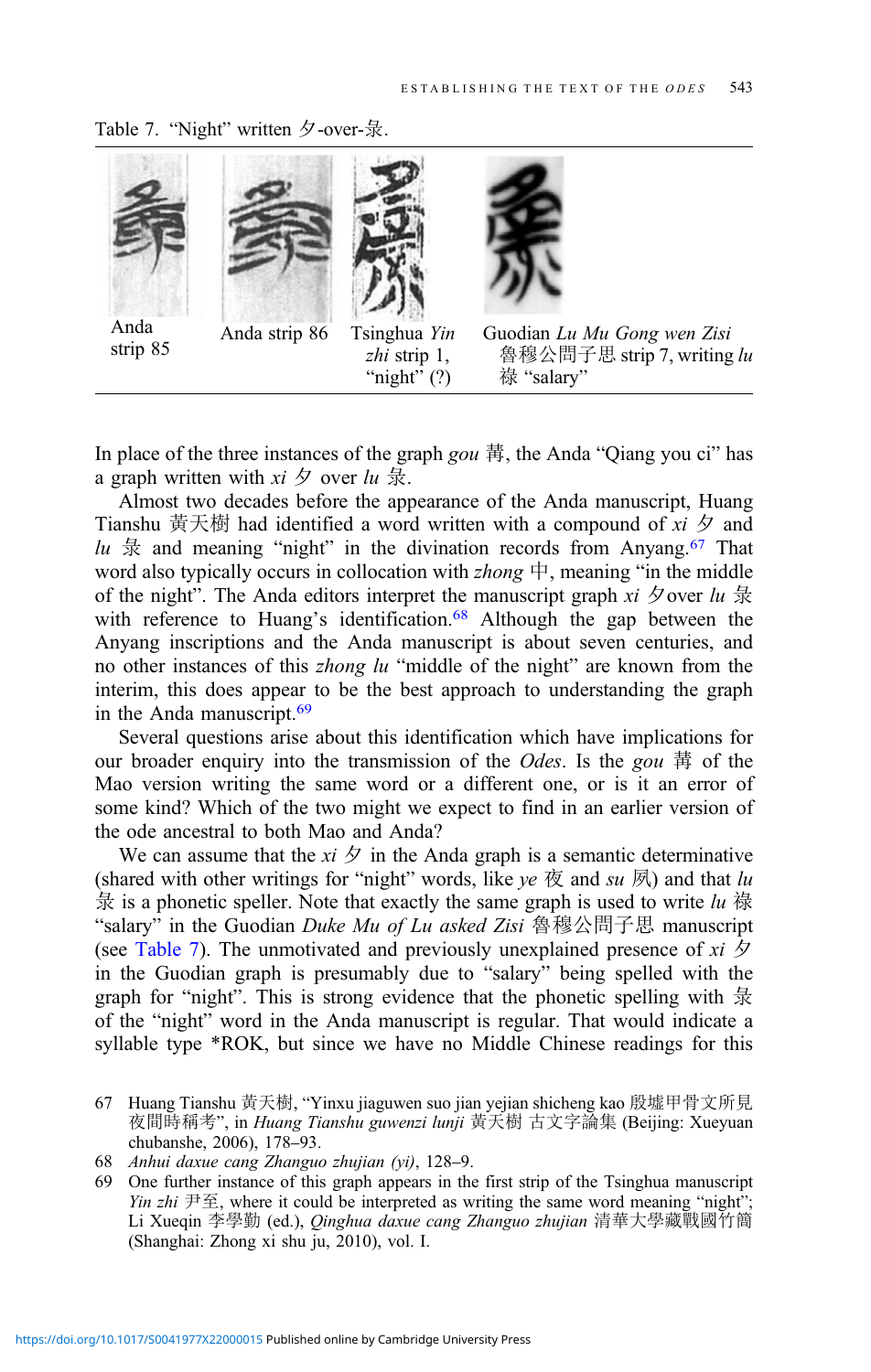#### <span id="page-29-0"></span>Table 8.  $Si$  思 and  $xi$  息



"night" word it is difficult to narrow down further.  $Gou \nleftrightarrow$  spells syllables of the type \*KO. The Anda editors state, with what we feel is misplaced confidence, that "the old sounds of characters with the spellers 冓 and  $\frac{1}{\mathcal{R}}$  were close".<sup>70</sup> Without some kind of special pleading, spelling a \*ROK syllable with a \*KO speller would obviously not be regular.

If there were a "night" word spelled as  $*r^6$ oks  $>$   $*r^6$ os  $>$  luwH  $>$  *lou*, then the irregular spelling with \*k<sup>oros</sup> > kuw $H > g \dot{\theta} u$  冓 could perhaps be explained by resyllabification of zhong-lou < \*trun-r<sup>os</sup> as zhong-gou < \*trun-k<sup>5</sup>ros.<sup>71</sup> Considering other known examples of resyllabification, and the early commentarial assertions that a word meaning "night" is intended here, we think that this is currently the most satisfactory way of accounting for both the Mao and Anda evidence. If so, the Anda version is in this case more conservative, better representing a meaningful syllabification of the text, while the Mao appears to be an aurally motivated respelling of an obsolete and obscure lexical item.

## Broken rhyme patterns in the Anda "Huang niao" 黃鳥

The ode "Huang niao" 黃鳥 (Mao 131) is one of the few to include narrative content supporting the Mao account of its origin. The Zuo zhuan contains an explicit account of the circumstances of its composition in the sixth year of Duke Mu of Qin's 秦穆公 reign (749 BCE):

秦伯任好卒,以子車氏之三子奄息、仲行、鍼虎為殉,皆秦之良 也。國人哀之,為之賦《黃鳥》。 <sup>72</sup>

When the Elder of Qin, Renhao [Qin Mu Gong], died, they took Yanxi, Zhonghang, and Qianhu, the three sons of the Ziche clan, and buried them with him. They were all good men from Qin. The people of Qin mourned them and composed for them the ode "Huang Niao".<sup>73</sup>

- 71 This change would have to postdate Baxter's "final cluster simplification" (\*-oks  $>$  \*-os) which took place "early enough to affect Shijing rhyming", Baxter, Handbook, 568–9. 72 Chunqiu Zuozhuan 1上.588.
- 73 Compare Durrant, Li, and Schaberg (eds), Zuozhuan, 491.

<sup>70</sup> Anhui Daxue cang Zhanguo Zhujian (Yi), 129.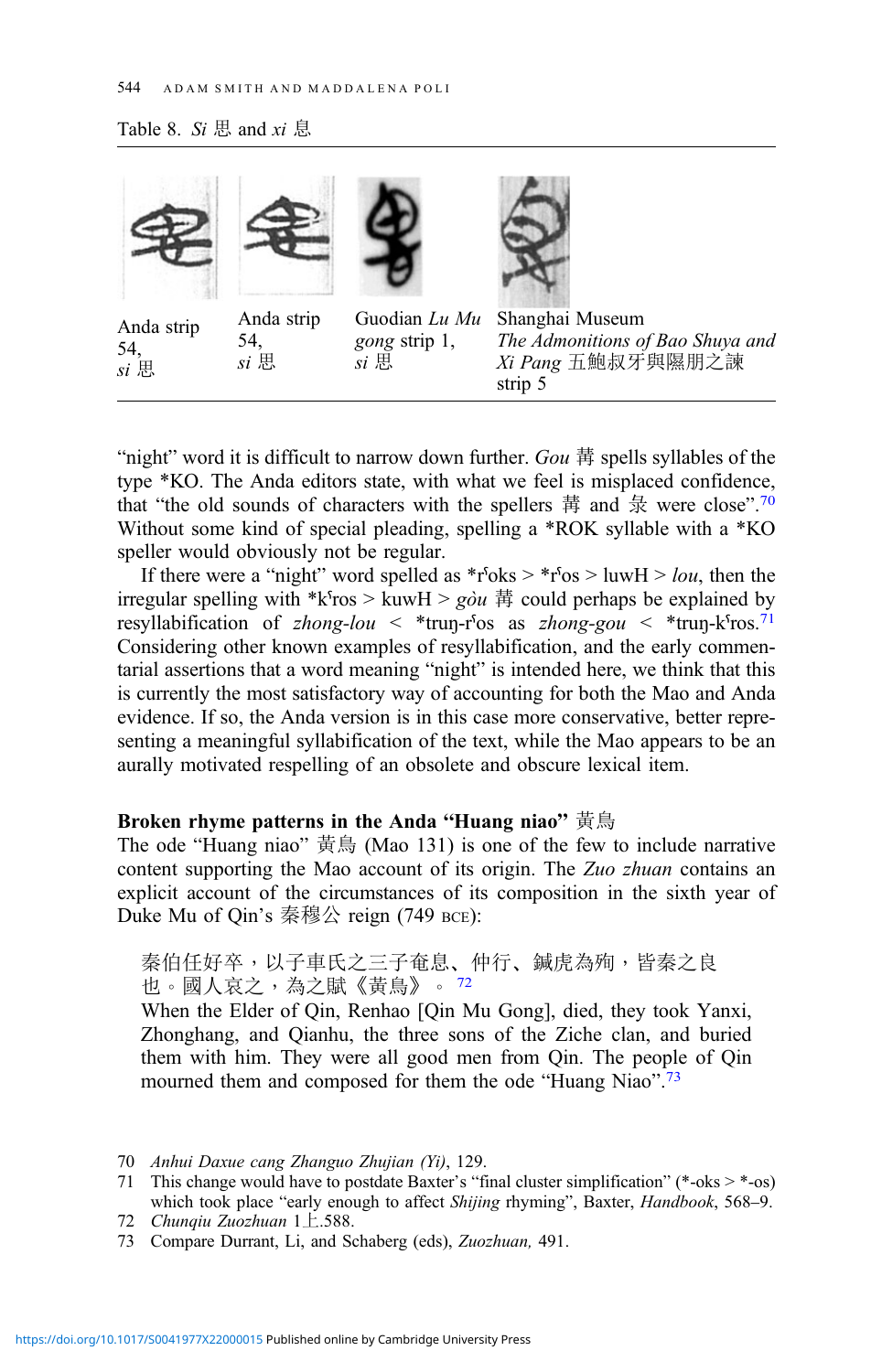| Mao version |                                                       | Anda                                                         | Rhyme<br>words     | Rhyme   |  |
|-------------|-------------------------------------------------------|--------------------------------------------------------------|--------------------|---------|--|
|             | 蒹葭蒼蒼、白露為霜。<br>所謂伊人、在水一方。<br>遡洄從之、道阻且長。<br>遡遊從之、宛在水中央。 | 蒹葭蒼蒼、白露為霜。<br>所謂伊人、在水一方。<br>遡洄從之、道阻且(48){長。<br>遡}洄從之、宛在水之中央。 | 蒼,霜<br>方<br>長<br>央 | $*$ -an |  |
|             | 蒹葭淒淒、白露未晞。<br>所謂伊人、在水之湄。<br>遡洄從之、道阻且躋。<br>遡遊從之、宛在水中坻。 | 蒹葭淒淒、白露未晞。<br>所謂伊人、在水之湄。<br>遡洄從之、道阻且躋。                       | 淒, 晞<br>湄<br>躋     | $*$ -əj |  |
|             | 蒹葭采采、白露未已。<br>所謂伊人、在水之涘。<br>遡洄從之、道阻且右。<br>遡遊從之、宛在水中沚。 | 遡洄從之、道(49){阻且右}。<br>{遡洄}從之、宛在水之中沚。                           | 沚                  | * ລ     |  |

<span id="page-30-0"></span>

|  | Table 9. |  | "Jian Jia" |  |
|--|----------|--|------------|--|
|--|----------|--|------------|--|

All three of the Ziche sons' names appear in the ode, one in each verse. The first name appears as Ziche Yanxi 子車奄息 in Mao 113 and the Zuo zhuan, but as Ziche Yansi 子車奄思 in the Anda manuscript.<sup>74</sup> As is usual with the Mao Odes and Anda manuscript, the two versions of "Huang niao" are orthographically different but linguistically identical apart from this alternation between  $xi \otimes \overline{B}$ and  $si \not\equiv$  (and a permutation of the order of the verses, which we discuss below). The graphs are visually similar in Chu manuscripts ([Table 8\)](#page-29-0). Their OC pronunciation is similar: \*sək and \*sə. Although their forms and the words they write are distinct, one could be mistaken for the other in a sightcopying error, and also as a miswriting when composing a text or writing from memory.

In this case we can say with confidence that the  $xi \otimes f$  the Mao version is original and that the Anda si  $\mathbb B$  an error, almost certainly introduced during the production of the Anda manuscript itself. This is clear from the way in which it breaks the regular rhyme scheme. The second syllable of each of the three sons' names rhymes with a plant and a martial attribute in a metrical and rhyming scheme which is repeated strictly in each verse. Zhonghang 仲行 rhymes as \*-an, with sang 桑 "mulberry" and fang 防 "protection". Qianhu 鍼 虎 rhymes as \*-a, with *chu* 楚 "thorn bushes" and yu 禦 "repel". Yanxi 奄息, spelled correctly, rhymes as \*-ək, with  $ji \nleftrightarrow$  "thorn bush" and te  $\nleftrightarrow$  "singular, unique".

The scribe that produced the Anda manuscript would have been aware that there was a metrically strict rhyme scheme to be followed and that the pronunciation of the common word  $si \mathbb{B}$  "think" did not fit that rhyme. It seems clear, then, that the scribe's linguistic memory of the name Yanxi was correct: he intended to write the  $xi <$ \*sək of the Mao version, but his graphical memory

74 To be precise, the name is written 子車盍思 in the manuscript.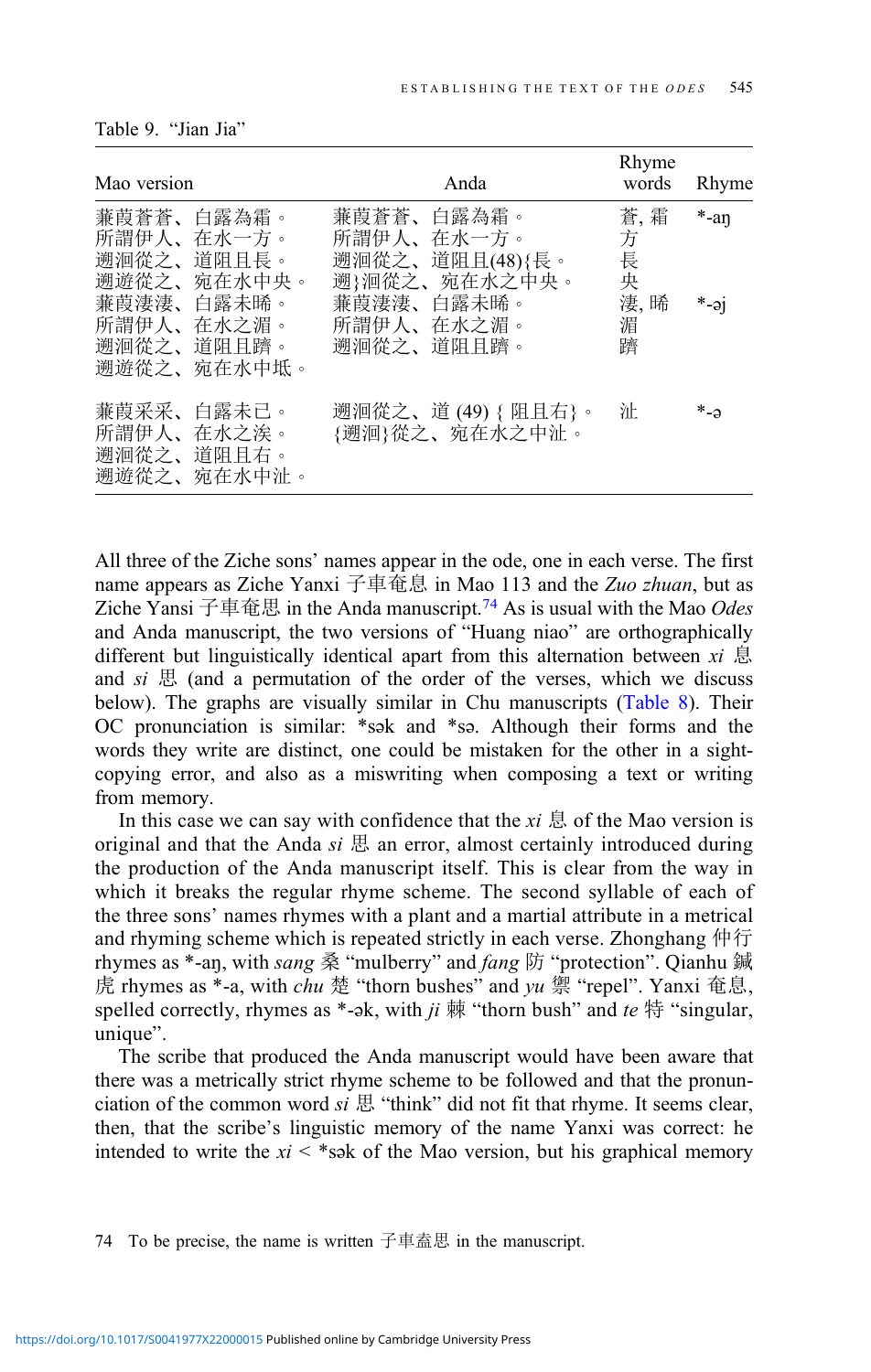failed and he substituted the visually and phonically proximate high-frequency graph  $si <$ \*sə  $\boxplus$  in its place.

## Broken rhyme pattern in "Bao yu 鴇羽"

Another error, visible in the way in which it disrupts the rhyme scheme, occurs in the third verse of the Anda "Bao Yu" 鴇羽 (Mao 121).<sup>75</sup> Each verse has a regular five-word rhyme sequence, shangsheng \*-aʔ for the first verse, pingsheng \*-an for the second, and \*-ək for the third. Most of the language repeats from verse to verse, with only the rhyming words changing. The ode complains that because of the "king's affairs" (wang shi  $\pm \bar{\pm}$ ) "it is not possible to plant grain" (bu neng yi ji shu 不能蓺稷黍). In the first verse, shu < \*s-tʰaʔ 黍 "millet" rhymes regularly as \*-a?. In the second verse, this becomes bu neng yi dao *liang* 不能蓺稻粱 with *liang* < \*ran "sorghum (?)" matching the \*-an rhyme for the verse.76 To maintain the \*-ək rhyme for the third verse, a third version of this line ending in \*-ak is required. The Mao version does this with bu neng vi shu ji 不能蓺黍稷 ( $ji$  < \*tsək 稷 "millet"). The manuscript instead just repeats the line from the first verse without inverting  $ji \&$  and  $shu \< \frac{7}{3}$  breaking the rhyme scheme. This, again, must be an error introduced during the production of the Anda manuscript. Errors like this, affecting the rhyme in an obvious and easily corrected way, are inherently unlikely to be transmitted.

## Missing content in "Jian jia 蒹葭"

The ode "Jian jia 蒹葭" (Mao 129) is another example where variation between the Anda manuscript and the Mao Odes is evidently due to an error by the Anda scribe (rather than, e.g., a long-standing divergence of Odes traditions, or deliberate modification of material). The error involves the omission of a section of the ode almost as long as an entire verse. The scribe skipped from the middle of verse two to the middle of verse three, confused by the recurrence of a line that repeats in each of the verses. As with "Huang niao" just discussed, this must be an error because it disrupts the rigidly observed rhyme and meter in an ode that is otherwise almost linguistically identical to its Mao counterpart.

The Mao "Jian jia" uses first su hui cong zhi 遡洄從之 and then su you cong zhi 遡遊從之 in each verse, both meaning "Going against the current I follow

- 76 The graph *liang* 粱 is largely missing due to damage at the end of strip 155. Only the component  $\mathcal D$  is indistinctly visible. However, the graph can be confidently restored on the basis of the presence of dao  $\widehat{r}$  before it, comparison with Mao, and the other \*-aŋ rhymes in the verse.
- 77 This was noted both in the original publication (Anhui daxue cang Zhanguo zhujian, 149) and in Jiang Wen 蔣文, "A re-examination of the controversy over the oral and written nature of the Classic of Poetry's early transmission, based on the Anhui University manuscript", Bamboo and Silk 4/1, 2021, 128–48, 140–41. Neither mentions the consequent difference in the rhyming pattern.

<sup>75</sup> "Bao yu" is the last ode in the Anda manuscript on strips 114–7. There is some damage to these strips, resulting in the loss of 10 graphs which can nevertheless be reconstructed. Also, the third verse in the manuscript, where the error occurs, is the second verse in the Mao version due to a verse permutation (see below).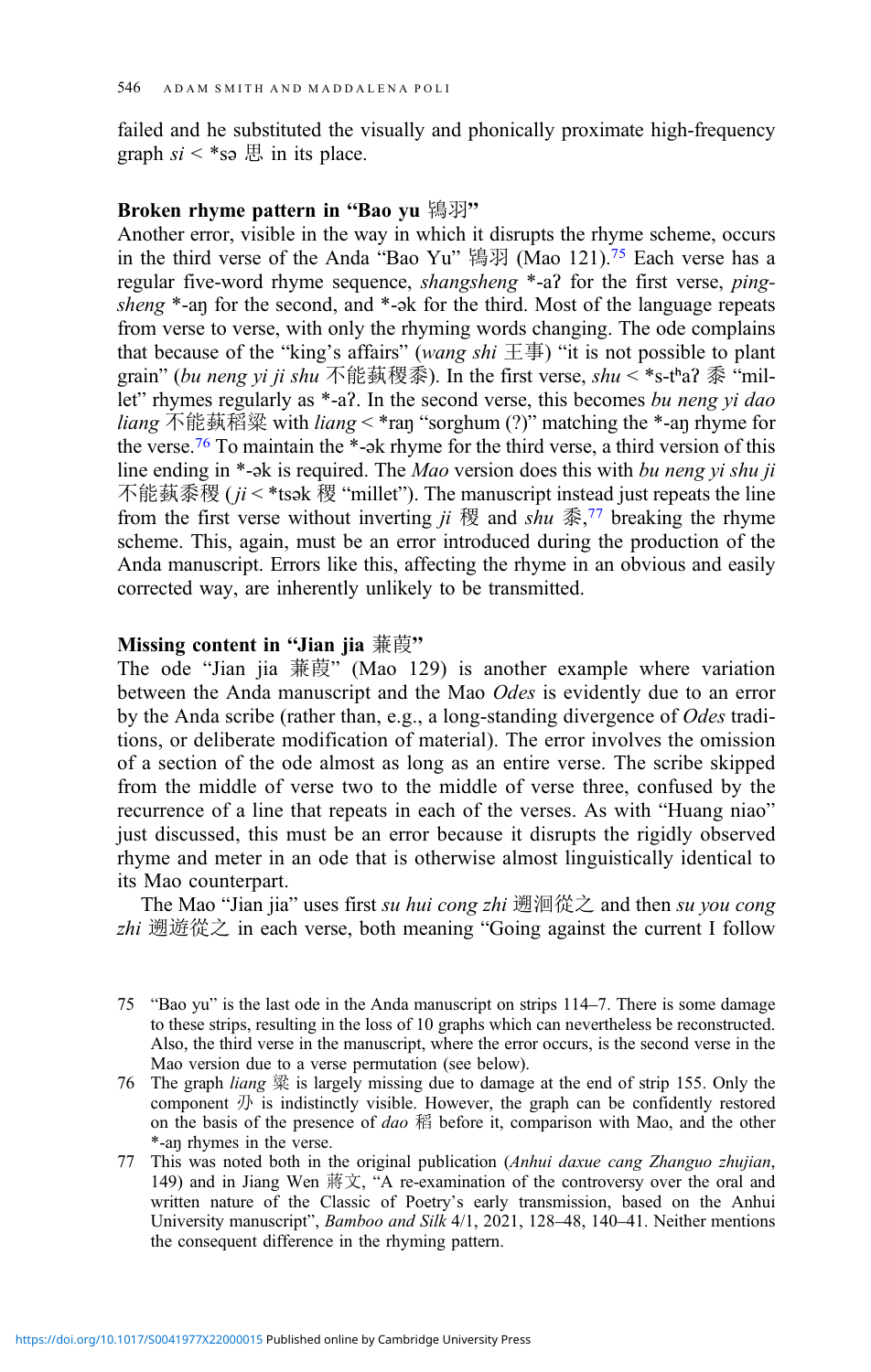him", whereas the manuscript simply repeats the first version of this phrase twice in each verse ([Table 11](#page-36-0)). This repeating phrase appears to be the stumbling block that led the scribe to skip a large segment of the text, 25 written characters and 26 syllables. This results in three lines in a row beginning su hui cong zhi 遡洄從之 instead of two, and a verse that begins with rhymes in \*-əj and ends with an \*-a rhyme. The Mao version is completely regular: 5 *pingsheng* \*-an rhymes in the first verse, 5 pingsheng \*-əj rhymes in the second, and 5 shangsheng  $*$ - $\varphi$  rhymes in the last.<sup>78</sup>

The ode "Jian jia" is on strips 48–50 of the manuscript. In this section, the average number of graphs per strip is consistently in the high 30s. Nowhere in the manuscript does the count of graphs per strip drop as low as 25 (except where blank space is left at the end of a Guo feng section). Thus, the 25 graphs missing from "Jian jia" are not due to a strip being omitted from the manuscript before the serial numbering and binding. Conceivably, the scribe skipped a strip while mechanically sight-copying from another manuscript with 25 graphs per strip. However, we think that the scribe was distracted by the repetitiveness of su hui cong zhi 遡洄從之 so as to make the skip during recall of the text from memory. Whichever is the case, the mistake would not have survived careful proofreading.

## Resyllabification of "Zouyu 騶虞"

There are several instances where the Anda manuscript divides syllables differently from the received version of the text. We have already suggested that this is the case with *zhong gou* 中冓 in Mao 46 (above). This can involve one syllable being written as though it were two, or vice versa. In other cases, we find transference of a segment or a phonological feature in one direction or another between the coda of one syllable and the initial of the syllable which follows it. Although it might conceivably have affected the understanding of an ode, in the tradition represented by either Mao or the Anda manuscript, it arises through differing orthographic solutions to the problem of how to spell the same linguistic sequence. Such cases should be handled differently from genuine examples of lexical variation between the two versions, and should be set aside when assessing the degree to which two versions of an ode can be said to be distinct compositions.

The Mao tradition tells us that the *zou yu* 騶虞, which appears in each verse of the ode of the same name (Mao 25), is a "righteous animal" ( $yi$  shou 義獸), something which is not at all self-evident from the text of the ode itself.<sup>79</sup> The Anda manuscript does not support or contradict this puzzling identification, but it does present an example of resyllabification in its writing of this word. The first graph in the Anda writing is  $\frac{1}{10}$ , which most often writes cong < \*dzon "to follow", but which could regularly spell any syllable of the type \*TSONG. The second graph is 虎-over-口, which in Chu manuscripts usually writes the particle  $\mathcal{F}$  hu < \* $G<sup>s</sup>$ a. The word as it appears in the Mao orthography

<sup>78</sup> Note that two graphs of this ode are lost from the beginning of strip 49 due to damage, and four more from the beginning of strip 50. These are, however, easily restored with reference to the ode's metrical regularities and the Mao version.

<sup>79</sup> Maoshi Zhengyi 1/124–5.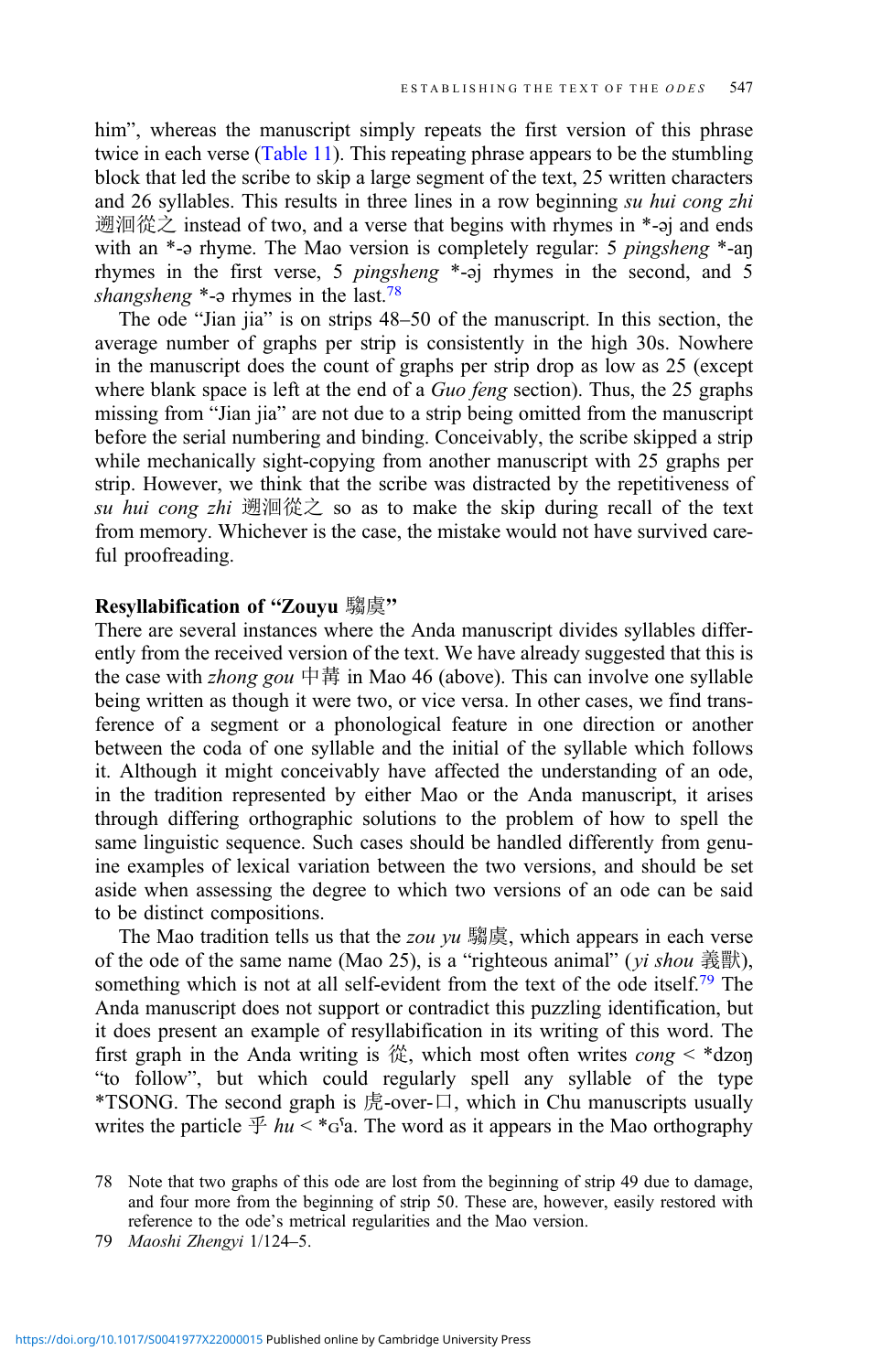is zou  $yu <$ \*tsˤro-ŋʷa 騶虞. It is clear from the reconstructions that this is an orthographic difference in syllabification, with the \*-ŋ being treated as the coda of one syllable in the Anda spelling, and the initial of the second syllable in Mao. $80$ 

## **Resyllabification in Mao of fu de 弗得 as bu de 不得**

Where the Mao "Guan ju" has *qiu zhi bu de* 求之不得 "does not find her", the manuscript writes  $fu \nightharpoonup \hat{m}$  in place of  $bu \nightharpoonup \hat{m}$ . This is best understood as an instance of orthographic variation, with the manuscript using a different writing for the same underlying linguistic expression, arguably a "better" and more linguistically transparent one. The Anda  $fu$  de is writing the contraction of a negated verb phrase in which the third person object pronoun has been preposed, that is, a contraction of the form \*pә-tә-tˤәk 不之得 to \*pәt-tˤәk 弗得. Taken at face value, the Mao writing for this phrase appears to have omitted the preposed pronoun, writing \*pә-tˤәk 不得 "does not find". However, we can understand this as an example of varying syllabic spelling, in which the \*t- initial of the second syllable does double duty for the \*-t final of the first.

## Alternation of *yan*  $\dot{\equiv}$  and *wo*  $\dot{\mathcal{R}}$

On several occasions in the Mao *Odes*, Zheng Xuan glosses the graph *yan*  $\dot{\equiv}$  as  $wo \ddot{\exists}$ , and paraphrases as though the first person pronoun were intended. One of those occasions is in the first verse of "Xiao rong 小戎" (Mao 128), where the Mao text reads yan nian jun zi 言念君子. Zheng's annotation is explicit: "van, wo ye 言, 我也".<sup>81</sup> The Anda "Xiao rong" has the graph wo 我 for each of the three repetitions of this phrase. Resyllabification may have played a role here. The Anda manuscript syllabifies as  $\binom{2}{1}$ -n<sup>c</sup>ims  $\frac{2}{3}$   $\binom{2}{3}$   $\cdots$  think of", while the Mao text may have resyllabified, writing an \*-n coda on the first syllable as well as the \*n- initial on the second: \*ŋan-nˤims 言念.

Another possibility is the use of yan  $\dot{\equiv}$  to write a particle meaning something like "and so" or "and then", similar to *yan* 焉 or *yuan* 爰. Several other examples of this particle written with yan  $\dot{\equiv}$  appear in the Mao *Odes*.

Telling these two apart is made additionally complicated by a reversal in the opposite direction in the ode "Yuan you tao 園有桃" (Mao 109).82 Mao reads  $wo$  ge < \*n<sup>5</sup>aj?-kaj 我歌 "I sing" while the manuscript reads yan ge < \*ŋan-kaj 言歌 "and so [I] sing". <sup>83</sup> Here there seems no possibility of this variation being due to spellings crossing a syllable boundary, and some other account is necessary. There is good evidence for a generalized merger of the rhymes  $*$ -an and  $*$ -aj in the Qi  $\tilde{\mathcal{B}}$  (i.e. modern Shandong) region.<sup>84</sup> This may

84 Wang Qiming 汪啟明, Xian-Qin Liang Han Qiyu yanjiu 先秦兩漢齊語研究 (Chengdu: Ba-Shu shushe 巴蜀書社, 1998), 144–61.

<sup>80</sup> The zou yu also appears in the Shan hai jing spelled 騶吾 zou wu < \*tsˤro-ŋˤa, with the same syllabification as the Mao ode (Shanhai jin jiao zhu 山海經校注, ed. Yuan Ke 袁 珂 (Shanghai: Shanghai Guji, 1980), 12/315.

<sup>81</sup> Maoshi Zhengyi 6/486.

<sup>82</sup> Maoshi Zhengyi 5/427.

<sup>83</sup> In the next line we have  $w_0 \nleftrightarrow w_0$  in both Mao and the manuscript.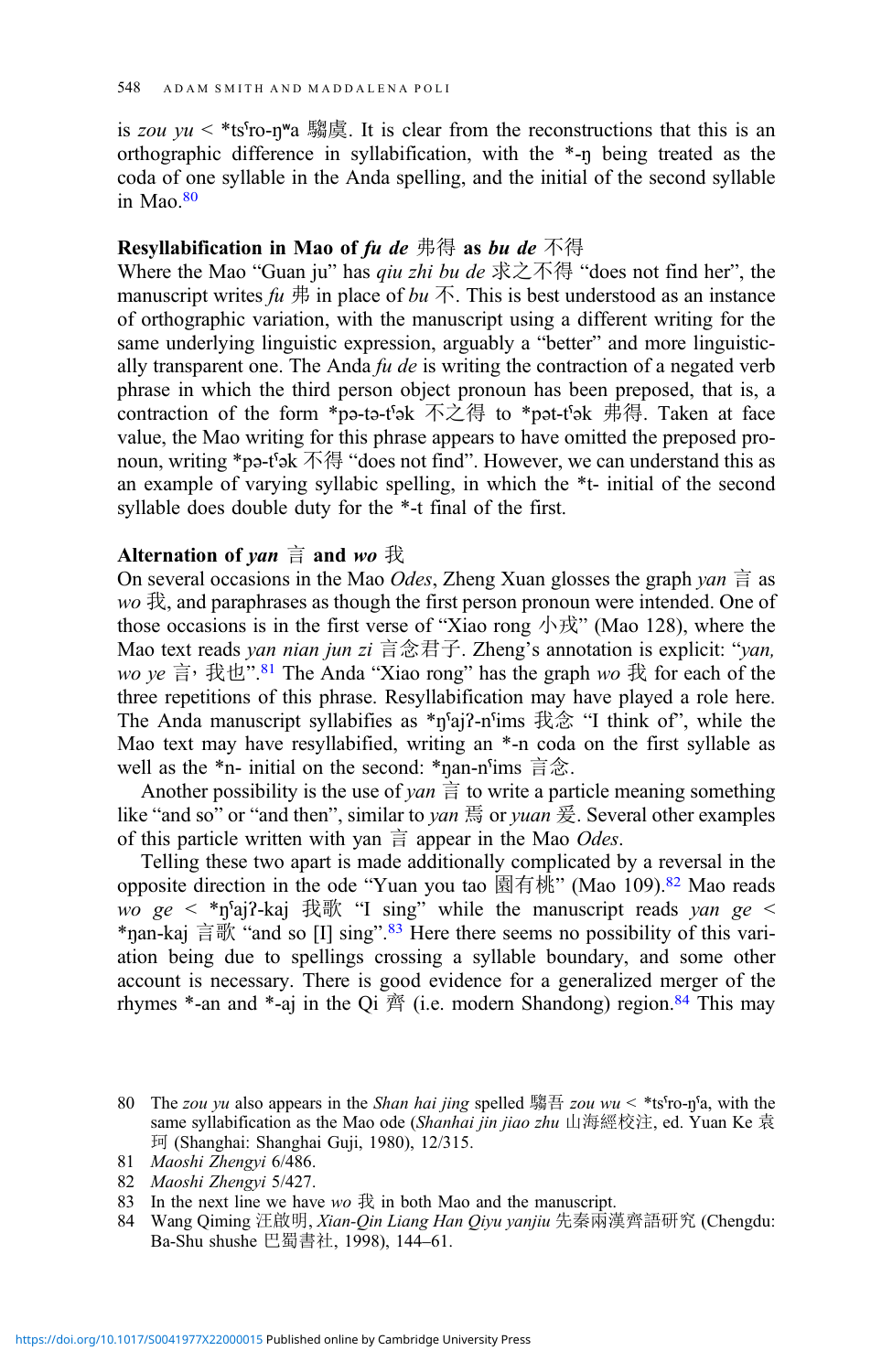indicate that for some learners of the Odes, yan  $\frac{3}{2}$  and wo  $\frac{3}{2}$  were not perceived as writing distinct phonetic values.

## Fusions with he 何

A simpler and obvious case of orthographic resyllabification occurs in "Shan you shu 山有樞" (Mao 115). The three verses follow a strictly recurring meter and rhyme pattern with only one blemish: the line he bu ri gu se  $\overline{m}$ 日鼓瑟 "why not daily strike your zither?" in the third verse has five orthographic syllables where the scheme followed in the previous verses demands four. As is well known, he bu \*gˤaj-pǝ 何不 "why not" also exists as the contraction he \*gˤap 盍, which is what we find in the manuscript, restoring metrical regularity. In fact, the line should probably be thought of as linguistically (and therefore metrically) identical in the two versions, and the variation merely a matter of orthography.

The roles of Mao and the manuscript are exactly reversed in "You di zhi du 有杕之杜" (Mao 123). The meter of the Mao version is regularly tetrasyllabic for all of its 12 lines, including the line he yin shi zhi 曷飲食之 "how shall I give him food and drink?", which occurs twice. The manuscript writes both occurrences as he yi yin shi zhi 何以飲食之, with he yi < \*gˤaj-ləʔ 何以 in place of the contracted  $he < \n\star g$ <sup>s</sup>at  $\overline{g}$ .

## $Ci \nless$  vs.  $ii$   $li$  蒺藜 "Tribulus"

A final candidate for linguistic or orthographic resyllabification is the plant in the title and first line of "Qiang you ci 牆有茨" (Mao 46). The Mao version writes  $ci$  < \*dzij 茨, which the Mao commentary glosses as  $jili$  < \*dzit-rˤij 蒺 藜 "tribulus terrestris, puncture vine". The Anda manuscript has these two orthographic syllables in place of the one in Mao: *qiang you ji li* 牆有蒺藜, with the onset of the first syllable \*dz- matching the onset of the Mao syllable, and the rhyme of the second syllable \*-ij matching the rhyme of the Mao syllable.<sup>85</sup> The phonological similarity between the monosyllabic and bisyllabic forms makes it especially likely that these forms are of common origin, and that the difference between the manuscript and Mao arose through orthographic resyllabification of a syllable that was undergoing dimidiation.86 It is interesting to observe the appearance of what might be expected to be the less conservative writing (with two orthographic syllables) in the Anda manuscript, contrasting with the more conservative writing in the supposedly later received Odes. Clearly, datable manuscripts provide important evidence for tracking the history and geography of this and other linguistic changes. However, for our purposes here it is sufficient to note that behind the very different orthography of Mao and Anda lies a single lexical item: the text is fundamentally linguistically stable between the two versions.

<sup>85</sup> The exact structure of the two graphs differs slightly from the received orthography, but the phonetic spellers  $ji$  疾 and  $li$  利 are the same.

<sup>86</sup> William G. Boltz, "Dimidiation", in Encyclopedia of Chinese Language and Linguistics (General Editor Rint Sybesma), Consulted online on 26 October 2020 [https://](https://referenceworks.brillonline.com/entries/encyclopedia-of-chinese-language-and-linguistics/dimidiation-COM_00000130?s.num=2&s.au=%22William+G.+Boltz%22) [referenceworks.brillonline.com/entries/encyclopedia-of-chinese-language-and-linguistics/](https://referenceworks.brillonline.com/entries/encyclopedia-of-chinese-language-and-linguistics/dimidiation-COM_00000130?s.num=2&s.au=%22William+G.+Boltz%22) [dimidiation-COM\\_00000130?s.num=2&s.au=%22William+G.+Boltz%22.](https://referenceworks.brillonline.com/entries/encyclopedia-of-chinese-language-and-linguistics/dimidiation-COM_00000130?s.num=2&s.au=%22William+G.+Boltz%22)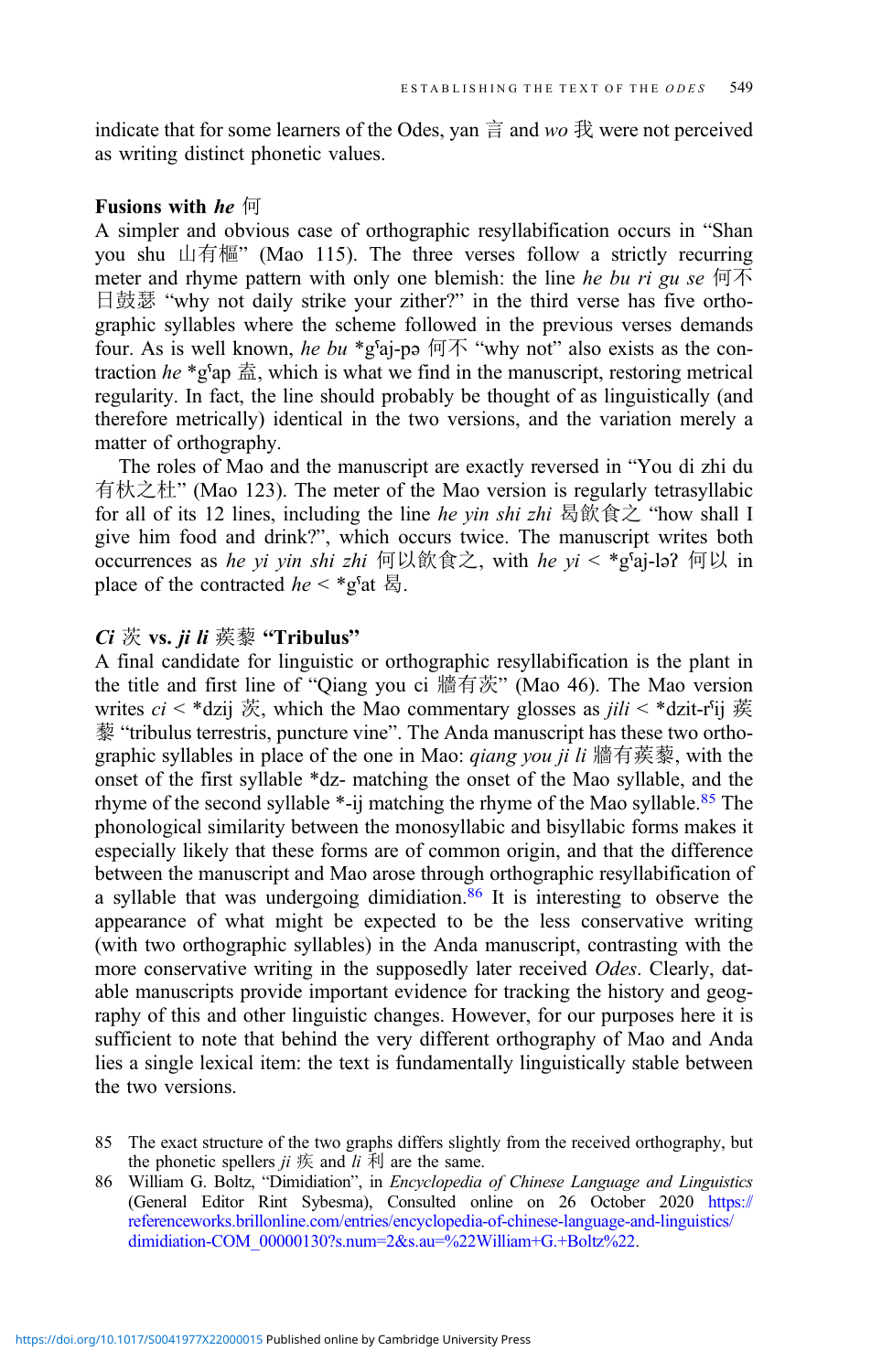| Mao | Title                      | Mao text         | Anda text           | Note                                                                                 |
|-----|----------------------------|------------------|---------------------|--------------------------------------------------------------------------------------|
| 5   | Zhong si<br>螽斯             | 螽斯羽              | 螽斯之羽                | Insertion of <i>zhi</i> $\gtrsim$ (similarly<br>in other two verses)                 |
| 25  | Zou yu 騶虞                  | 于嗟乎騶虞            | 于嗟騶虞                | Deletion of $hu \mathcal{F}$                                                         |
| 46  | Qiang you ci<br>牆有茨        | 言之醜也             | 言之醜                 | Deletion of $ye$ $\pm$ in final line<br>of final verse                               |
| 48  | Sang zhong<br>桑中           | 期我乎桑中            | 期我桑中                | Deletion of preposition $hu \mathcal{F}$                                             |
|     |                            | 要我乎上宫<br>送我乎淇之上矣 | 要我上宮<br>送我乎淇<br>之上矣 | Deletion of preposition $hu \mathcal{F}$<br>Deletion of preposition $hu \mathcal{F}$ |
| 108 | Fen ju ru<br>汾沮洳           | 殊異乎公族            | 殊異公族                | Deletion of preposition $hu \mathcal{F}$                                             |
|     |                            | 美如玉              | 其美如玉                | Insertion of $qi \nightharpoonup \nightharpoonup$                                    |
| 109 | Yuan you<br>tao<br>園有桃     | 謂我士也驕            | 謂我士驕                | Deletion of $ye$ the                                                                 |
| 111 | Shi mu zhi<br>jian<br>十畝之閒 | 十畝之閒兮            | 十畝之閒                | Deletion of xi $\hat{\mathcal{F}}$ (from all 6<br>lines)                             |
| 129 | Jian jia 蒹葭                | 宛在水中央            | 宛在水之<br>中央          | Insertion of <i>zhi</i> $\geq$ (similarly<br>in other two verses)                    |
| 135 | Quan yu<br>權輿              | 於我乎              | 始也於我                | Deletion of $hu \not\mathcal{F}$ (with<br>additional changes)                        |
|     |                            | 于嗟乎              | 于嗟                  | Deletion of $hu \mathcal{F}$                                                         |

Table 10. Changes in grammaticalized particles.

#### Changes in grammaticalized particles

The biggest source of variation between the Mao and manuscript versions of odes, on the level of individual words, is the addition, removal or substitution of grammatical particles. These changes take place with a much greater degree of freedom than changes in semantically referring lexical items. This probably reflects several things, such as the absence of metrical stress on these particles, and their greater variation in the dialects of Odes learners at different times and places compared with semantically full lexical items. Although the addition or removal of particles changes the count of orthographic syllables per line, we suspect that the count of stressed syllables, and therefore the meter of an ode, was unchanged. From the point of view of linguistic stability of the *Odes* text, variation in grammaticalized particles is of minor importance, and arguably a largely orthographic phenomenon.

In Table 10 we provide a non-exhaustive list of odes affected by changes in grammaticalized particles. A number of tendencies emerge. The most obvious is the systematic deletion of  $hu \mathcal{F}$ : all instances, of both the preposition and the phrase-final particle, are deleted in the Anda version, and no new ones are introduced.

## Permutation of verses

Given the low degree of linguistic variation between the Anda manuscript and the Mao Odes, and the fidelity in the grouping and ordering of odes within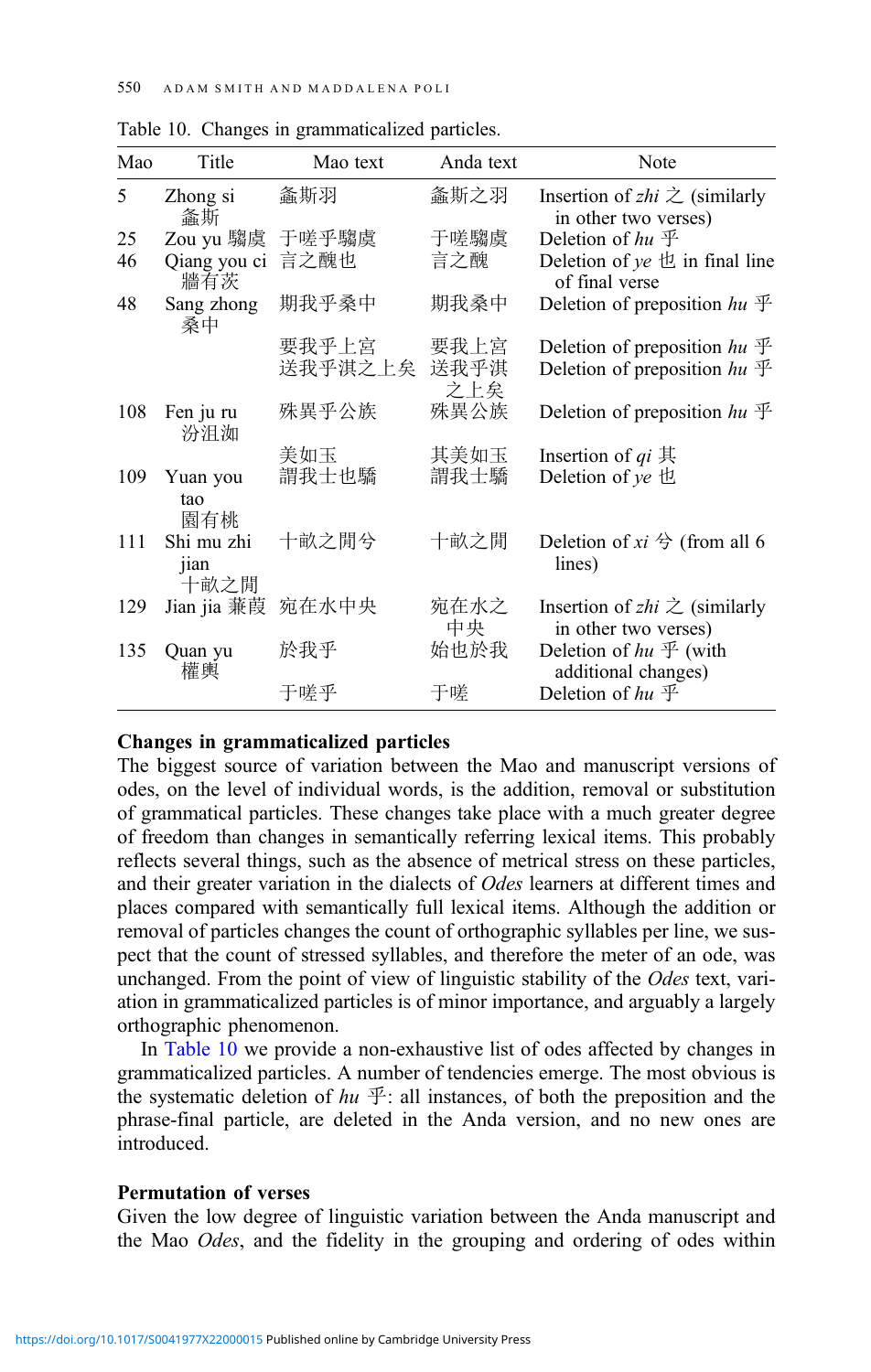| Mao number Anda strips Title |             |                                        | Anda verse permutation<br>with respect to Mao |
|------------------------------|-------------|----------------------------------------|-----------------------------------------------|
| 3                            | $6 - 8$     | Juan er 卷耳                             | $1 - 2 - 3 - 4 > 1 - 3 - 2 - 4$               |
| 5                            | $10 - 11$   | Zhong si 螽斯                            | $1 - 2 - 3 > 1 - 3 - 2$                       |
| 18                           | $31 - 32$   | Gao yang 羔羊                            | $1 - 2 - 3 > 1 - 3 - 2$                       |
| 19                           | $42 - 44$   | Yin qi lei 殷其雷                         | $1 - 2 - 3 > 3 - 2 - 1$                       |
| 22                           | $36 - 37$   | Jiang you si 江有汜                       | $1 - 2 - 3 > 1 - 3 - 2$                       |
| 46                           | $85 - 87$   | Qiang you ci 牆有茨                       | $1 - 2 - 3 > 3 - 2 - 1$                       |
| 50                           | $92 - 95$   | Ding zhi fang zhong 定之方中 1-2-3 > 1-3-2 |                                               |
| 113                          | $80 - 82$   | Shuo shu 碩鼠                            | $1 - 2 - 3 > 2 - 1 - 3$                       |
| 114                          | $101 - 103$ | Xi shuai 蟋蟀                            | $1 - 2 - 3 > 2 - 1 - 3$                       |
| 118                          | $110 - 111$ | Chou mou 綢繆                            | $1 - 2 - 3 > 1 - 3 - 2$                       |
| 121                          | 114–117     | Bao yu 鴇羽                              | $1 - 2 - 3 > 1 - 3 - 2$                       |
| 126                          | $42 - 44$   | Che lin 車鄰                             | $1 - 2 - 3 > 1 - 3 - 2$                       |
| 127                          | 44–45       | Si tie 駟驖                              | $1 - 2 - 3 > 1 - 3 - 2$                       |
| 128                          | 45–48       | Xiao rong 小戎                           | $1 - 2 - 3 > 1 - 3 - 2$                       |
| 131                          | $51 - 54$   | Huang niao 黃鳥                          | $1 - 2 - 3 > 2 - 3 - 1$                       |
| 133                          | $57 - 59$   | Wu yi 無衣                               | $1-2-3$ > lost-lost-2                         |

<span id="page-36-0"></span>Table 11. Verse-order permutations

Guo feng sections, it is remarkable how often verses are permuted with respect to the received versions. There are 16 odes with permuted verses, a quarter of the number in the Anda manuscript (Table 11).<sup>87</sup>

Permutation in verse order is not confined to the Anda Odes. The version of the "Xi shuai" ode in the manuscript *Qi ye*  $\frac{2}{3}$   $\frac{2}{3}$  in the Tsinghua collection has three verses in a sequence distinct from both Mao and Anda. A recent publication of the tables of contents from the Haihun Hou Odes displays the same pattern.88 It remains an open question whether this variation in verse order reflected different transmission lineages, or whether variation was tolerated within some of these traditions. That is to say, we cannot tell whether the specific verse order found in the Anda version was unique to that manuscript, or whether it was common to all copies (or recitations) of the Odes in the same transmission lineage.

Nevertheless, we suspect that the particular verse order permutations in Table 11 are unique to the Anda manuscript and reflect idiosyncratic recall from memory by the scribe. One characteristic of the Guo feng division of the Odes is the absence of narrative (of the kind that is found in many of the Zhou ancestral hymns elsewhere in the collection) or any other kind of

<sup>87</sup> Yen Shih-hsuan 顏世鉉 "A tentative discussion", 50–51, provides a complete list. Note that the number of verses in "Juan er" is given as three instead of four in Yen's list. For a discussion of verse permutation in Mao 127, see Yuasa Kunihiro 湯淺邦弘, "On stanzaic inversion in the Qin Feng 秦風 Ode 'Sitie' 駟驖 (iron-black horses) in the Anhui University Bamboo Manuscript of the *Shi Jing* 詩經 (Classic of Odes)", *Bamboo and* Silk 4/1, 2021, 149–71.

<sup>88</sup> See for example the sequence of verses of "Dang 蕩" (Mao 225) in Zhu Fenghan 朱風瀚, "Xi Han Hai Hunhou Liu Jia mu chutu zhujian 'Shi' chutan", Table 2.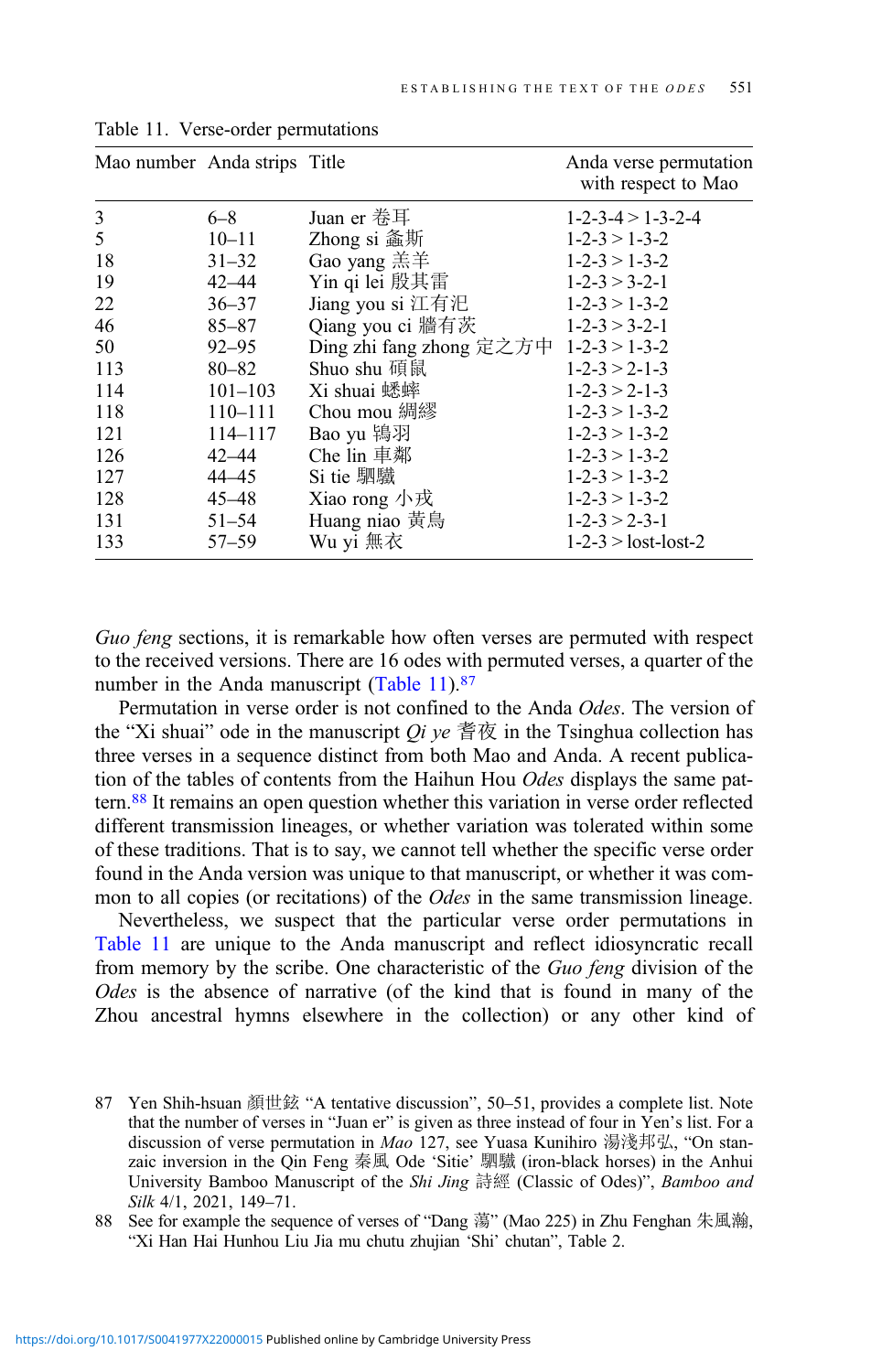sequential development across verses.<sup>89</sup> The verse permutations in [Table 11](#page-36-0) have no significant effect on the expository or aesthetic impact of those odes. This also means that these odes have few built-in cues to help with memorizing and recalling the verse sequence. Repetitive meter and rhyme bind the linguistic content within a verse in a rigid framework, accidental departures from which would tend to be self-evident and self-correcting. This would support the linguistic stability we observe between the Anda and Mao versions even if the Anda manuscript was – as we have suggested – produced substantially from memory. The order of the verses, by contrast, is not constrained in the same way, and so shows greater fluidity during recall.

## Another "cricket" with consequences

The ode "Xi shuai 蟋蟀" (Mao 114) is remarkable as the only Guo feng ode for which we have two Warring States manuscript versions to compare with the received Mao text: the  $Qi$  ye manuscript at Tsinghua University and the Anda manuscript. In terms of syllable-for-syllable similarity, the Anda version and the Mao version are close, and the "Xi shuai" embedded in the  $Qi$  ye manuscript more of an outlier. Comparison of these three versions is inevitably pivotal for any discussion of the nature of the Odes and the circumstances of their transmission.

Martin Kern has adopted a distinctive position regarding the composition of "Xi shuai" in his study comparing the  $Qi$  ye and Mao versions, a position that dissolves altogether the notion of a single "Xi shuai" ode with multiple varying exemplars.

[T]here is no single poem; there are various realizations of poetic material under the title "Cricket" that took shape as multiple parallel, mutually independent texts, allowing for multiple hermeneutic possibilities. The title "Xi shuai" does not signify a single poem; it signifies a multiplicity of poetic expressions or, more precisely, a poetic discourse from which multiple different expressions could be generated.<sup>90</sup>

We are sympathetic with this statement as an assertion of the high degree of variation between the  $Qi$  ye and Mao "Xi shuai" exemplars, against the background of textual fluidity in other early Chinese texts.91 However, without a clear

<sup>89 &</sup>quot;Gan mao 干旄" (Mao 53) is an interesting potential counterexample. The numerals  $si \mathbb{Z}$ (four), wu  $\pm$  (five), liu  $\dot{\pm}$  (six) are rhyming words, one in each verse, and therefore dictate the sequence of verses if the numerals are to be kept in sequence, which they are in both Mao and Anda. Another example is "Zhi hu 陟岵" (Mao 110, Anda strips 72–73), where the protagonist is addressed by his father, mother, and older brother.

<sup>90</sup> Kern, "'Xi Shuai' 蟋蟀 ('cricket') and its consequences", 9–20.

<sup>91</sup> Oliver Weingarten, "Debates around Jixia: argument and intertextuality in Warring States writings associated with Qi", Journal of the American Oriental Society 135/2, 2015, 283–307. Paul van Els and Elisa Sabattini (eds), "Political rhetoric in Early China", Extrême-Orient, Extrême-Occident 34, 2012; Rens Krijgsman, "Traveling sayings as carriers of philosophical debate: from the intertextuality of the \*Yucong 語叢 to the dynamics of cultural memory and authorship in Early China", Asiatische Studien / Études Asiatiques 68/1, 2014, 83–115. Rens Krijgsman and Paul Nicholas Vogt, "The one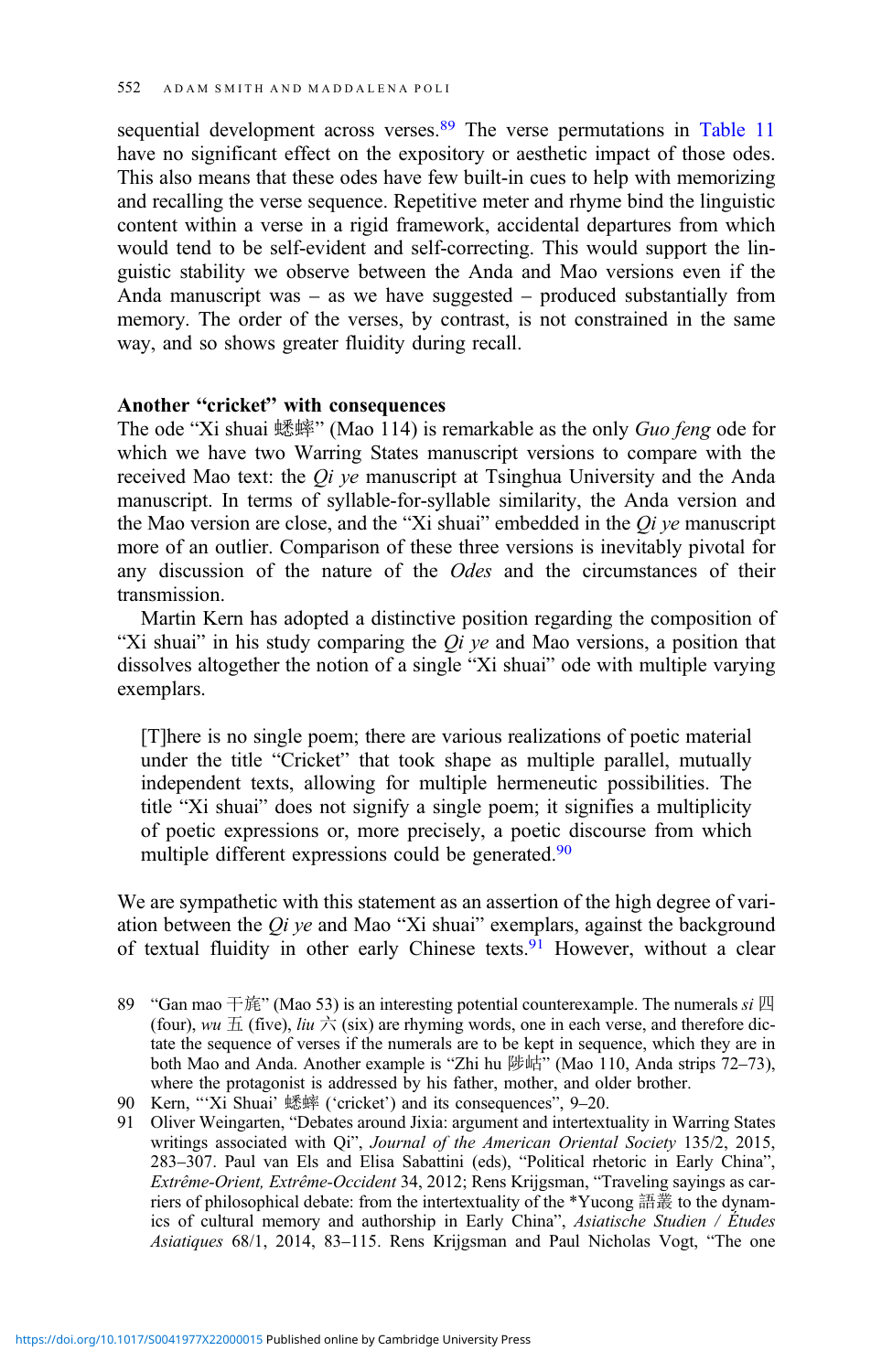specification of what a Warring States period manuscript ode would have to look like in order to be, with its Mao parallel, "a single poem", this claim is unfalsifiable. We are also sceptical of the idea that textual variation between the three "Xi shuai" versions is best explained as "a multiplicity of poetic expressions". Rather than belletristic creativity, we find more probable sources for variation between the three exemplars in the same factors that we have drawn attention to throughout this paper, namely errors in memory and performance, imperfect acquaintance with a difficult and already ancient text, varying standards of orthography, and fluidity in areas where fluidity was expected (like verse order and the notation of extra-metrical grammatical particles). We find creativity in the ways in which learners of the Odes exploited them in speeches and writing, and ingenuity on the part of commentators trying to make sense of them, but evidence for creative literary innovations in the text itself during the Warring States period seems slight.

As with the other odes represented in the Anda manuscript, the current evidence points to an essentially stable "Xi shuai" text that was already old in the north, and widely learned, written, performed, and interpreted by 300 BCE in Chu. Here we examine the particular differences with the Mao text found in the Anda manuscript. A three-way comparison including the  $Qi$  ve version would be desirable, but is for now beyond our scope.

The three verses of the Mao "Xi shuai" are almost exact repetitions of each other, save for the rhyming words every eighth syllable, shown with X in the schema below. The only departure from this verse-to-verse repetition is in the fifth and sixth syllable of the last verse, where we find  $yi$  che 役車 "the laborers' wagons" in place of the lexically and phonologically unrelated *sui* yu 歲聿 "the year (particle)".

```
Line 1 蟋蟀在堂、歲聿其X。
Line 2 今我不樂、日月其X。
Line 3 無已大康、職思其X。
Line 4 好樂無荒、良士XX。
```
The rhymes for each verse appear to be regular: *qusheng*  $*$ -a in the first verse, <sup>92</sup> qu/rusheng \*-ats in the second, and pingsheng \*-u in the last. The tang  $\ddot{\Xi}$ , kang 康, and huang 荒 at the ends of the half-lines could be understood as forming a secondary rhyme in \*-ang, but they do not change from verse to verse.

Turning to the Anda manuscript, in the 27 syllables of the thrice-repeated verse schema, we can find only two syllables that could be argued to be lexical differences, and neither has implications for the expressive or aesthetic impact of the ode. The Mao *jin wo bu le* 今我不樂 "If now we do not celebrate", appears in the manuscript as *jin zhe bu le* 今者不樂. This is more than an orthographic

text in the many: separate and composite readings of an Early Chinese historical manuscript", BSOAS 82/3, 2019, 473–92.

<sup>92</sup> We assume that  $\ddot{\mathcal{F}}$  in the first verse writes  $mu < \pi$  m<sup>s</sup>as  $\ddot{\mathcal{F}}$  as "evening; late", and that the rhyme reflects the sound change "final cluster simplification" (Baxter, Handbook, 568–9). Ju < \*ka  $\mathbb E$  "abode" is pingsheng in dictionaries but seems to rhyme as *qusheng* in the first verse.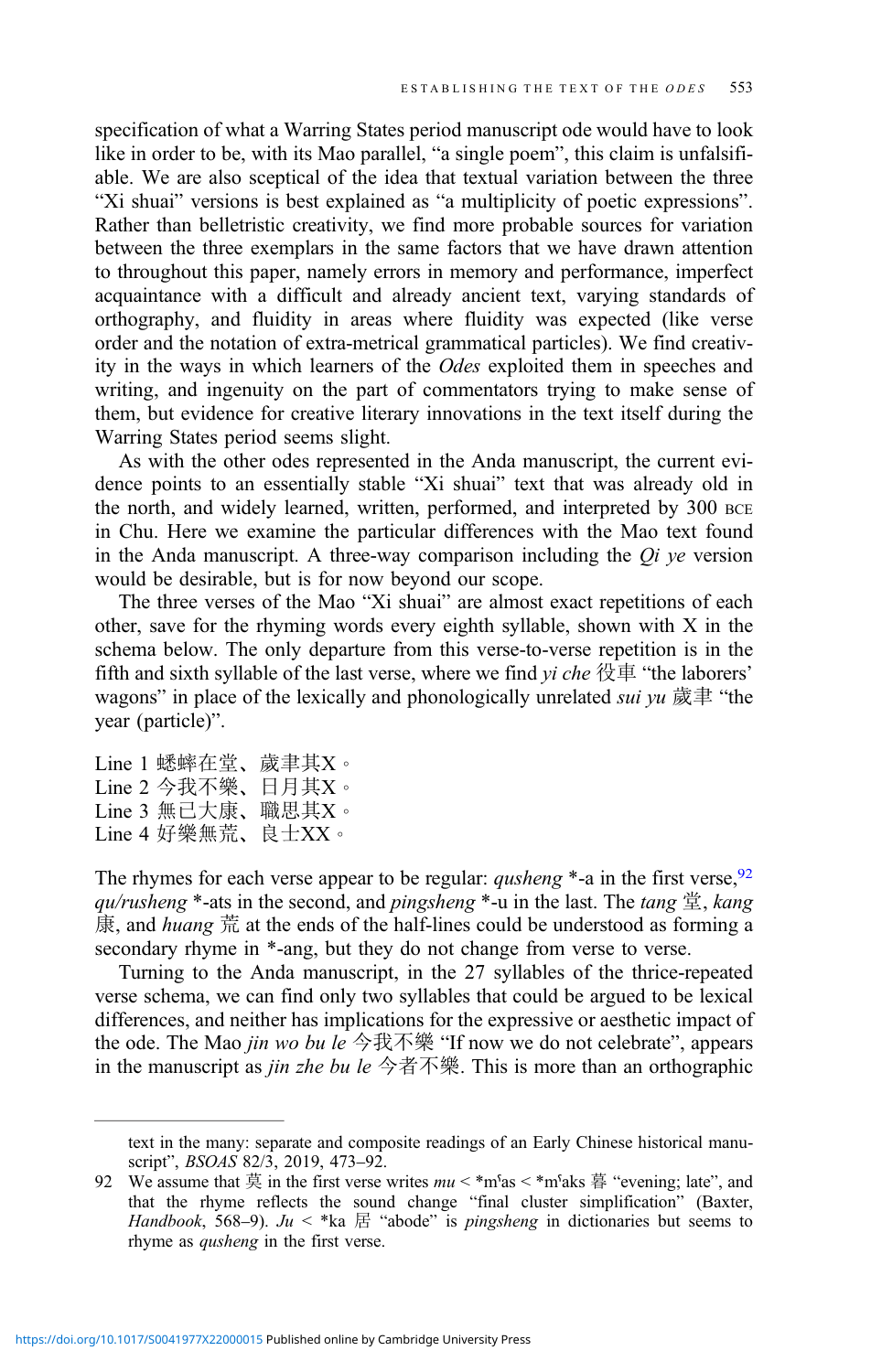difference. However, the presence of the same *jin zhe bu le* 今者不樂 twice in an ode on the same topic – "if we do not celebrate now, the years will pass  $\kappa(s)$ 逝) us by" (Mao 126, "Che lin 車鄰") – earlier in the manuscript indicates that the distinction between zhe and wo here was likely not a memorable contrast.

The only other lexical difference in the verse schema is where Anda has 猷, presumably  $you < *$ Gu 猶 "still, yet", and Mao has  $zhi < *$ tәk 職, which Zheng Xuan and the Mao commentary ask us to understand as "primarily" (zhu  $\pm$ ). Similarly, the impact of "Xi shuai" is not greatly affected by this change.

All other variation is, we think, orthographic only. Two instances are irregular writings, and we point these out only to clarify that they are not meaningful differences in the underlying text of the two versions. Writing  $da \nightharpoondown$  as nei  $\uparrow$  in the first verse is clearly a simple slip of the brush on the part of the Anda scribe. Writing wu huang < \*ma m<sup>s</sup>an 無荒 "without abandon" as 母無 in all three verses is also a spelling error by the scribe, but requires more elucidation.

As is well known, the existential negative  $wu < *$  ma which we are used to seeing written  $#$  in received orthography, is usually written  $\dot{\sqsubset}$  in Warring States Chu manuscripts, and consistently so in the late second millennium divination records from Anyang. Since  $\dot{\sqsubset}$  spells syllables of type \*MANG and  $\ddot{\text{m}}$ (in origin the "dance" 舞 pictogram) spells syllables of type \*MA, we have an irregular spelling relationship. The neatest account of this irregularity is to think of the negative existential  $wu <$ \*ma as derived from the full verb wang  $\lt$ \*mang "lose (etc.)" through a process of grammaticalization and phonological reduction involving the irregular loss of final \*-ng. That irregular change must have begun for some speakers in the early first millennium BCE, since there are a few examples of the "dance" pictogram writing the negative existential verb at that date.<sup>93</sup> It left users of the script with, in effect, a choice: retain a conservative irregular spelling with  $\dot{\sqsubset}$ , adopt a now-regular but historically "incorrect" spelling with 無, or enforce a conservative pronunciation of the existential negative when reading from texts where it is spelled with  $\dot{\sqsubset}$ . Different choices were probably made in different contexts, depending on the speakers and the kinds of texts involved. The choice to spell the existential negative with 無 eventually won out, but Warring States manuscripts precede this resolution. Both the received Odes and the manuscript versions show the orthographic legacy of all three solutions having been tried.<sup>94</sup> A different but similar question of syllabic spellings is involved in the alternation of the phonetic spellers  $\boxplus$  and  $\text{\#.}^{95}$  All learners of the *Odes* who were working with a written copy would have confronted this and other similar questions.

Returning to the problem of "Xi shuai", we think that the scribe or a predecessor in his lineage of transmission was writing wu huang  $\frac{m}{m}$  and "without abandon", but confused the syllabic values of the spellers  $\#$  and  $\dot{\sqsubset}$ . Spelling *huang*  $\langle \rangle$  \*m̥ s<sup>a</sup>n "abandon" as \*MA is really a back-formation from the known use of

<sup>93</sup> E.g. the wan nian wu jiang 萬年無疆 "ten thousand years without limit" in the Da Ke ding 大克鼎 inscription, Jicheng 2836. See Cook and Goldin, A Sourcebook, 172–80.

<sup>94</sup> We do not have the space here for a review of the alternations between \*MANG and \*MA in the Anda and Mao Odes, but there appear to be swaps in both directions.

<sup>95</sup> We do not discuss this here, but for some of the related issues see Baxter, *Handbook*, 476–8.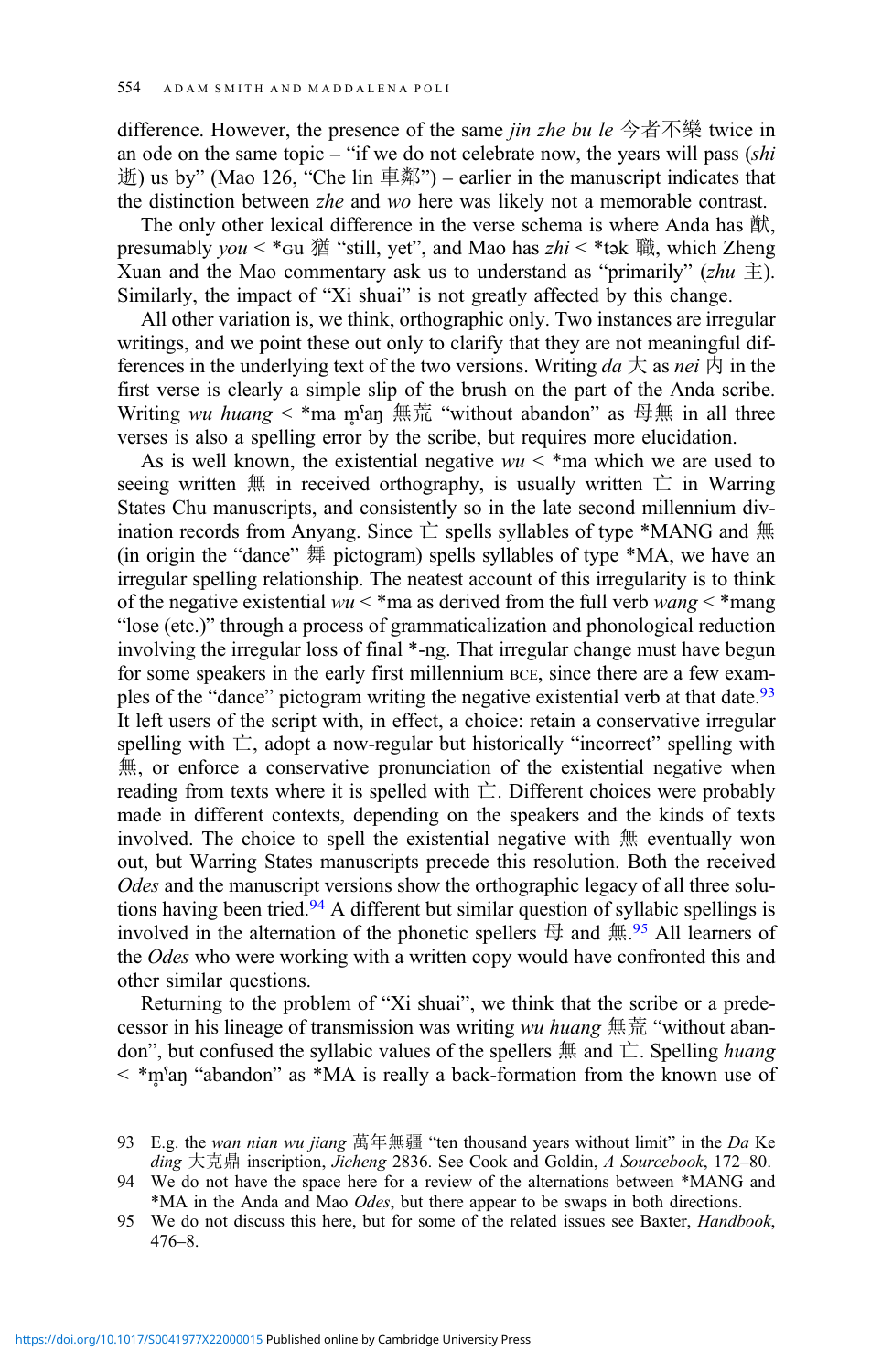\*MANG to spell the existential negative  $wu < *$  ma. Conceivably, this would have led to a reinterpretation of the meaning of this line within a local tradition of Odes learning, but we think it unlikely given that the  $Qi$  ye manuscript – close in date and geography – spells the syllable with  $\dot{\mathbb{L}}$ .<sup>96</sup>

The 27 syllables of the verse schema of the Anda and Mao "Xi shuai" are almost linguistically identical. Mao and Anda both modify the schema for one verse in the same way with *yi che* 役車 "laborers' wagons". The same, broadly, is true of the rhyming words. Anda uses exactly the same rhymes, \*-a, \*-ats and \*-u, although the order of the verses is permuted relative to Mao (as with other Odes, [Table 9](#page-30-0)). Of the 12 rhyming words, only one can confidently be said to be linguistically distinct in the two versions. For two others we should probably remain open-minded, since we are hampered by our imperfect knowledge of the lexical items in question. For example, how confident are we really that the "good man" in liang shi jue-jue 良士蹶蹶 was "actively diligent in his duties" as Zheng Xuan asserts? The reduplicated *jue-jue* 蹶蹶 is not attested elsewhere in this sense. When the Anda scribe gets to this point in the manuscript, he writes 歲歲. The two writings could spell identical syllables within the system of Baxter and Sagart, but it is ultimately impossible to know whether we are dealing with one obscure word or two obscure words with similar pronunciation.97

A similar situation holds with the rhyme word written with 居. Zheng Xuan understands this as writing (as it usually does)  $ju$  "abode", which makes passable sense in context. If that is the word intended by the Anda scribe, his choice of phonetic spelling is strange: 瞿. Although the syllable type is close ( $*K^{W}A$  vs. \*KA) it would involve the use of a rarer and more complicated graph to spell a word that is routinely written  $\mathbb E$  in Chu manuscripts. However, the temptation to see this as a genuine instance of lexical variation is lessened by the presence of exactly the same phonetic speller 瞿 in the rhyme word of the next line (in the reduplicated  $ju$ -ju 瞿瞿 "anxious(?)"), in both Mao and in the Anda manuscript. We think it likely that the Anda scribe, in anticipation of the final line, has written  $\mathbb{E}$  one line too early.<sup>98</sup>

The only rhyme word that must be judged a lexical variant (if it were not a wild guess by a fallible scribe) is the reduplicated  $\hat{u}$ - $\hat{u}$  < \*bu-bu  $\hat{\mathcal{F}}\hat{\mathcal{F}}$ , which appears in place of the Mao xiu-xiu < \*q\*u- q\*u 休休. It is, however, unclear what this \*bu-bu means when describing the "good man" of the "Xi shuai" ode. Elsewhere it describes the motion of rivers, steam or rain.

<sup>96</sup> The verse schema for the *Oi ve* "Xi shuai" has *kang le er wu huang* 康樂而無荒 for the Mao hao le wu huang 好樂無荒.

<sup>97</sup> The use of  $\frac{1}{60}$  (or more precisely: the usual Chu manuscript graph that writes sui < \*s-qʷʰat-s "year") to write a syllable that is written in the received orthography of the Han period as 蹶, with MC reading kjwejH, would indicate \*C.qwat-s.

<sup>98</sup> Although we do not discuss it further here, readers should also examine the eccentric use of this same phonetic speller in the  $Qi$  ye "Xi shuai". Again, we take this as an indication that the  $Qi$  ye scribe was engaged in a fallible recollection of a difficult text, rather than literary creativity.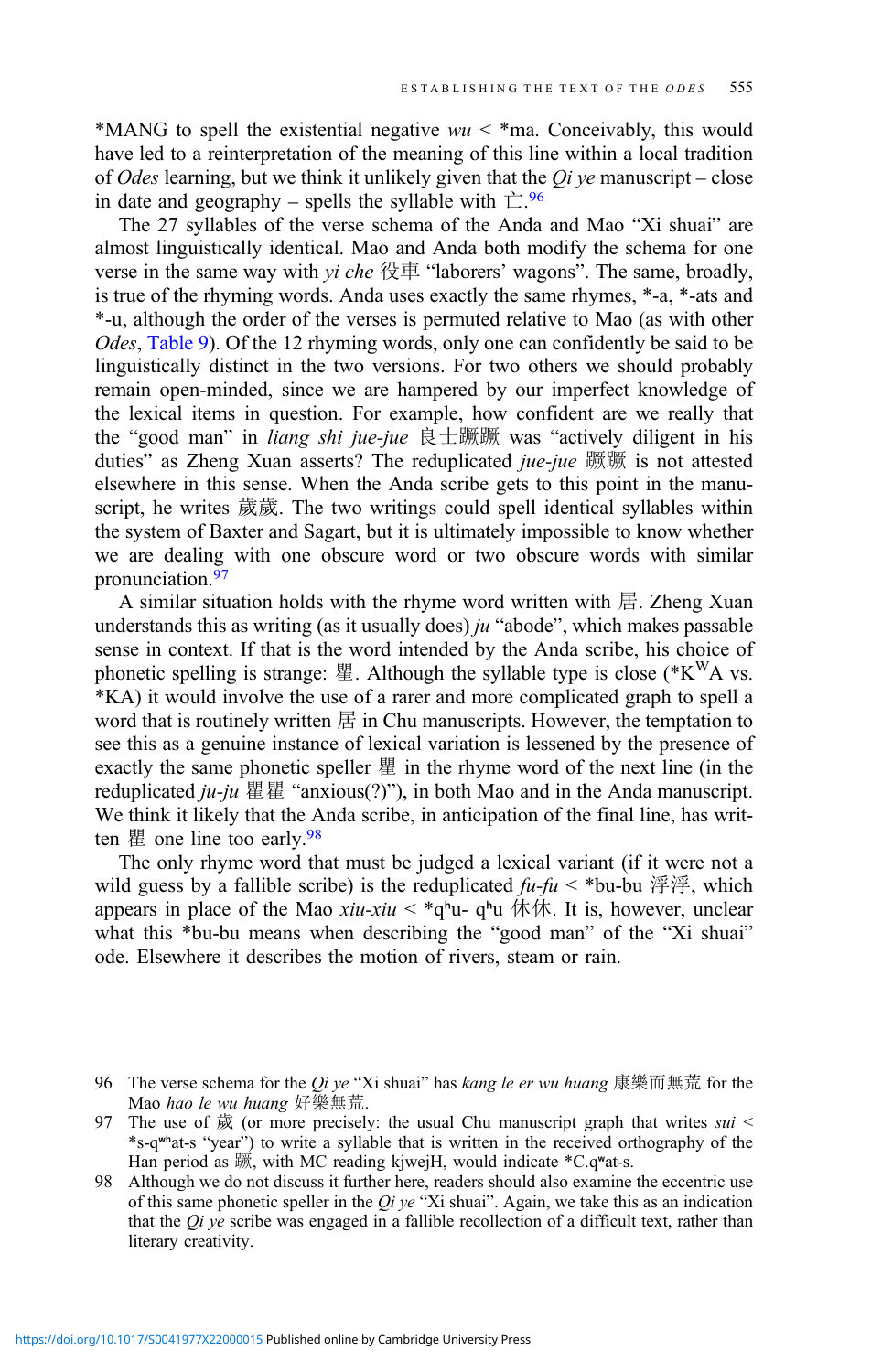# 5. Conclusion

Given the extent and nature of the variation between the Anda Odes and the received Mao text, we are confident that the text of the Odes was fundamentally stable by the fourth century BCE.<sup>99</sup> The orthography of the two versions differs dramatically, as we have learned to expect from Warring States manuscripts with transmitted counterparts. The Anda version is certainly an imperfect text, containing obvious errors. These vary from simple slips of the brush to more substantial failures of competence on the part of the scribe. Once we recognize the role of orthography and scribal competence in producing variation, it becomes clearer that most odes are close to being linguistically identical.

The fallibility of the scribe indicates that the manuscript was produced relying substantially on memory. It reflects the scribe's current state of partial mastery of the Odes, presumably acquired by learning with or emulating someone whose expertise exceeded his own. At least for the Guo feng sections, knowledge of the Odes was acquired Guo feng by Guo feng.<sup>100</sup> Memorization of the sequence of odes within a Guo feng section was important, since sequences are a way of avoiding omissions. We think it likely that learners of the Odes reproduced the text from standard lists of ode titles which they memorized. These titles, usually based on words from the opening line, were well established by the fourth century BCE, and are common to the Anda manuscript, the Mao Odes, and citations in other texts. Meter, rhyme, and patterns of repetition from verse to verse ensured that the text within each verse was reliably established. Other features that were not controlled by memorized cues, such as the sequence of verses within an ode, were more free to vary during recall.

This textual stability and emphasis on memorization make it unlikely that the text of the Odes was subject to any kind of creative reworking. At this date and subsequently, creative approaches to the *Odes* were confined to interpretation of an essentially fixed text, and imagining the source and motivation for its original composition, and did not extend to modifications of its language.

The presence of written copies that served to maintain the stability of the Odes coexisted with a tradition of memorization and oral performance of the Odes.<sup>101</sup> We know from Warring States literature that citation of odes in extempore court speech was a prized skill. It was expected that a known repertoire of odes would be quoted and recognized in courtly speech and in prose compositions allied with that tradition of courtly persuasion and argument.<sup>102</sup> The Anda

- 101 See related discussion in Edward L. Shaughnessy, "Unearthed documents and the question of the oral versus written nature of the Classic of Poetry", Harvard Journal of Asiatic Studies 75/2, 2015, 331–75.
- 102 Wai-yee Li, The Readability of the Past in Early Chinese Historiography (Harvard East Asian Monographs 253. Cambridge, MA: Harvard University Asia Center, 2007), 8– 25; David Schaberg, "Chinese history and philosophy", in Andrew Feldherr and Grant Hardy (eds), The Oxford History of Historical Writing (Oxford: Oxford

<sup>99</sup> Cf. the conclusions, articulated prior to the publication of the Anda manuscript, in Jiang Wen 蔣文, Xian Qin Qin-Han chutu wenxian "Shijing" wenben de jiaokan he jiedu 先秦 秦漢出土文獻與〈詩經〉文本的校勘和解讀 (Shanghai: Zhongxi shuju, 2019), 1–4 and 7–9.

<sup>100</sup> This observation also seems to be supported by the Xiajiatai Odes manuscript, which corresponds with the Bei feng.